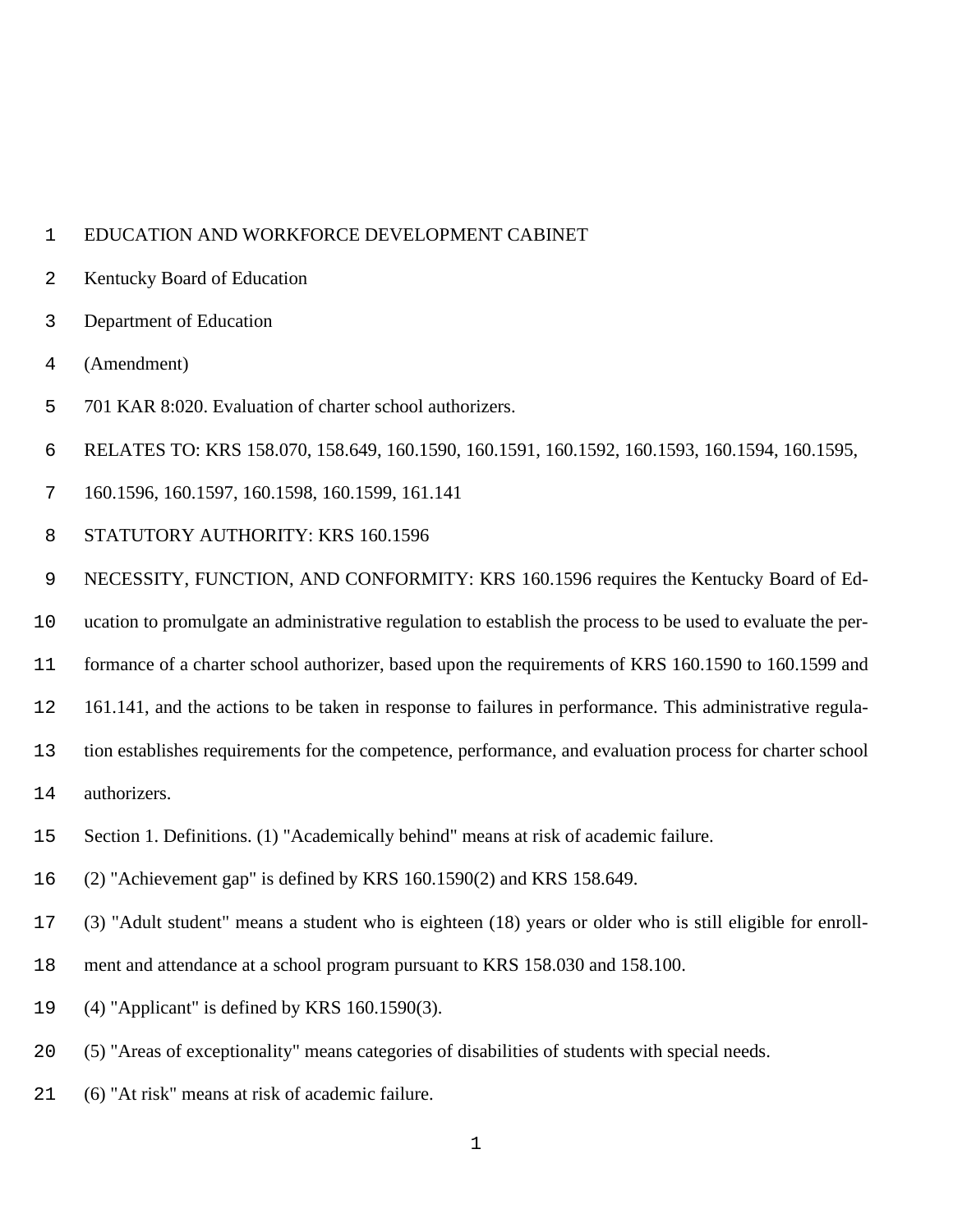(7) "At risk of academic failure" means:

(a) Attendance at a school identified pursuant to KRS 160.346(2) for targeted support and improvement

[or intervention];

 (b) Attendance at a school identified pursuant to KRS 160.346(3) for comprehensive support and im-provement;

(c) Current achievement two (2) or more grade levels below the student's age group;

(d) Demonstration of poor academic skills, such as failure of two (2) or more subjects in two (2) of the

past four (4) school years;

(e) Consistent absence or tardy and absence twenty-five (25) or more unexcused "student attendance

days," as defined by KRS 158.070, in the last two (2) school years and an overall grade average below a

C;

(f) Suspension (in-school suspension or home suspension) two (2) or more times during the past school

year and an overall grade average below a C;

(g) Family history of dropping out or lack of family support for the student in the completion of school;

(h) Little or no participation in school cocurricular or extracurricular programs;

(i) Below grade level in reading or math skills;

(j) Indication of being socially isolated; or

(k) An applicant's definition for this term in the applicant's authorizer approved charter application, pur-

suant to KRS 160.1594(2).

(8) "Authorizer" or "public charter school authorizer" is defined by KRS 160.1590(13).

(9) "Authorizer's board of directors" means: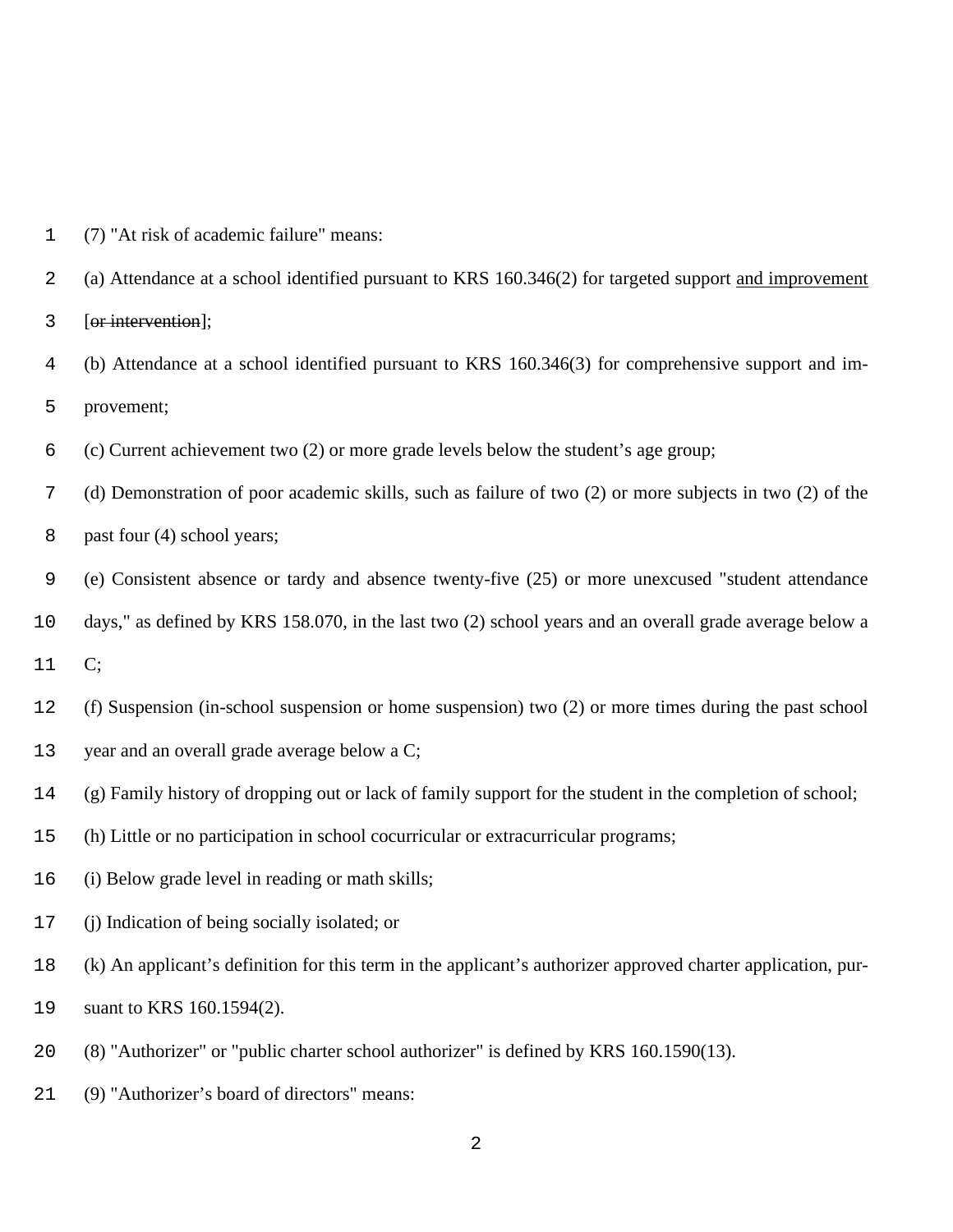(a) The board of education for the local school district for an "authorizer" defined by KRS 2 160.1590 $(13)(a)$ ; and

- (b) The boards of education that have collaborated to set up a regional public charter school for an "au-
- thorizer" defined by KRS 160.1590(13)(b).
- (10) "Bilingual students" means students who are fluent in English and a foreign language, which can
- include American Sign Language.
- (11) "Charter" means charter contract.
- (12) "Charter application" is defined by KRS 160.1590(4).
- (13) "Charter contract" or "contract" is defined by KRS 160.1590(5).
- (14) "Charter school" means a public charter school.
- (15) "Charter school board of directors" is defined by KRS 160.1590(6).
- (16) "Cocurricular programs" means school programs that have activities that are unequivocally instruc-
- tional in nature, directly related to the instructional program, and scheduled to minimize absences from
- classroom instruction.
- (17) "Comprehensive learning experiences" or "Expanded learning opportunities" means daily, rigorous
- learning experiences that build on a student's talents, challenge the student's skills and understandings,
- and develop the student's ability to reason, problem solve, collaborate, and communicate to prepare the
- student for success in postsecondary.
- (18) "Conversion public charter school" or "conversion charter school" is defined in KRS 160.1590(7).
- (19) "Days" means calendar days calculated pursuant to KRS 446.030.
- (20) "Education service provider" is defined by KRS 160.1590(8).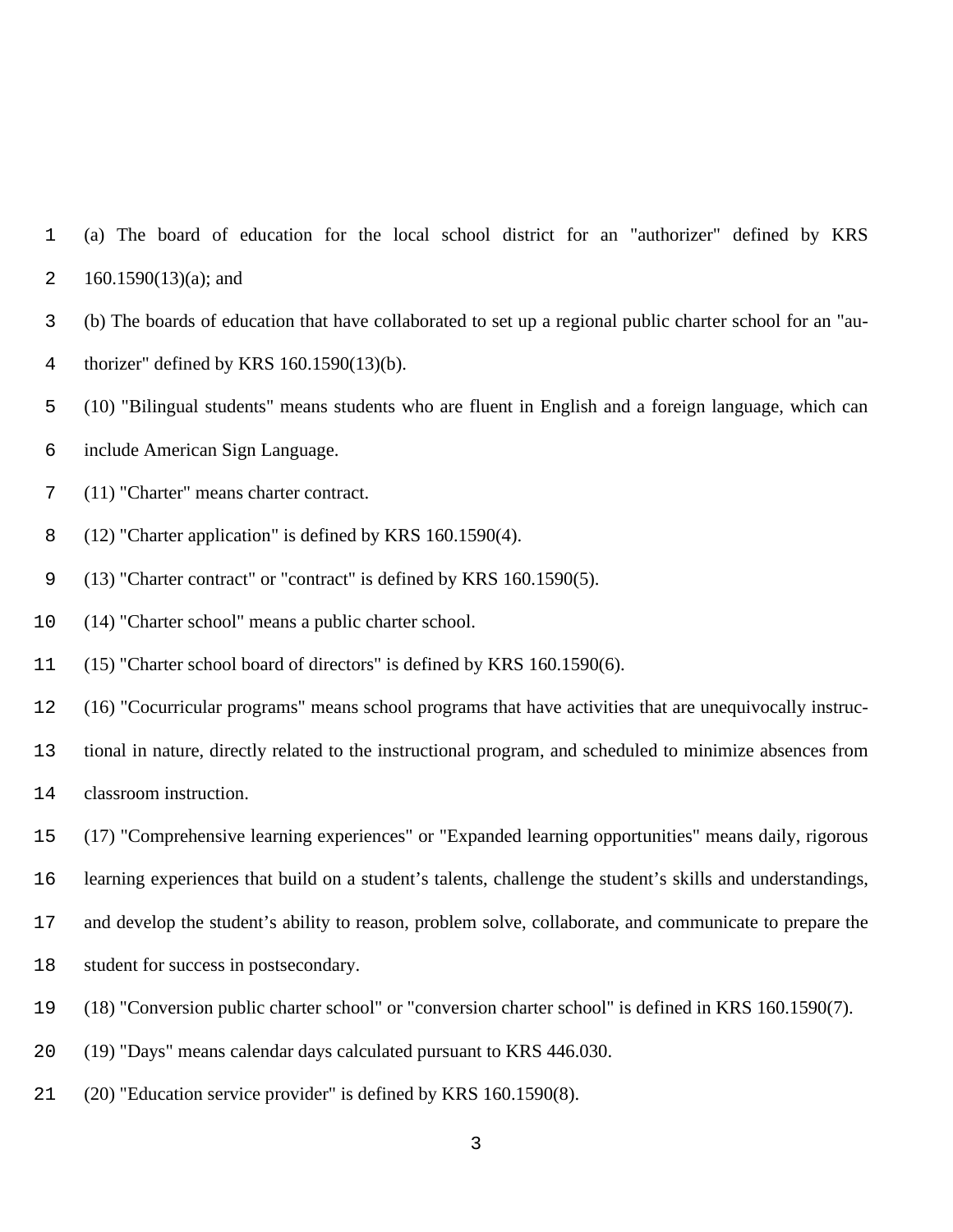(21) "Emancipated youth" means a student under the age of eighteen (18) who is or has been married or

- 2 has by court order or otherwise been freed from the care, custody, and control of the student's parents.
- (22) "Enrollment preference" means the priority of the student application from students pursuant to KRS 160.1591(5).

- (23) "Extracurricular programs" means voluntary programs that are offered by a school but are not part
- of the required school program.
- (24) "Fiscal year" is defined by KRS 160.450.
- (25) "Foreign entity" is defined by KRS 14A.1-070(10).
- (26) "Gifted" means a gifted and talented student as defined by KRS 157.200(1)(n).
- (27) "Governing board of the authorizer" means the authorizer's board of directors.
- (28) "Governing body of the authorizer" means the authorizer's board of directors.
- (29) "Grade" or "Grade Level" means a single elementary, middle, or high school grade of school.
- (30) "Knowingly" means that a person knew that in authorizing, ordering, or carrying out an act or
- omission that the act or omission constituted a violation of a statute or administrative regulation.
- (31) "Local school district" is defined by KRS 160.1590(10).
- (32) "Parent" is defined by KRS 160.1590(11).
- (33) "Persistently low-achieving public schools" or "Persistently low-achieving noncharter public schools" means noncharter schools identified for comprehensive support and improvement pursuant to KRS 160.346.
- (34) "Person with custody or charge" means any adult, pursuant to KRS 159.010, who falls within the definition for "interested person or entity" as defined by KRS 387.010(2) for an interested person or en-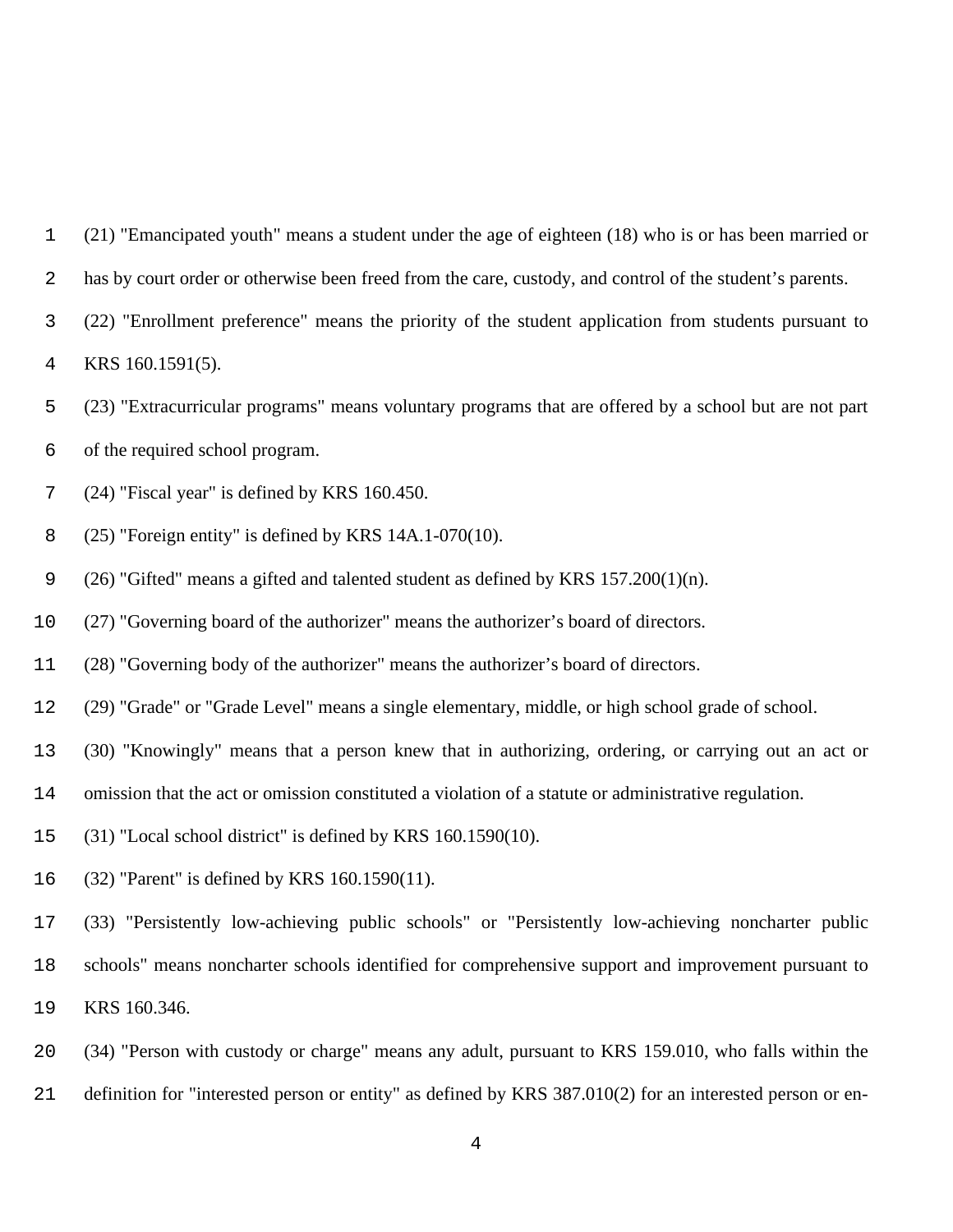tity and with whom the student resides.

(35) "Primary enrollment preference" means any enrollment preference other than a secondary enroll-

ment preference.

(36) "Public charter school" is defined by KRS 160.1590(12).

(37) "Regional achievement academy" is defined by KRS 160.1590(15).

(38) "Regional achievement zone" is defined by KRS 160.1590(16).

 (39) "School level" or "Level" or "Educational level" means the configuration of grade levels that form elementary, middle, and high schools.

(40) "Secondary enrollment preference" means the priority of a resident student application for enroll-

ment in a public charter school, after acceptance of all the student applications with primary enrollment

preference, if the public charter school's capacity has not been exceeded.

- (41) "Start-up public charter school" is defined by KRS 160.1590(17).
- (42) "Student" is defined by KRS 160.1590(19) and includes any person who is entitled to enrollment
- and attendance at a school program as provided in KRS 158.030 and 158.100.
- (43) "Student attendance day" is defined by KRS 158.070(1)(e).
- (44) "Students with special needs" or "Special needs students" means:
- (a) Exceptional children and youth students, as defined in KRS 157.200, who are eligible pursuant to the
- Individuals with Disabilities Education Act, 20 U.S.C. secs. 1400 et seq. for an individual education
- plan, as described in KRS 157.196, or an individual education program, as described in KRS 158.281; or
- (b) Students who are eligible for services under Section 504 of the Rehabilitation Act of 1973, as
- amended, 29 U.S.C. sec. 794, to prevent substantial limitation of one (1) or more major life activities.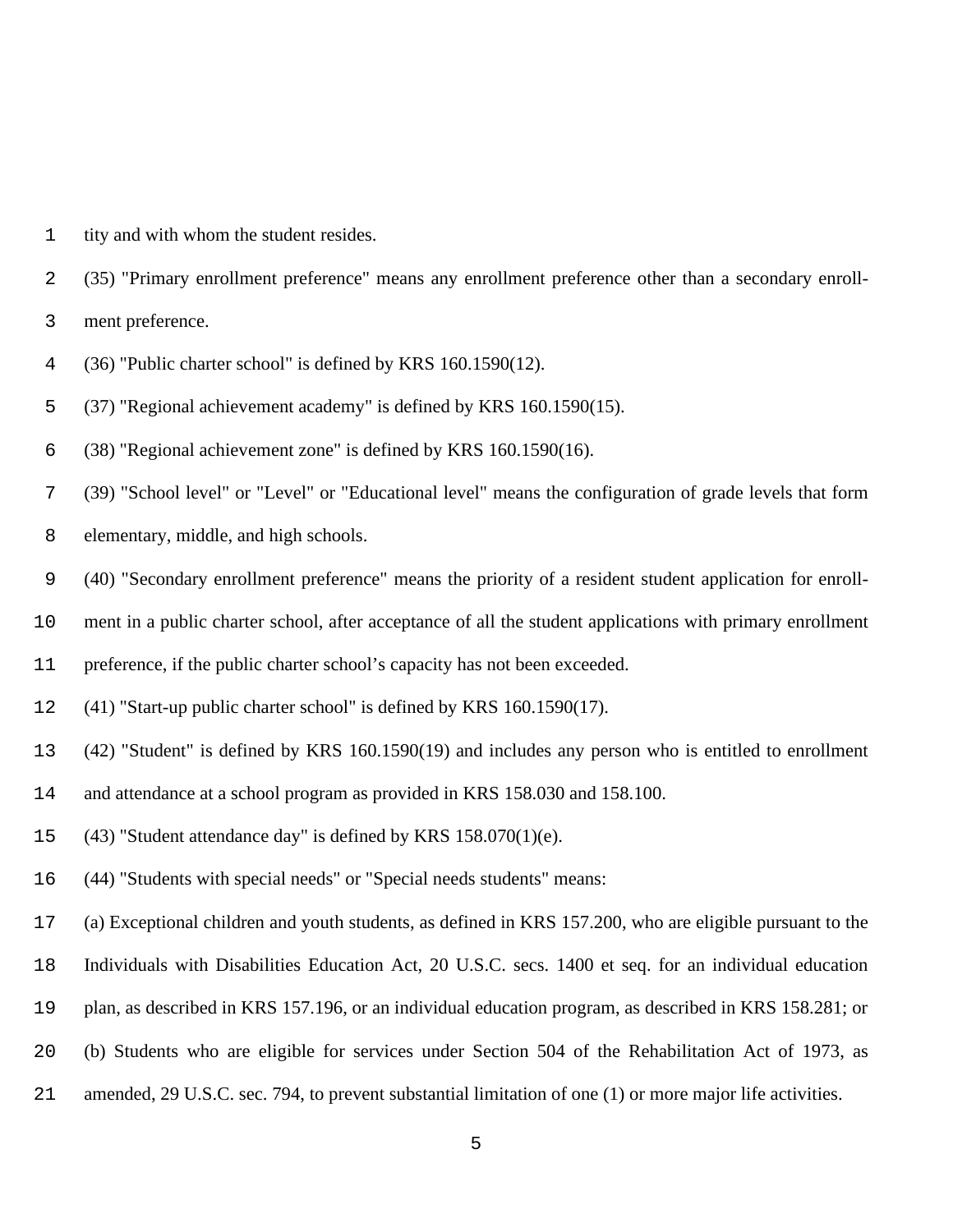| 1           | (45) "Substantial hardship" means a significant, unique, and demonstrable economic, technological, le-          |
|-------------|-----------------------------------------------------------------------------------------------------------------|
| 2           | gal, or other impact on a local school district that impairs the district's ability to continue to successfully |
| 3           | meet the requirements of educational programs or services for the district's students.                          |
| 4           | (46) "Superintendent" means the local school district employee tasked with the duties established in            |
| 5           | KRS 160.370.                                                                                                    |
| 6           | (47) "Traditionally underperforming" means at risk of academic failure.                                         |
| 7           | (48) "Unilateral imposition of conditions" means the authorizer has placed or attempted to place condi-         |
| 8           | tions or requirements that are not required by KRS 160.1590 to 160.1599, 161.141, or 701 KAR Chapter            |
| $\mathsf 9$ | 8:                                                                                                              |
| 10          | (a) On the applicant in the authorizer's formal action approving the charter application; or                    |
| 11          | (b) On the charter school in the charter contract or an amendment.                                              |
| 12          | (49) "Unilaterally imposed conditions" or "Unilateral conditions" or "Conditions unilaterally imposed"          |
| 13          | means conditions or requirements not required by KRS 160.1590 to 160.1599, 161.141, or 701 KAR                  |
| 14          | Chapter 8 that the authorizer places or attempts to place:                                                      |
| 15          | (a) On the applicant in the authorizer's formal action approving the charter application; or                    |
| 16          | (b) On the charter school in the charter contract or an amendment.                                              |
| 17          | (50) "Year", "academic year", or "school year" means school year as established in KRS 158.050.                 |
| 18          | Section 2. Policies and Procedures. (1) Pursuant to KRS 160.1594, an authorizer shall create policies           |
| 19          | and procedures governing the authorizer's performance of its duties under KRS 160.1590 to 160.1599,             |
| 20          | 161.141, and 701 KAR Chapter 8 and include in its policies and procedures:                                      |
| 21          | (a) The authorizer's strategic vision for chartering, including a clear statement of any preference for a       |
|             |                                                                                                                 |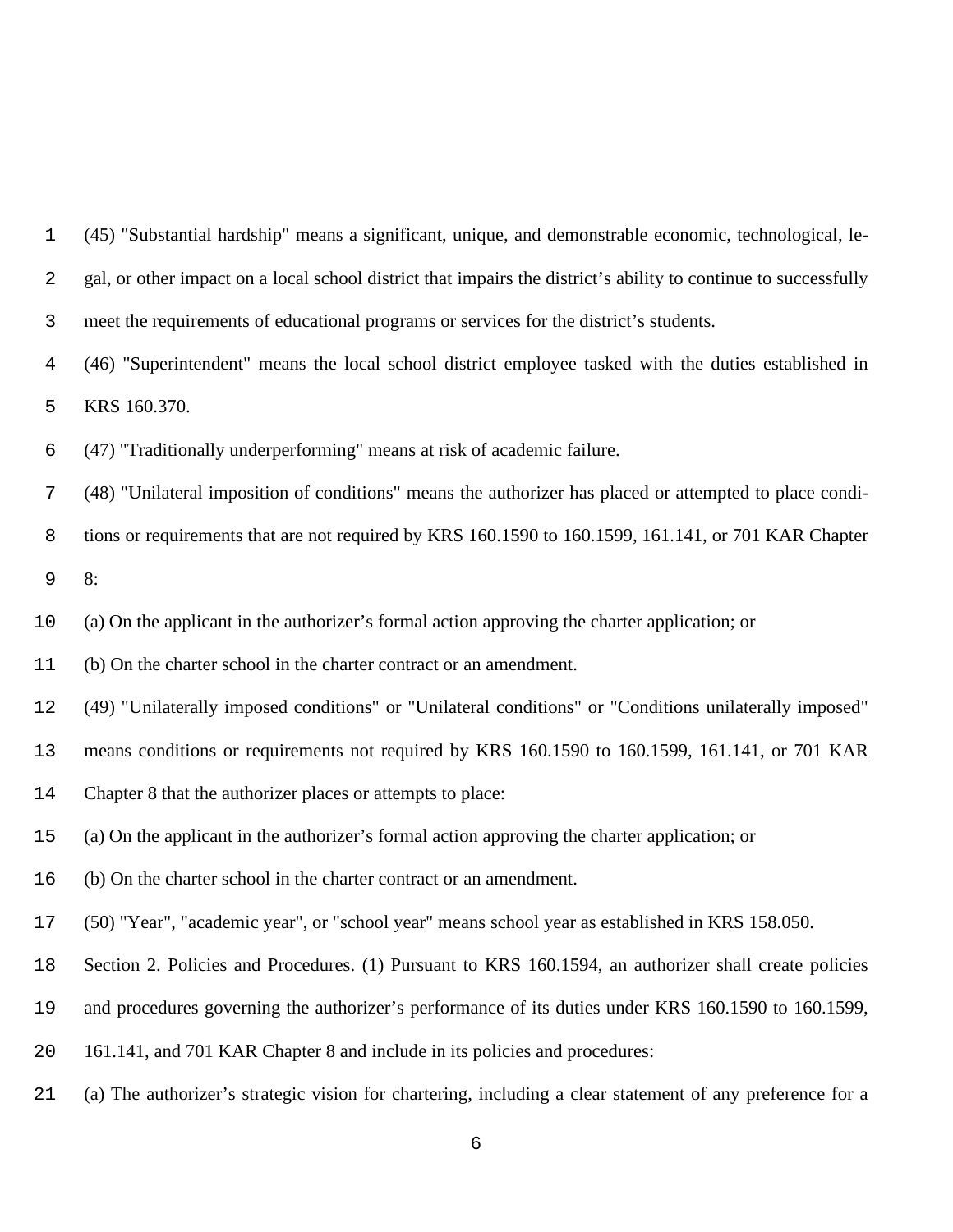| charter application that demonstrates the intent, capacity, and capability to provide comprehensive learn- |
|------------------------------------------------------------------------------------------------------------|
| ing experiences or expanded learning opportunities to students identified in KRS 160.1594(2) or KRS        |
| 160.1592(19);                                                                                              |
| (b) Identification of any charter application preferences of the authorizer pursuant to KRS 160.1594(2);   |
| (c) Information on the authorizer's performance contracting requirements, including:                       |
| 1. Academic, financial, and operational measures, and the performance frameworks, that the authorizer      |
| has developed for public charter school oversight and evaluation and with which the authorizer shall       |
| evaluate the charter school's performance under the charter contract, in accordance with KRS 160.1594      |
| and 701 KAR Chapter 8; and                                                                                 |
| 2. Requirements for executing a contract with a charter school board of directors that articulates:        |
| a. The rights and responsibilities of each party regarding school autonomy;                                |
| b. Funding;                                                                                                |
| c. Administration and oversight;                                                                           |
| d. Outcomes;                                                                                               |
| e. Measures for evaluating success or failure;                                                             |
| f. Performance consequences; and                                                                           |
| 17 g. Other material terms;                                                                                |
| (d) The evidence the authorizer shall require, the evaluation the authorizer shall conduct using the per-  |
| formance framework, and other aspects of the authorizer's ongoing monitoring of the charter school in-     |
| cluding:                                                                                                   |
|                                                                                                            |

1. Ensuring a charter school's legally entitled autonomy;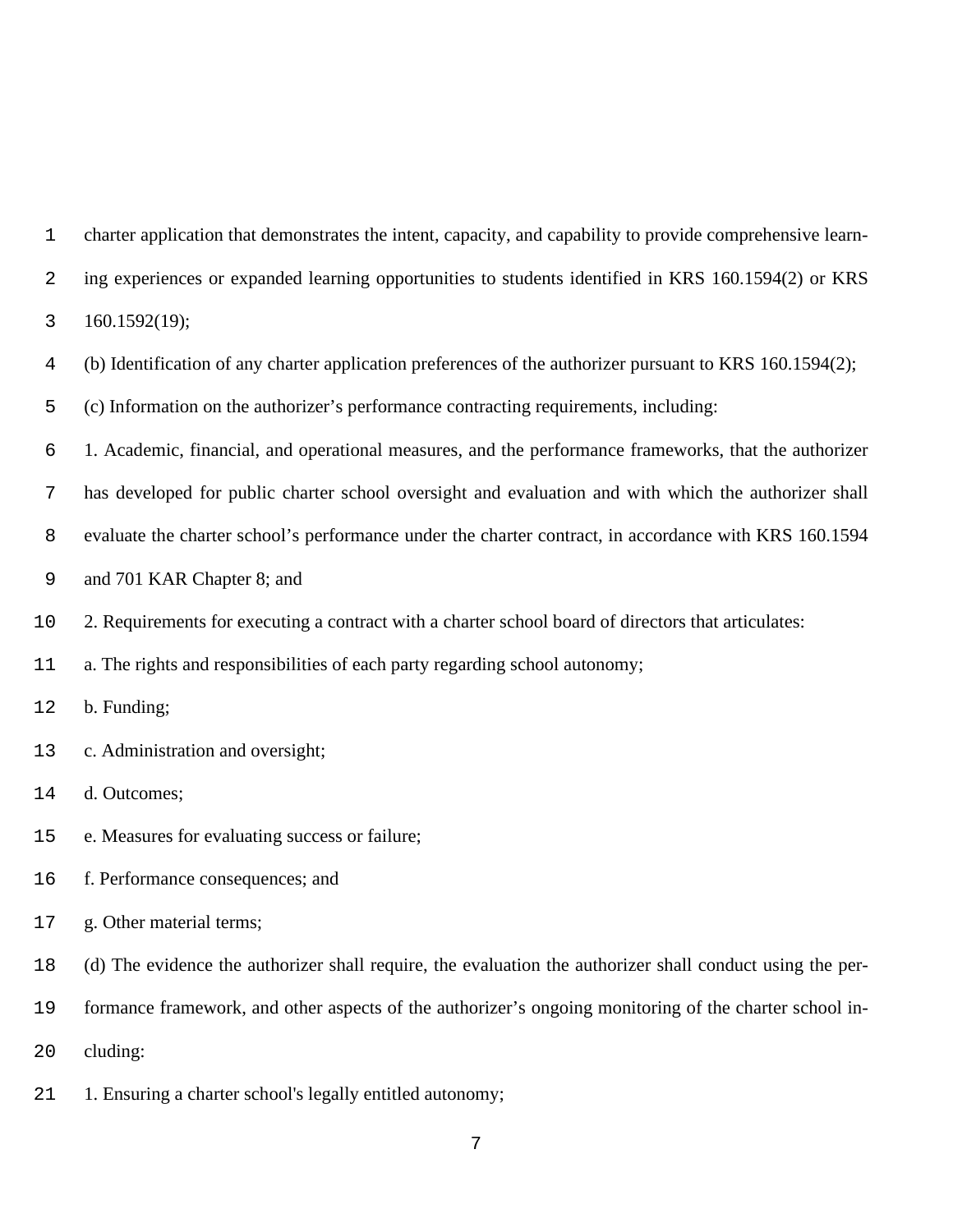- 2. Protecting student's civil, disability, safety, and educational rights;
- 3. Informing intervention, revocation, and renewal decisions; and
- 4. Providing annual reports as required by KRS 160.1597(5);
- (e) The requirements for reporting to the public;
- (f) The authorizer's authority to intervene in charter schools, when and if necessary;
- (g) Guidelines concerning the format and content essential for an applicant to demonstrate the capacities
- necessary to establish and operate a public charter school, pursuant to KRS 160.1590 to 160.1599,
- 161.141, and 701 KAR Chapter 8;
- (h) The timeline for submission, review, decision, and appeal for a charter application, and a request for
- renewal. An authorizer described in KRS 160.1590(13)(c) and (d) shall consult with the superintendent
- of the resident local school district if planning this timeline;
- (i) A template of the assurances an authorizer shall require in a charter contract;
- (j) The following evidence sufficiency requirements for the charter application:
- 1. The charter school board of directors' ability to meet the financial solvency and sustainability de-
- mands of their proposed budget;
- 2. Competent and timely charter school start-up and operation;
- 3. Foreseen and unforeseen closure; and
- 4. All debts and obligations during each fiscal year of the charter contract and during the entire contract term;
- (k) The financial transparency requirements that shall apply to a charter school, including specific provi-
- sions regarding publication on the authorizer's website and the charter school's Web site;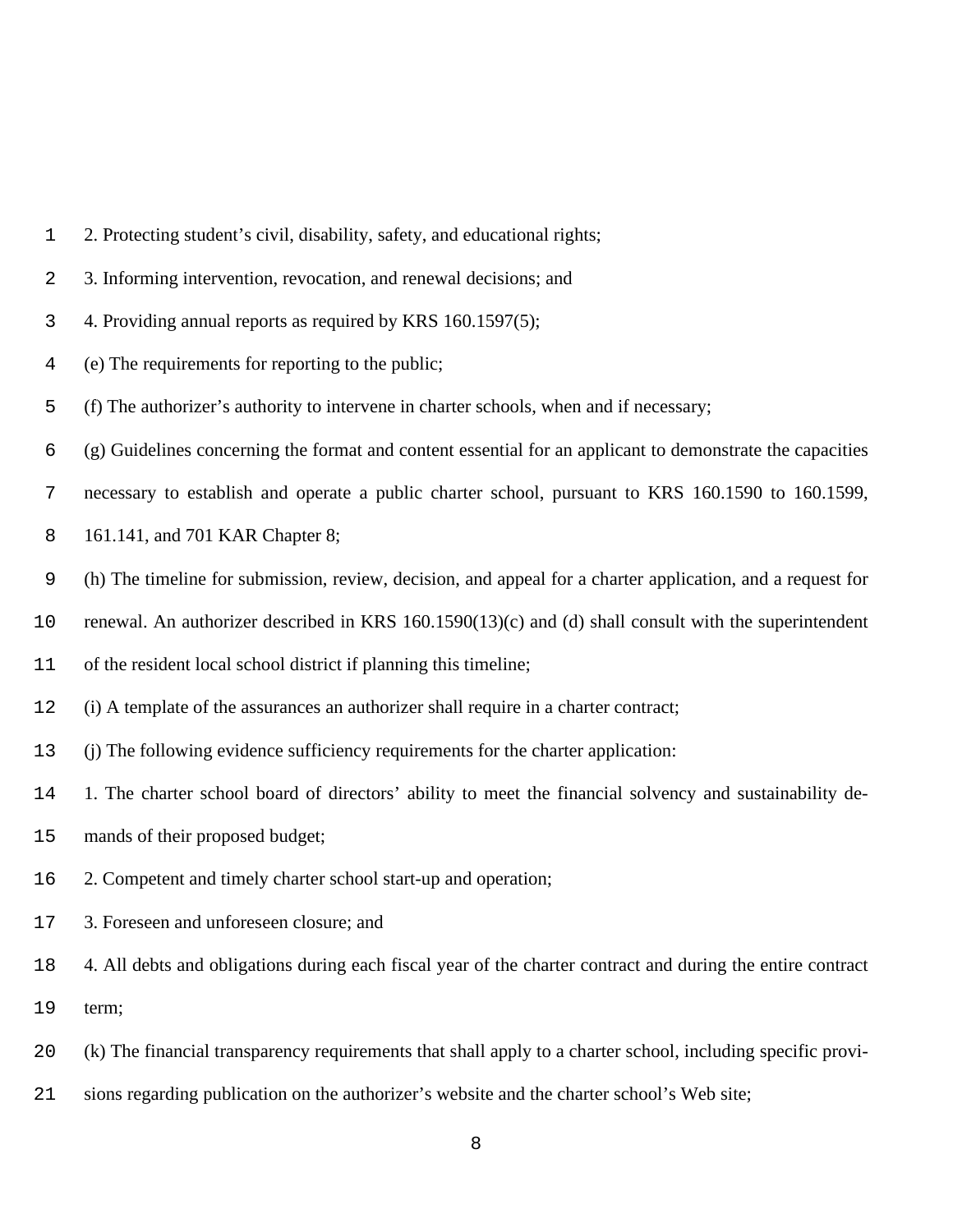(l) The charter school closure protocol and requirements;

 (m) A description of the authorizer's organizational capacity, including its commitment of human and financial resources necessary to conduct authorizing duties effectively and efficiently;

 (n) The authorizer's requirements for solicitation and evaluation of a charter application, including its implementation of a comprehensive application process that includes use of the Kentucky Charter School Application and Addendum, and rigorous criteria, and approval of only a charter application that demonstrates a strong capacity to establish and operate a charter school;

(o) The authorizer's charter renewal and revocation processes and rigorous criteria, including its design

and implementation of a transparent and rigorous process that uses comprehensive academic, financial,

and operational performance data to make merit-based renewal and revocation decisions; and

(p) The requirements of KRS 160.1590 to 160.1599, 161.141, and 701 KAR Chapter 8 for an applicant,

a board of directors, an education service provider, a charter school, and their employees.

Section 3. Standards of Authorizer Performance Generally. (1) Prior to authorizing a charter school, an

 authorizer as established in KRS 160.1590(13)(c) and (d) shall file the Notice of Intent with the Ken-tucky Board of Education.

(2) An authorizer shall restrict the expenditure of funds received as a result of charter authorization and

oversight to the purpose of fulfilling authorizing obligations pursuant to KRS 160.1590 to 160.1599,

161.141, and 701 KAR Chapter 8.

 (3) Pursuant to KRS 160.1596(5)(e), an authorizer shall include in its report and place in a publicly ac-cessible location on its website information on the following:

(a) The oversight and any services provided by the authorizer to the public charter schools under the au-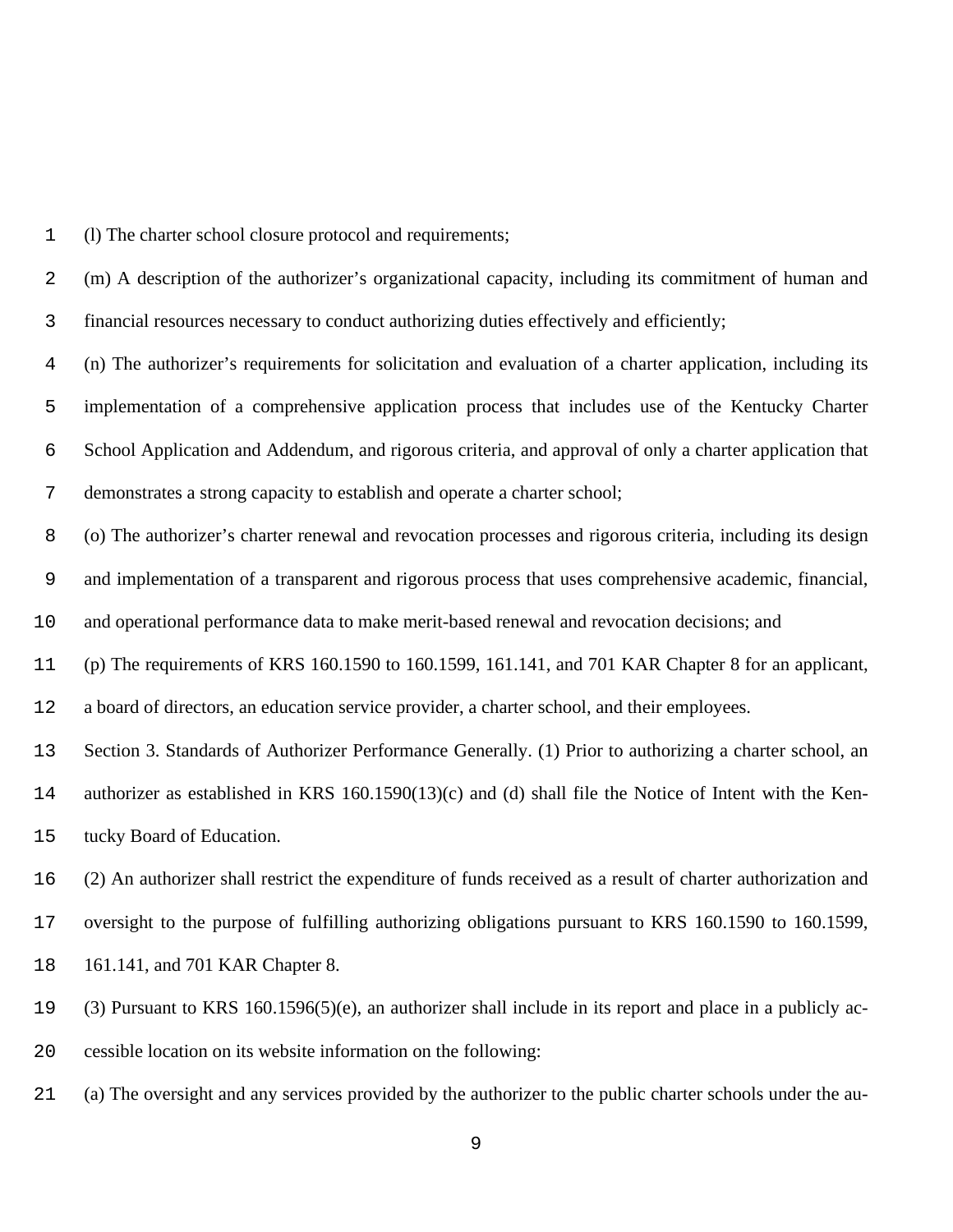| 1 |  |  | thority of the authorizer; |
|---|--|--|----------------------------|
|---|--|--|----------------------------|

- 2 (b) The authorizing functions provided by the authorizer to the public charter schools under its jurisdic-
- 3 tion, including the operating costs and expenses of the authorizer as detailed in annual audited financial
- 4 statements that conform to generally accepted accounting principles;
- 5 (c) All use of charter authorizing revenue including expenditures, contracts, and revenues, in the format
- 6 required by the commissioner of education; and
- 7 (d) The reports that an authorizer is required to make pursuant to KRS 160.1590 to 160.1599, 161.141,
- 8 and 701 KAR Chapter 8.
- 9 (4) [The authorizer, or its designee for charter authorizing, shall participate in annual in-service training 10 as follows:
- 11 (a) Pursuant to KRS 160.1594 and except as specified in Section 3(4)(d) of this administrative regula-
- 12 tion, prior to evaluating a charter application, each [Each] authorizer or member of the authorizer's
- 13 board of directors or governing board [of the authorizer] shall complete[:
- 14 1. Twelve (12) six (6) hours of [annual] training, as approved by the Commissioner of Education, [for
- 15 an authorizer or member with zero to eight (8) years of experience as an authorizer and eight (8) hours
- 16 for an authorizer or a member with more than eight (8) years of experience as an authorizer; or
- 17 2. Competency-based annual in-service training;
- 18 (b) In-service training toward the board of education member training requirements of KRS 160.180
- 19 may also count toward this requirement, to the extent the requirements of both are met by the content of
- 20 the training, and the training for this requirement] that shall include the following topics pertinent to [of]
- 21 authorizer responsibility and charter school formation and operation: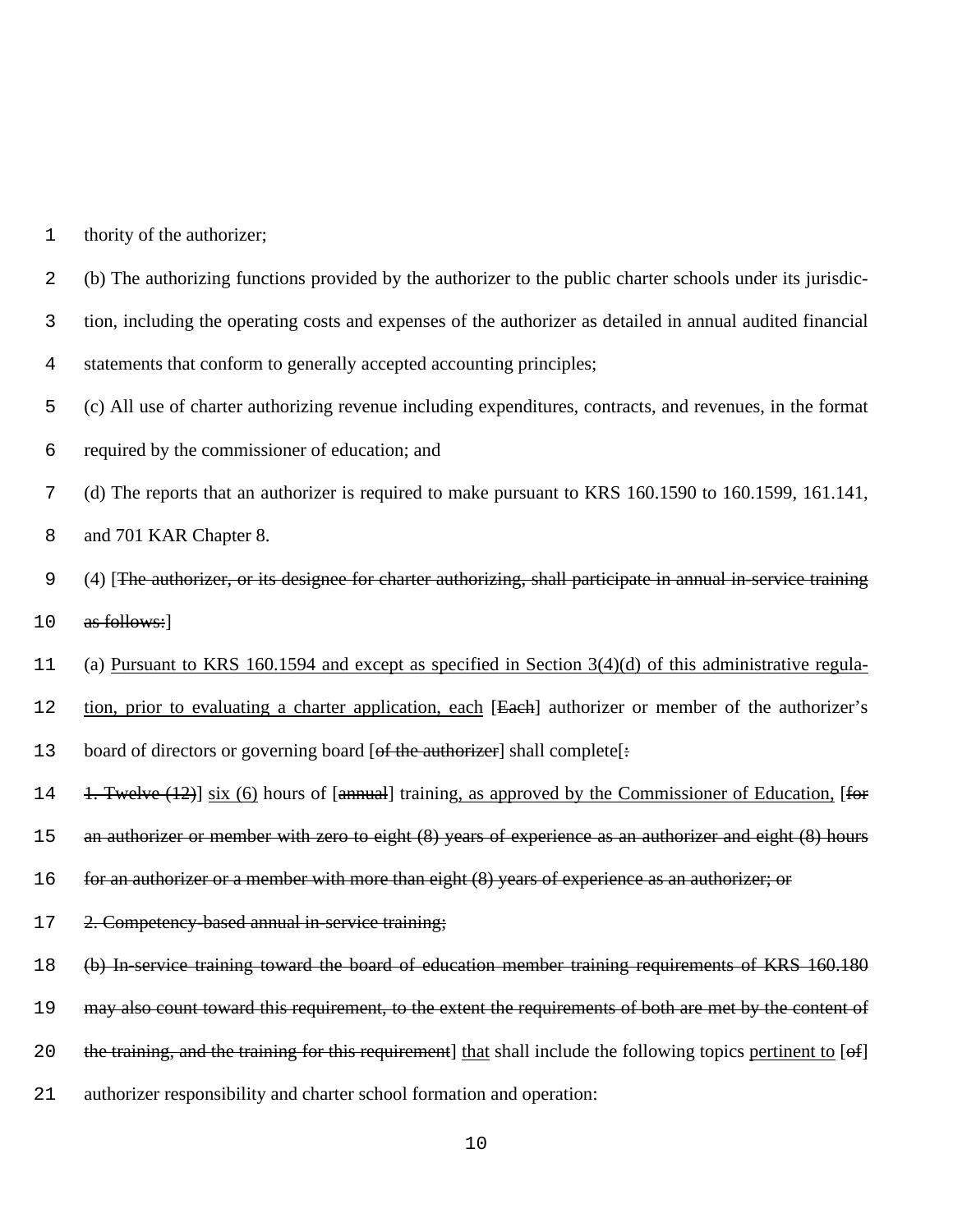- 1. Financial governance and transparency;
- 2. Conflict of interest;
- 3. Charter application;
- 4. Charter school contracting;
- 5. Charter school monitoring;
- 6. Charter school renewal, nonrenewal, and revocation;
- 7. Charter school closure;
- 8. Ethics;
- 9. Curriculum and instruction;
- 10. Educational services provided for special needs, at risk, English learner, gifted, and other special
- population students; and
- 11. Physical restraint and seclusion of students; and
- (b) [(c) The training shall be approved by the commissioner of education.] An authorizer or member of
- the authorizer's board of directors or governing board that completed all training requirements pursuant
- to Section 3(4)(a) of this administrative regulation in the immediately preceding twelve (12) months pri-
- or to receipt of a charter school application shall be exempt from completing training pursuant to Section
- 3(4)(a) of this administrative regulation prior to evaluating that charter school application.
- (5) An authorizer shall submit to the department a written assurance of a charter school's compliance
- with the pre-operating requirements in this administrative regulation and in the charter contract before
- the opening of the charter school.
- (6) An authorizer shall require the sharing of best practices between the charter school and the resident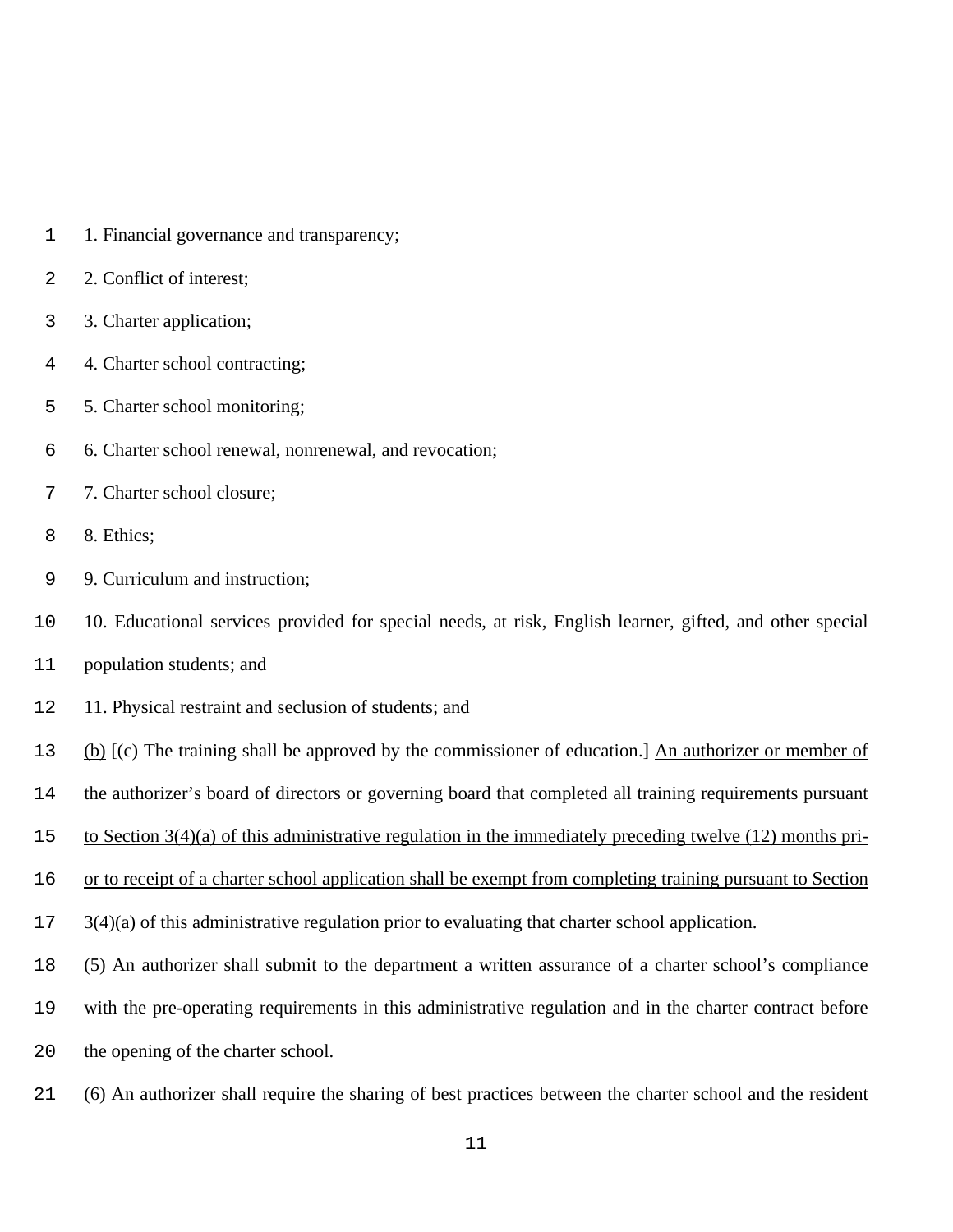local school district.

Section 4. Standards of Authorizer Performance Concerning Charter Applications. (1) Pursuant to KRS

160.1591 and 160.1594(1)(e)2 and to the extent not prohibited by federal law, an authorizer shall not

approve a charter application that is:

(a) From an applicant that is or includes:

1. A for-profit organization, or its designee;

2. An organization, or its designee, that is organized for religious purposes, within the meaning of

501(c)(3) of the Internal Revenue Code of 1986, as amended, and qualifying for tax-exempt status pur-

suant to 501(c)(3) of the Internal Revenue Code of 1986, as amended; or

3. A business entity, or its designee, that is not authorized to do business and in good standing in the

Commonwealth of Kentucky, pursuant to KRS Chapter 14A; or

(b) That has in the proposed board of directors:

1. A for-profit organization, or its designee;

2. An organization, or its designee, that is organized for religious purposes, within the meaning of

501(c)(3) of the Internal Revenue Code of 1986, as amended, and qualifying for tax-exempt status pur-

16 suant to  $501(c)(3)$  of the Internal Revenue Code of 1986, as amended; or

3. A business entity, or its designee, that is not authorized to do business and in good standing in the

Commonwealth of Kentucky, pursuant to KRS Chapter 14A.

(2) An authorizer shall require a charter application to be submitted on the Kentucky Charter School

Application and Addendum and may require additional information from the applicant.

(3) An authorizer shall publish a copy of a submitted charter application on its website within three (3)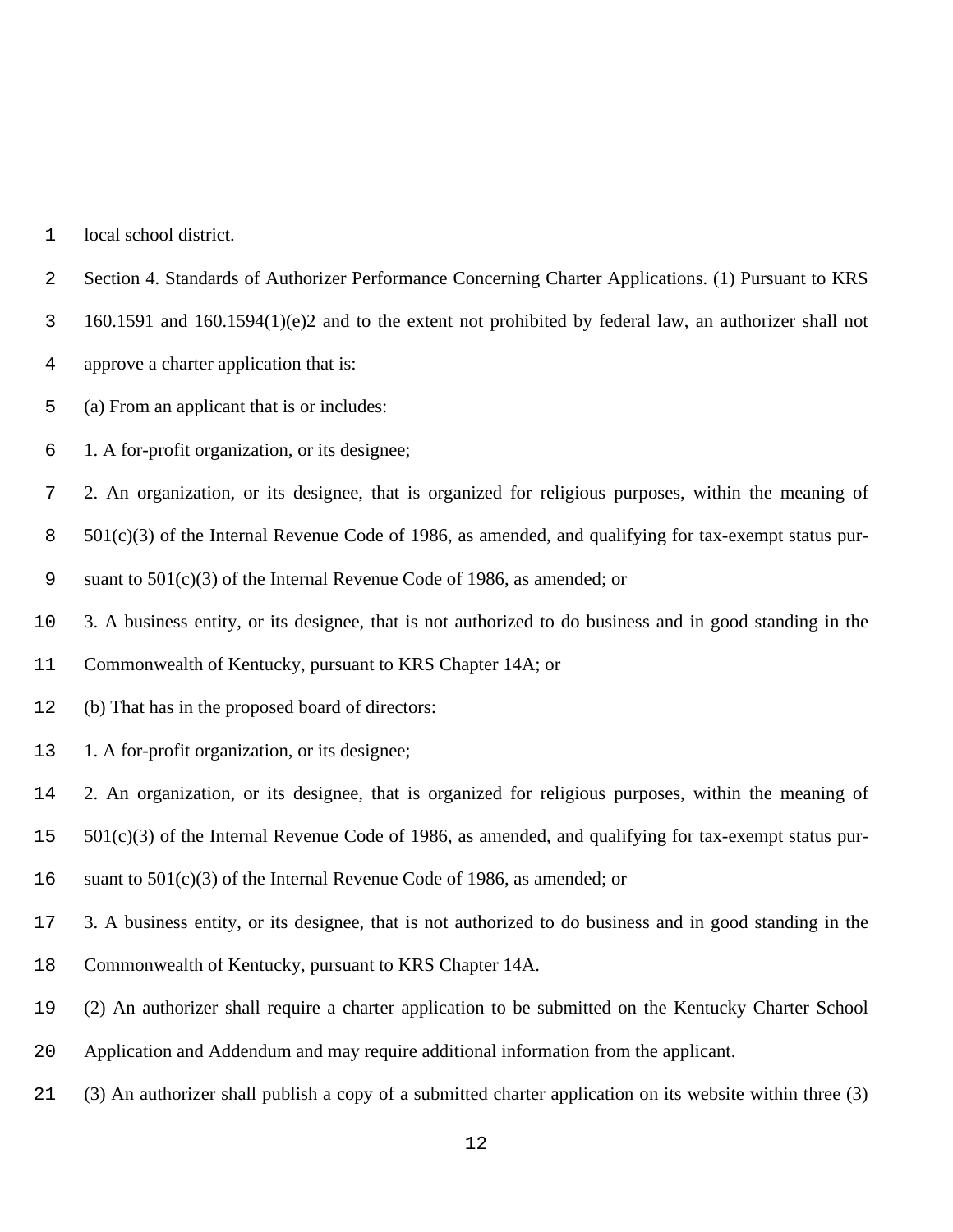days of submission by the applicant to the authorizer.

 (4) An authorizer shall provide a copy of a submitted charter application to the resident local school dis- trict superintendents and to any other authorizer of charter schools in that local school district within three (3) days of submission by the applicant to the authorizer.

 (5) An authorizer established in KRS 160.1590(13)(a) or (b) shall provide a copy of a submitted charter application for a regional achievement academy within a regional achievement zone to the superinten- dents of the other local school districts of the regional achievement zone within three (3) days of sub-mission by the applicant to the authorizer.

 (6) An authorizer shall allow a resident local school district superintendent to file a letter with support- ing evidence objecting to the approval of the charter application on the basis of the substantial hardship that may result for the students of the resident local school district who do not attend the charter school. An authorizer shall publish a copy of the letter and supporting evidence from the resident local school district superintendent on the authorizer's website within three (3) days of submission by the superinten- dent to the authorizer and the authorizer shall review this evidence prior to approving a charter applica-tion.

 (7) An authorizer shall allow a resident local school district superintendent to file a letter of support for a charter application and shall publish a copy of the resident local school district superintendent letter on the authorizer's website within three (3) days of submission by the superintendent to the authorizer.

 (8) An authorizer shall require a resident local school district superintendent to provide information and evidence regarding the academic performance of the students identified in the charter application as the targeted student body or community. An authorizer shall publish a copy of this information on the au-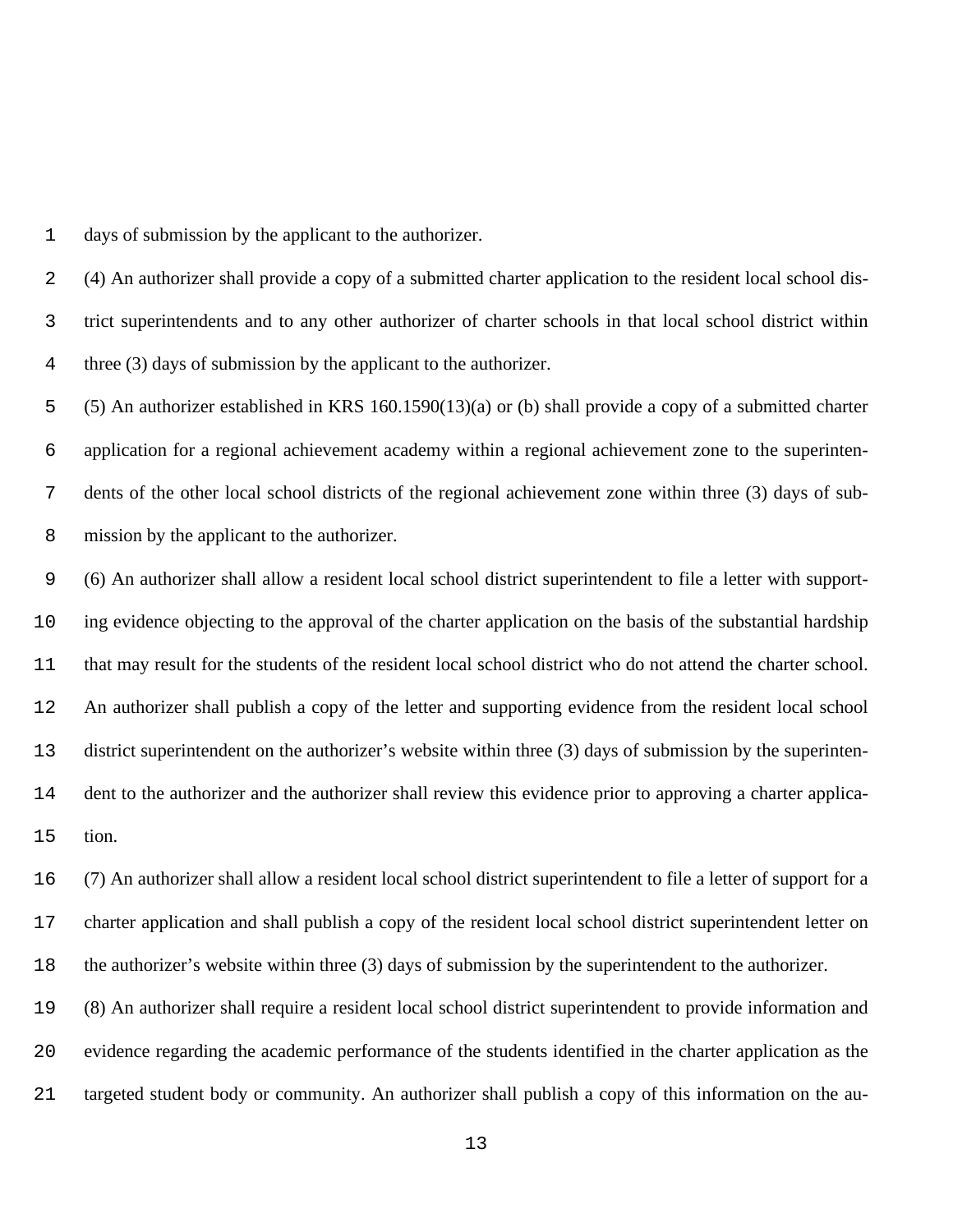| 1            | thorizer's website within three (3) days of submission by the superintendent to the authorizer, to the ex-    |
|--------------|---------------------------------------------------------------------------------------------------------------|
| $\mathbf{2}$ | tent not prohibited by confidentiality laws.                                                                  |
| 3            | (9) An authorizer shall comply with the following requirements in reviewing the charter application:          |
| 4            | (a) Request and secure a certificate of existence from the Secretary of State, pursuant to KRS 14A.2-         |
| 5            | 130, for any business entity or its designee included in the applicant or in the proposed charter school      |
| 6            | board of directors; and                                                                                       |
| 7            | (b) If the applicant or the board of directors includes a foreign entity, request and secure a certificate of |
| $\,8\,$      | authorization for the foreign entity from the Secretary of State, pursuant to KRS 14A.2-140.                  |
| 9            | (10) [The department shall develop a charter application scoring rubric that an authorizer may utilize in     |
| 10           | reviewing a charter application.                                                                              |
| 11           | $(11)$ ] An authorizer shall require an applicant or proposed board of directors for a charter school to in-  |
| 12           | clude in the charter application:                                                                             |
| 13           | (a) Performance information, financial information, and closure information for any charter school under      |
| 14           | the applicant or board of directors;                                                                          |
| 15           | (b) Details and documentation of the outreach the applicant or proposed board of directors has had with       |
| 16           | the students or community that is the focus of the charter application; and                                   |
| 17           | (c) Details of whether the charter application replicates or substantially replicates:                        |
| 18           | 1. A charter application that the applicant, the proposed board of directors, or another entity previously    |
| 19           | withdrew from consideration and the reasons the charter application was withdrawn;                            |
| 20           | 2. A charter application that was rejected by an authorizer and the reasons the charter application was re-   |
| 21           | jected; or                                                                                                    |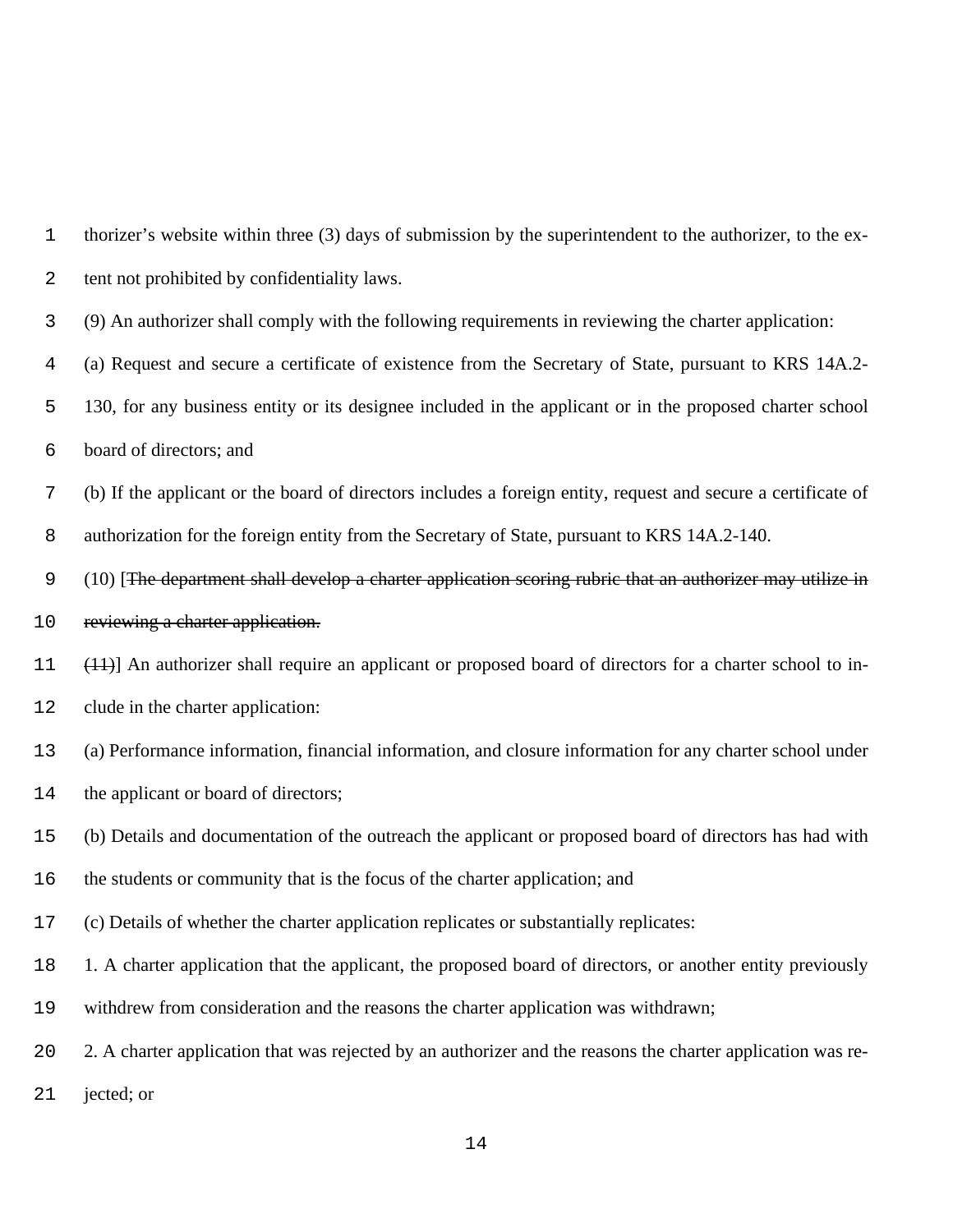3. A charter school that was previously closed and the reasons for the closure.

2 (11)  $[42]$  An authorizer shall provide on the authorizer's website the names of all persons, and their roles, who are involved in the review of charter applications. Review of charter applications shall be conducted pursuant to the requirements of the Open Meetings Act, KRS 61.800 et seq.

 $\frac{12}{12}$  (12) [(13)] An authorizer shall not approve a charter application that does not meet the requirements of

KRS 160.1590 to 160.1599, 161.141, and 701 KAR Chapter 8.

 (13) [(14)] Within five (5) days of the authorizer's approval, the authorizer shall submit an approved charter application to the commissioner of education for review and approval in accordance with Section 9 5(11) of this administrative regulation.

 Section 5. Standards of Authorizer Performance Concerning Charter Contracts. (1) Prior to negotiating a charter contract with a board of directors, an authorizer shall verify the charter school board of directors' registration as a non-profit business entity with the Kentucky Secretary of State pursuant to KRS Chap-

ter 14A.

(2) An authorizer shall negotiate and enter a charter contract with a charter school board of directors in

compliance with KRS 160.1590(5) and (6); 160.1591(2); 160.1592(3), (7), (8), (9), (10), (11), and (20);

160.1593(3); 160.1594(1); 160.1596(1); 160.1597(1), (2), and (6); 160.1598(1), (5), (6), and (7).

(3) An authorizer shall include pre-opening requirements or conditions in the charter contract as follows:

(a) An authorizer shall establish mutually agreed upon pre-opening requirements or conditions to:

1. Monitor the start-up progress of a newly approved public charter school;

20 2. Ensure that the charter school is prepared to open timely and smoothly on the date agreed; and

3. Ensure that the charter school meets all benchmarks related to facilities, health, safety, insurance,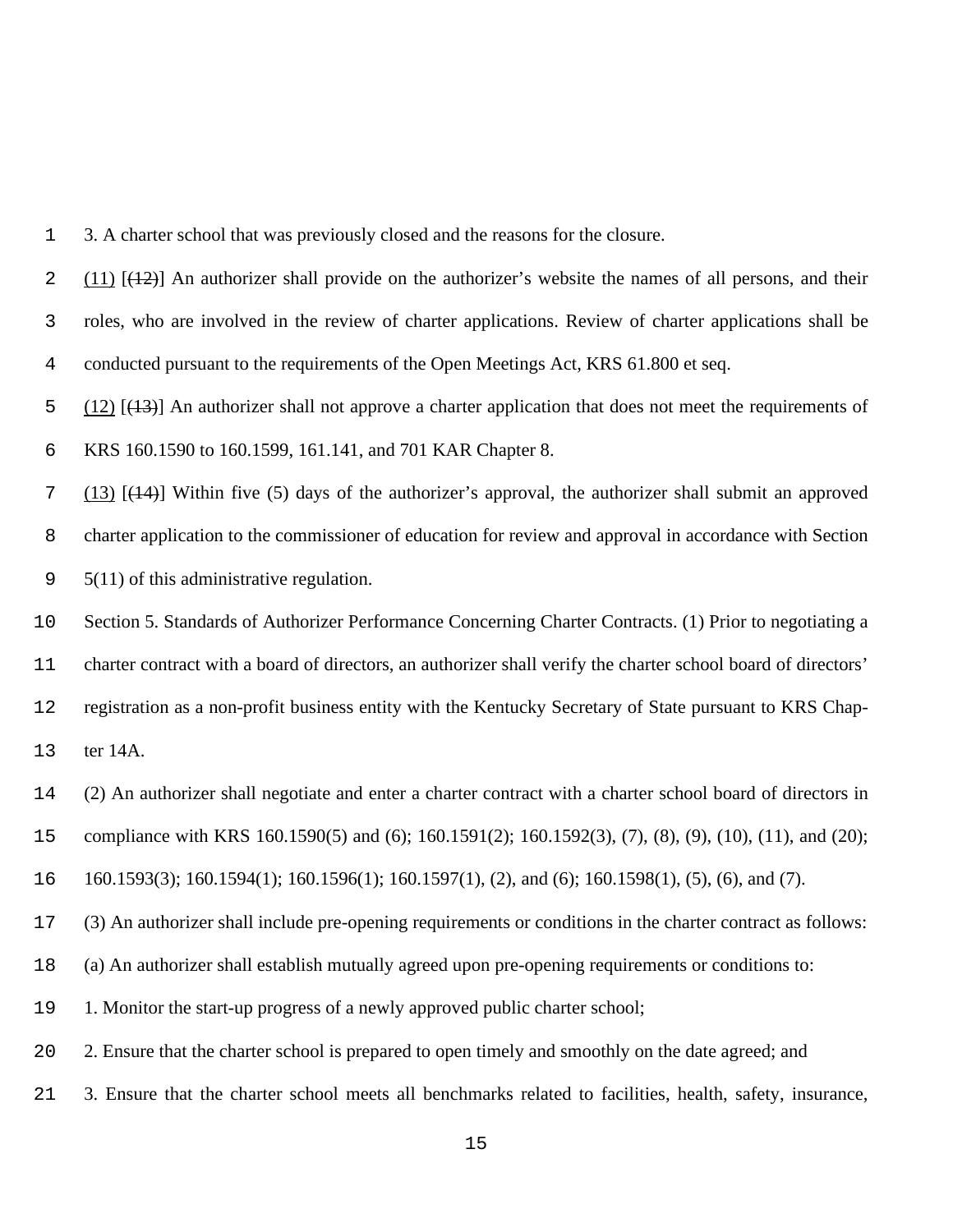school personnel, enrollment, curriculum and instruction, operations and fiscal management, govern- ance, and other legal requirements for the charter school opening; and (b) Failure by the charter school to comply with the pre-opening requirements or conditions may result in the immediate revocation of the charter contract and: 1. May result in the delay in the opening of the charter school by up to one (1) year if the authorizer does not determine that the charter school is more likely than not to close during the school year; or 2. Shall result in the delay in the opening of the charter school by up to one (1) year if the authorizer does determine that the charter school is more likely than not to close during the school year. (4) An authorizer shall include in the charter contract with the charter school board of directors provi- sions for charter school financial solvency and sustainability, including: (a) A requirement that no member of the charter school board of directors, no education service provid- er, and no charter school employee shall knowingly recommend and no member of the charter school board of directors shall knowingly vote for an expenditure in excess of the charter school's income and revenue of any fiscal year, as shown by the budget adopted by the charter school board of directors and approved by the authorizer; (b) A requirement that a member of the charter school board of directors, an education service provider, or a charter school employee who knowingly expends or authorizes the expenditure of charter school funds or who knowingly authorizes or executes any employment, purchase, or contract, in violation of this section, shall be jointly and severally liable in person and upon any official fidelity bond given to the authorizer to the extent of any payments on the void claim; and (c) A requirement that, if at any time during any fiscal year of the charter school's existence, a member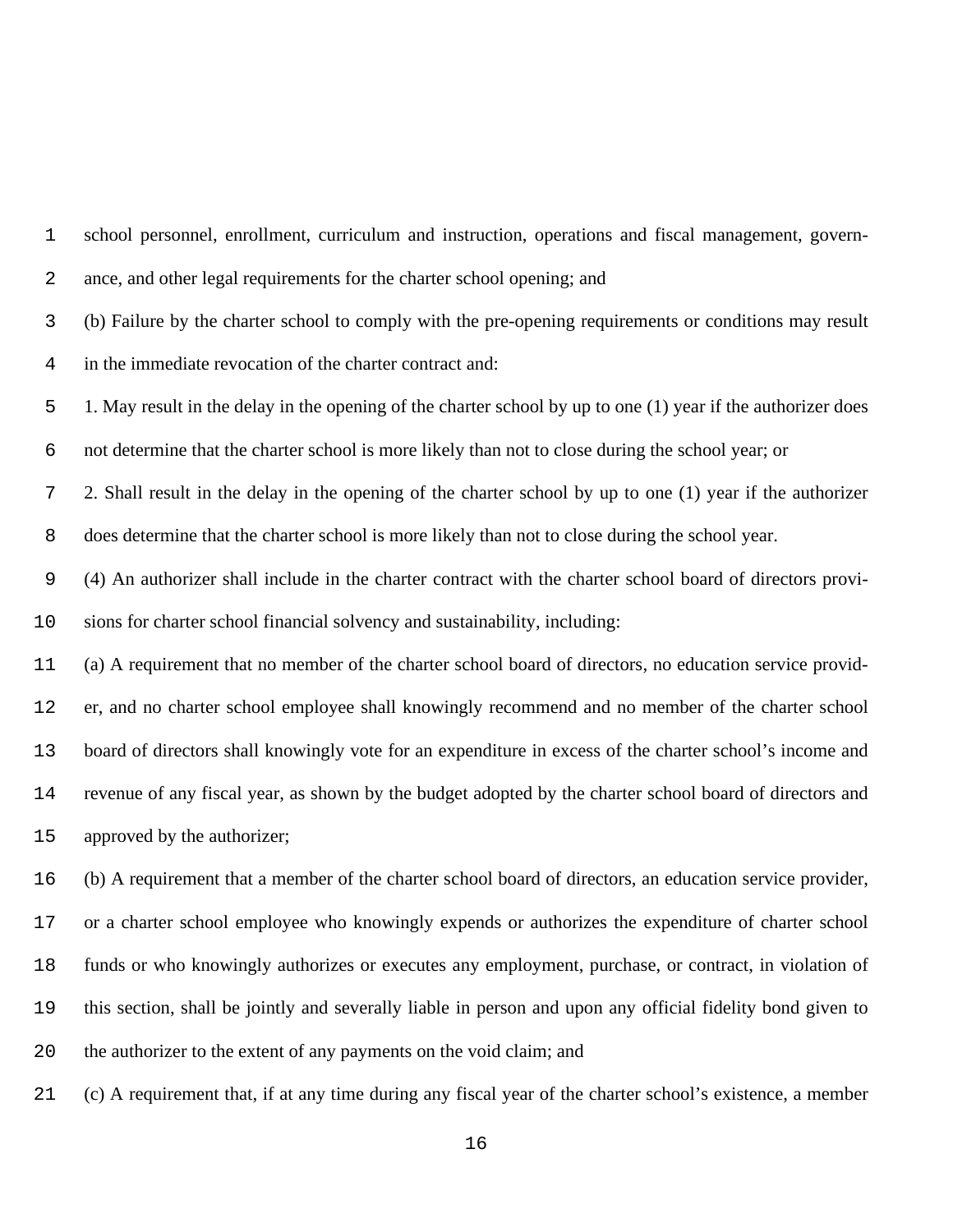of the charter school board of directors, an education service provider, or a charter school employee knows or reasonably should know that the charter school has or will become unable to pay in full its projected expenses as they fall due, the charter school shall immediately so advise the department and the authorizer, and shall provide the department and the authorizer with all financial information relating to revenues and expenses of the charter school necessary for the department and the authorizer to deter- mine the extent and cause of any potential operating deficit. If the member of the charter school board of directors, the education service provider, or the charter school employee fails to provide the notice to the department and the authorizer required by this subsection or fails to cooperate with the department and the authorizer in the production of financial information pursuant to this subsection:

1. The authorizer shall determine if grounds exist to revoke the charter contract; and

2. The knowingly acting member of the charter school board of directors, the education service provider,

 or the charter school employee may be subject to the liability established in paragraph (4)(b) of this sec-tion.

 (5) An authorizer shall include in the charter contract the specific, exclusive reasons and timelines for closure initiated by the charter school board of directors, and the closure protocol and policies and pro-cedures applicable to closure of the charter school.

 (6) An authorizer shall require in the charter contract the closure requirements of KRS 160.1590 to 160.1599, 161.141, and 701 KAR Chapter 8.

 (7) An authorizer shall require in the charter contract that the charter school shall not prohibit a student from attending and shall not unenroll or withdraw a student unless the charter school has complied with KRS 158.150.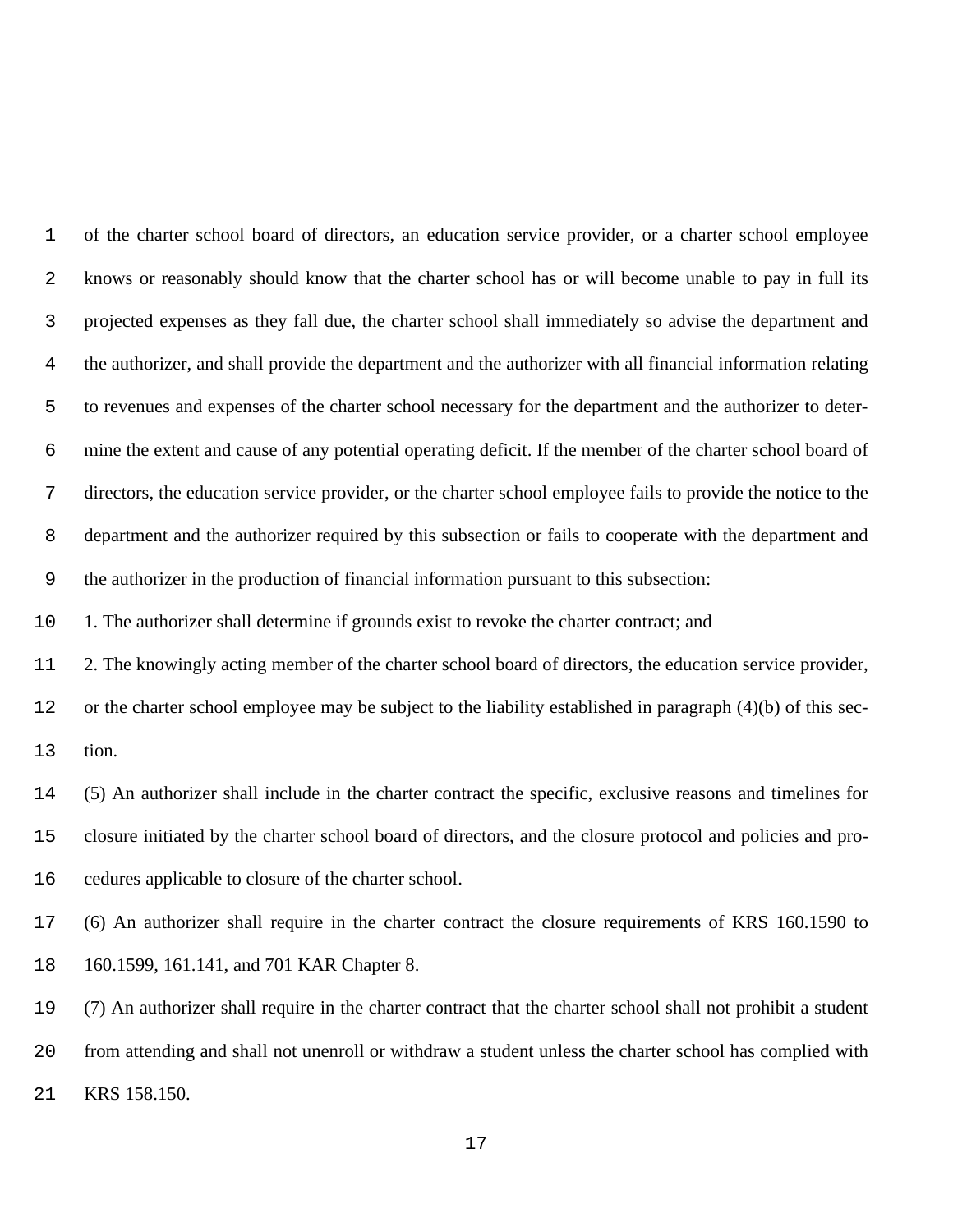(8) An authorizer shall require in the charter contract that the charter school board of directors maintain separate accountings of all funds received and disbursed by each charter school under the charter school board of directors.

 (9) An authorizer shall require in the charter contract that any contract the charter school board of direc- tors enters with an education service provider has to be approved by the authorizer prior to execution and that any contract the charter school board of directors enters with an education service provider shall comply with the following:

 (a) Clearly establish the primacy of the charter contract over the contract between the charter board of directors and the education service provider;

 (b) Clearly identify the charter school board of directors as the party ultimately responsible for the suc-cess or failure of the charter school, and clearly define the education service provider as a vendor of ser-

vices;

(c) Prohibit the education service provider from selecting, approving, employing, compensating, or serv-

ing as members of the charter school board of directors;

(d) Require the charter school board of directors to directly select, retain, and compensate the charter

school's legal counsel, finance staff, audit firm, and school leader;

(e) Provide for payments to the charter school to be made to an account controlled by the charter school

board of directors, not the education service provider;

(f) Require all instructional materials, furnishings, and equipment purchased or developed with charter

school funds be the property of the charter school, not the education service provider;

(g) Identify and describe the roles and responsibilities of the charter school board of directors and the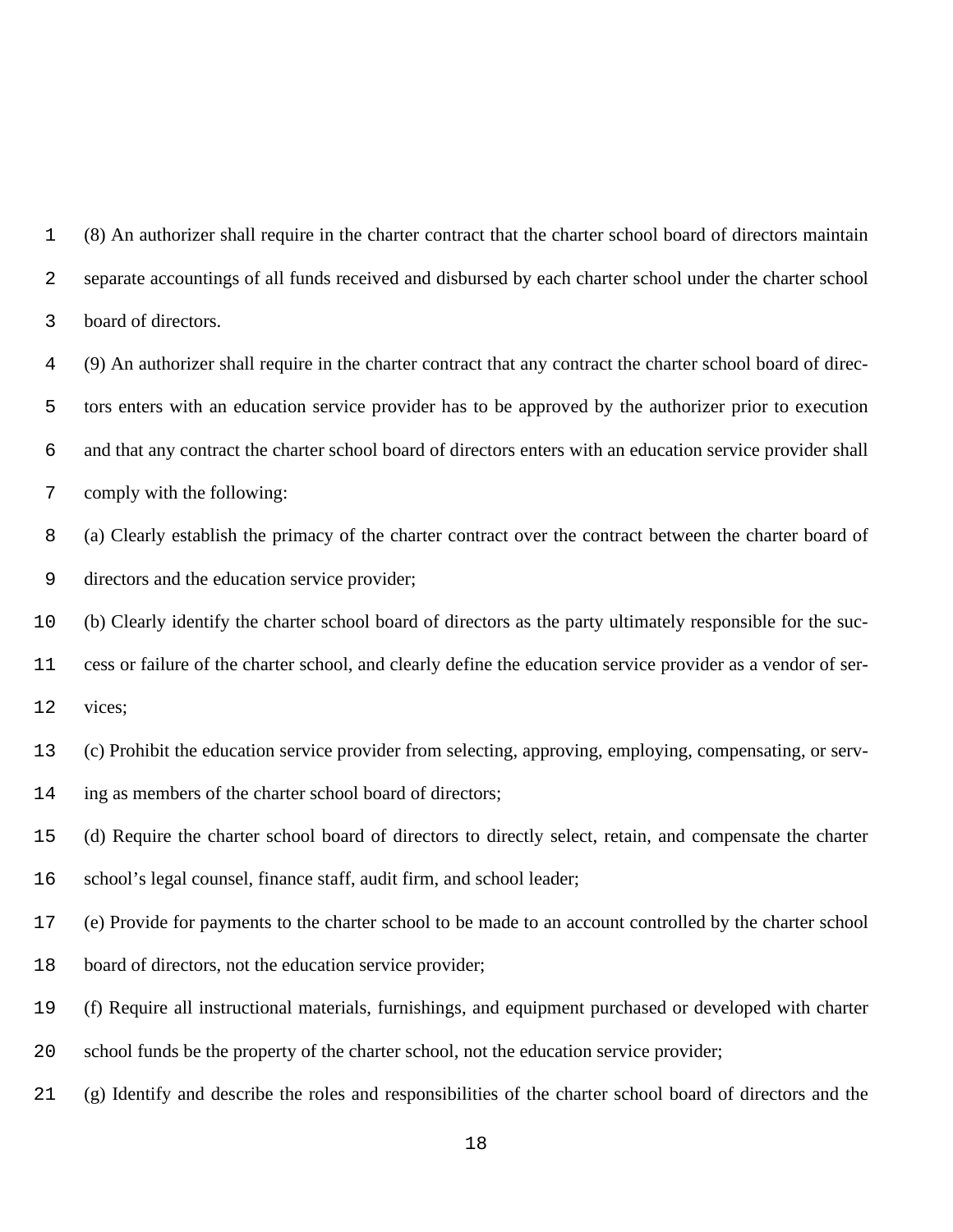education service provider, including all services to be provided under the contract between the charter school board of directors and the education service provider;

 (h) Identify and describe the performance measures and consequences by which the charter school board of directors shall hold the education service provider accountable for performance, aligned with the per-formance measures in the charter contract;

(i) Identify and describe with specificity all compensation to be paid to the education service provider,

including all fees, bonuses, and the conditions, consideration, and restrictions on such compensation;

 (j) Identify and describe the terms of any facility agreement that may be part of the relationship between the charter school board of directors and the education service provider;

 (k) Identify and describe financial reporting requirements and provisions for the charter school board of directors' financial oversight of the education service provider and the charter school;

(l) Identify and describe all other financial terms of the contract, including disclosure and documentation

of all loans or investments by the education service provider to the charter school board of directors, and

provision for the disposition of assets upon closure in accordance with KRS 160.1590 to 160.1599,

161.141, and 701 KAR Chapter 8;

(m) Include assurances that the charter school board of directors, at all times, shall maintain independent

fiduciary oversight and authority over the charter school budget and ultimate responsibility for the char-

18 ter school's performance;

(n) Include provisions for contract termination without penalties for the charter school and without costs

beyond the pro-rated value of the services provided by the education service provider;

(o) Assure: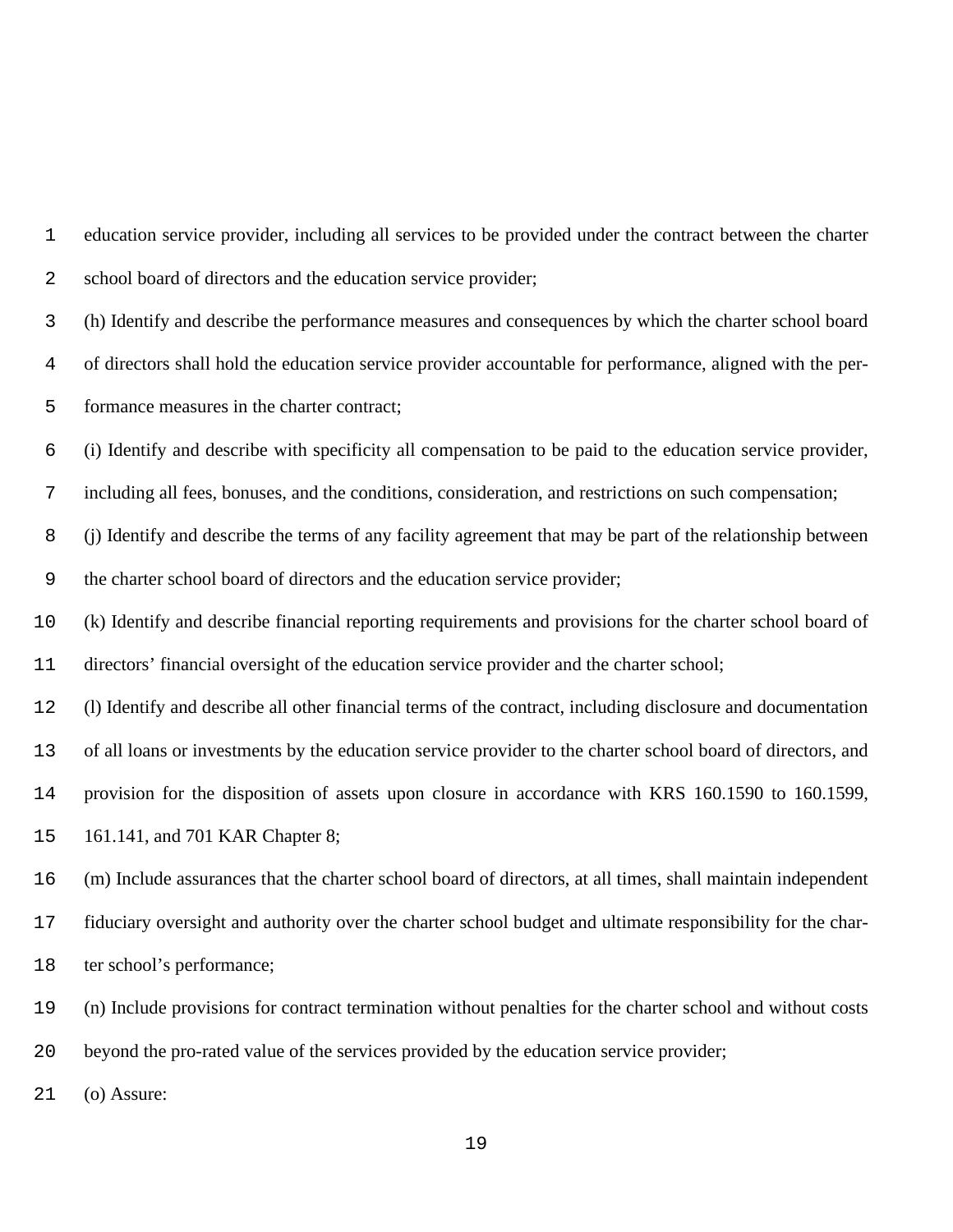1. That the charter school board of directors shall be structurally independent from the education service provider and shall set and approve charter school policies;

 2. That the terms of the contract between the charter school board of directors and the education service provider are reached through arm's-length negotiations in which the charter school board of directors is represented by legal counsel that does not also represent the education service provider; and

 (p) Identify and describe the respective responsibilities of the charter school board of directors and the education service provider in the event of school closure.

 (10) An authorizer shall prohibit a charter school board of directors, in the charter contract, from dele- gating the charter school board of directors' responsibilities in subsection (9) of this section to the edu-cation service provider.

 (11) An authorizer shall not enter a charter contract for start-up, conversion, or renewal of a charter school, or agree to any charter contract amendment, unless the charter contract or amendment is ap-proved by the commissioner of education as follows:

 (a) An authorizer shall provide the commissioner of education a copy of a proposed charter contract or proposed amendment;

(b) Within fifteen (15) days of receipt of the proposed charter contract or amendment from the authoriz-

er, pursuant to KRS 160.1594(9), the commissioner of education shall provide to an authorizer and the

charter school board of directors approval of the contract or:

1. The reasons for a denial and any suggestions for remedy of these reasons; and

2. Notice of the opportunity for resubmission of the remedied contract or amendment to the commis-

sioner of education; and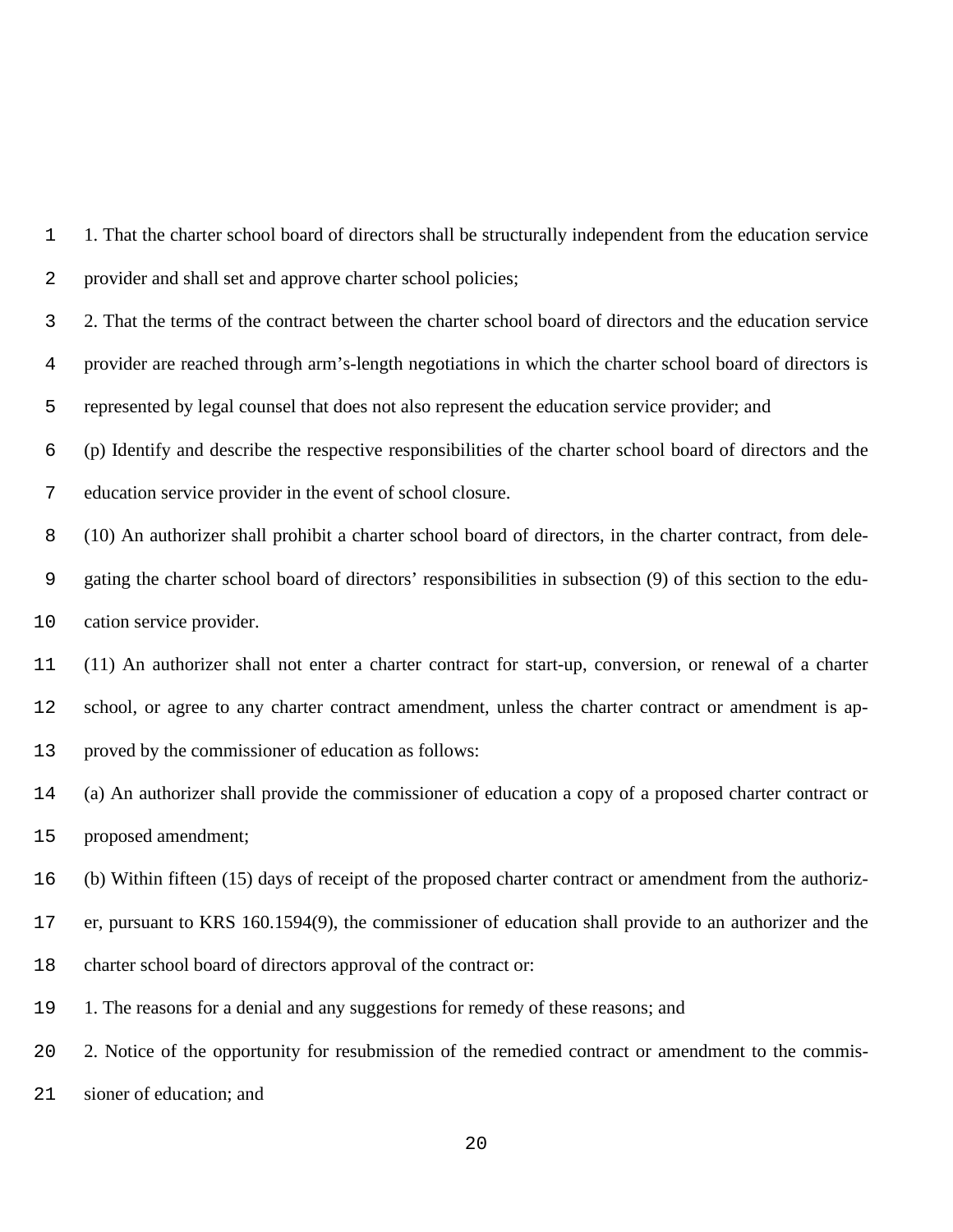(c) Any failure to meet the commissioner of education's requirements for approval shall render the char-ter contract or its amendment void.

 Section 6. Standards of Authorizer Performance Concerning Charter School Monitoring. (1) An author- izer, that determines a charter school board of directors has governance over more than one (1) charter school and has failed to meet the requirements of KRS 160.1592, shall commence an investigation to de- termine if the charter school board of directors is in compliance with the charter contracts for every oth-er charter school under the authorizer's jurisdiction.

 (2) An authorizer shall monitor the performance of the charter contract by a charter school board of di- rectors, and any educational service provider. If the authorizer believes there is an issue with any aspect of performance of the charter contract, or compliance with any of the requirements of KRS 160.1590 to 160.1599, 161.141, or 701 KAR Chapter 8, the authorizer shall commence an investigation.

 (3) An authorizer that verifies an issue with any aspect of performance of the charter contract, or com- pliance with any of the requirements of KRS 160.1590 to 160.1599, 161.141, or 701 KAR Chapter 8, shall notify the commissioner of education and may request assistance from the commissioner of educa-tion in addressing and remedying the issue.

 (4) An authorizer that verifies an issue with any aspect of the performance of the charter contract, or compliance with any of the requirements of KRS 160.1590 to 160.1599, 161.141, or 701 KAR Chapter 8, shall notify the charter school of the issue and take necessary action, including unilateral imposition of conditions on the charter school, revocation, or nonrenewal of the charter contract, to resolve the is- sue and to provide notice of the issue and the resolution to the charter school's adult students, emanci-pated youth students, parents, persons with custody or charge, and the department.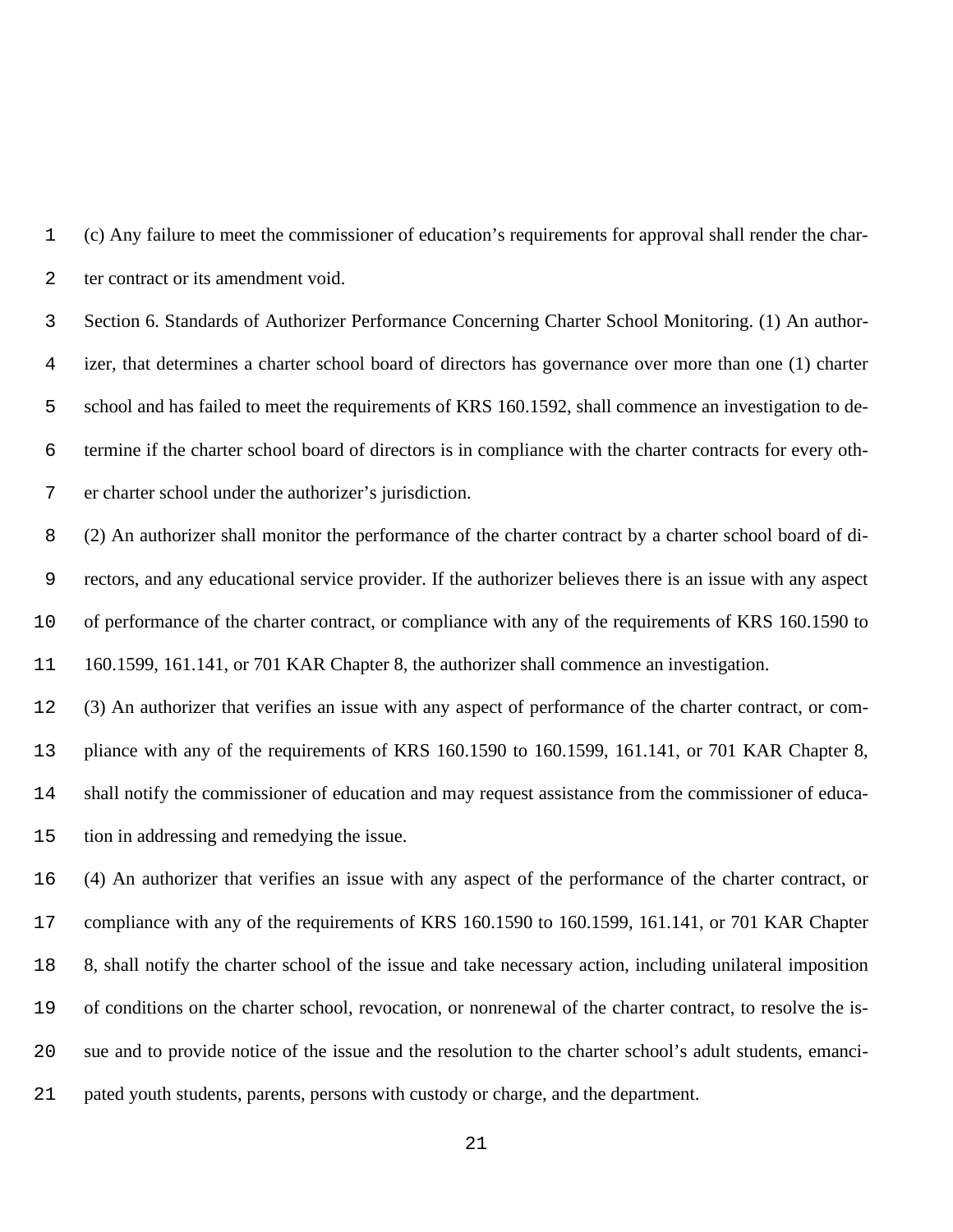(5) An authorizer shall at least monthly review the financial budget reports of the charter school and take the following action:

 (a) If the budget projections indicate that the charter school's annual operating expenses may at any time during the school year cause the annual operating revenues to fall below two (2) percent of the total pro- jected annual operating revenues included in the school's approved budget, the charter school shall pro-vide specific notice of this to the authorizer and the authorizer shall:

1. Require the charter school to implement a cash management plan approved by the authorizer;

 2. Commence a more in-depth review, and an audit if necessary, of the charter school's financial budget reports, expenditures, and revenues;

3. Request financial management assistance for the charter school from the department; and

4. Restrict the charter school's expenditures and require the authorizer's approval prior to expenditure of

charter school funds for the remainder of the school year; and

(b) If the charter school defaults on a financial obligation or if the authorizer otherwise suspects the

charter school may close prior to the end of the school year or the charter contract term, the authorizer

shall:

1. Consult with the commissioner of education;

 2. Communicate with the charter school board of directors to determine the need for charter contract revocation;

3. Commence actions under (a) above;

4. Review the closure protocol;

5. Review the charter contract termination provisions;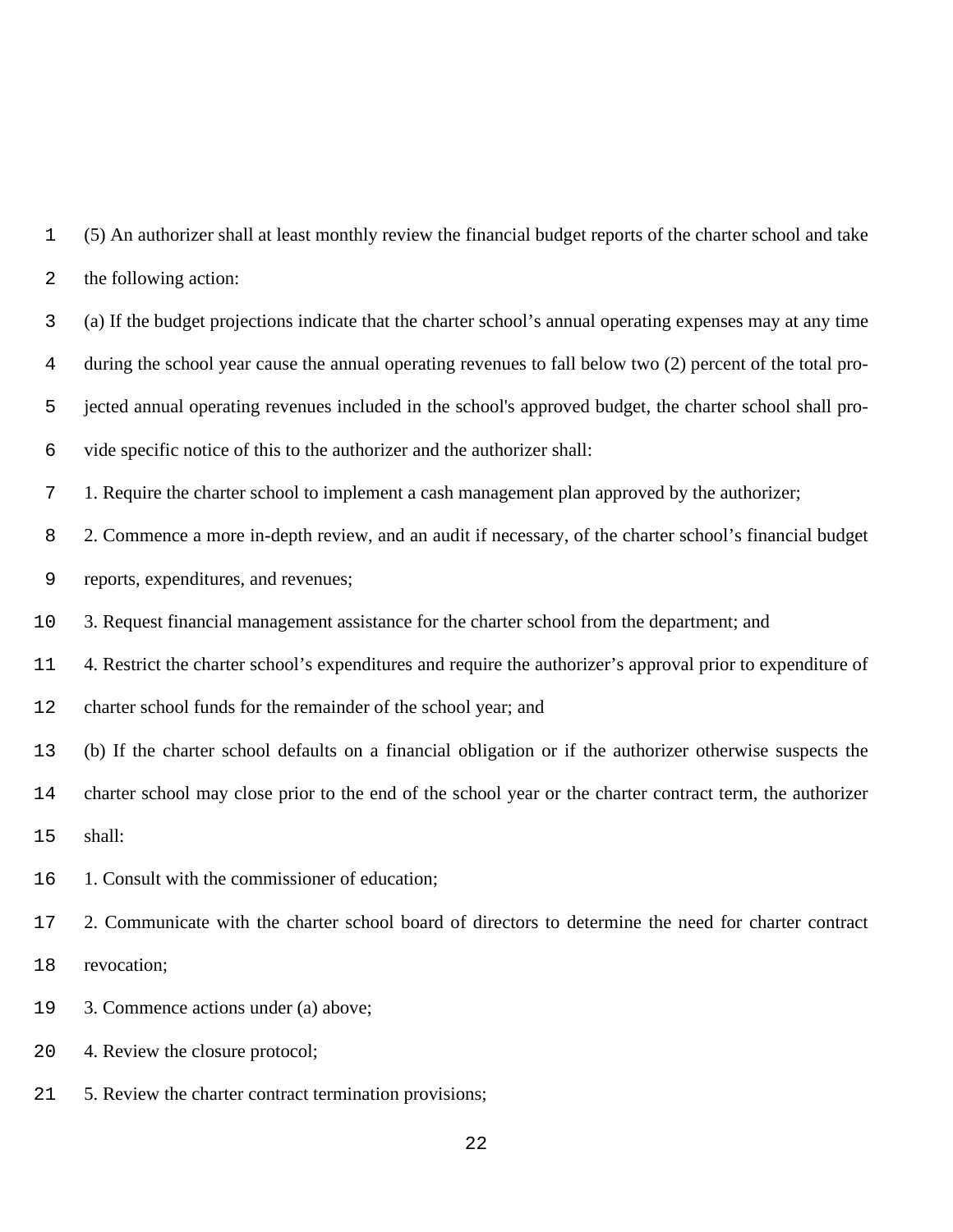| 1  | 6. Communicate with the charter school board of directors regarding the closure protocol and contract         |
|----|---------------------------------------------------------------------------------------------------------------|
| 2  | provisions for termination; and                                                                               |
| 3  | 7. Notify students and resident local school districts, as soon as necessary to ensure all students and resi- |
| 4  | dent local school districts are provided adequate time to prepare for the student transitions and to pro-     |
| 5  | vide free and appropriate public education to any returning students.                                         |
| 6  | (6) An authorizer shall revoke the charter contract and determine the timeline for closure if the authoriz-   |
| 7  | er determines the charter school:                                                                             |
| 8  | (a) Is financially insolvent;                                                                                 |
| 9  | (b) Is financially unsustainable for the remainder of the school year or the charter contract term; or        |
| 10 | (c) Has violated or threatened the health and safety of the students of the public charter school, pursuant   |
| 11 | to KRS 160.1598(7).                                                                                           |
| 12 | (7) The department shall develop a charter contract performance framework that an authorizer may uti-         |
| 13 | lize in developing a charter contract performance framework. In addition to the requirements of KRS           |
| 14 | 160.1596, the authorizer's charter contract performance framework shall include academic, financial,          |
| 15 | and organizational performance frameworks, and targets in the following areas:                                |
| 16 | (a) Student assessment and accountability;                                                                    |
| 17 | (b) Student graduation rates;                                                                                 |
| 18 | (c) Student promotion rates;                                                                                  |
| 19 | (d) Student attendance rates;                                                                                 |
| 20 | (e) Student admission and enrollment in postsecondary institutions; and                                       |

(f) Other outcomes.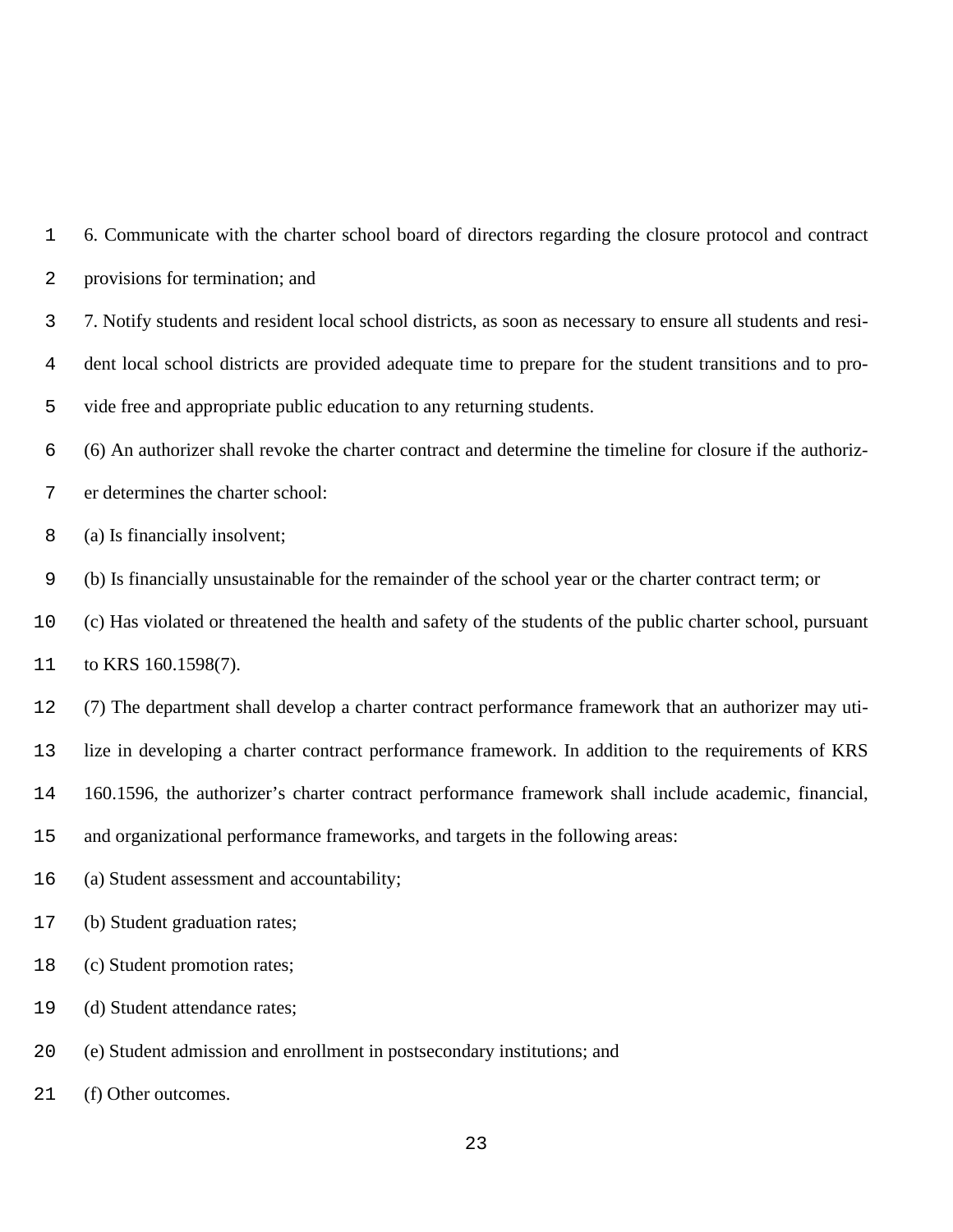Section 7. Standards of Authorizer Performance Concerning Charter Approval, Revocation, Renewal, and Nonrenewal. (1) An authorizer shall not approve a charter application, contract with, or renew a contract with a charter school board of directors for a charter school that:

(a) Does not operate:

 1. A breakfast program under the Child Nutrition Act of 1966, 42 U.S.C. 1773, as amended (CNA), and a lunch program under the Richard B. Russell National School Lunch Act, 42 U.S.C. 1751 et seq. (NSLA); or

 2. A breakfast and lunch program with provision of meals at no cost to students who qualify for free meals under the CNA and NSLA and with the provision of meals at a reduced cost to students who qual-ify for reduced price meals under the CNA and NSLA; or

 (b) Does not provide initial and continuing evidence and assurances of the charter school's financial sol- vency and financial sustainability, as demonstrated initially by the financial plan in the charter applica- tion, to cover the expenses of start-up or conversion, operation, and any foreseen or unforeseen closure of the charter school during the fiscal year or during the contract term.

(2) An authorizer shall require for approval of a charter application, for contracting with a charter board

of directors, for performance of a charter contract, and for renewal of a charter contract, the following:

(a) Inclusion of at least two (2) local school district resident parents or persons with custody or charge of

local school district resident students who will attend the charter school in a charter school board of di-

rectors;

(b) Exercise by a charter school board of directors of their authority in KRS 160.1592(3)(p)4 and 5 only

as allowed for a local board of education in KRS 160.540;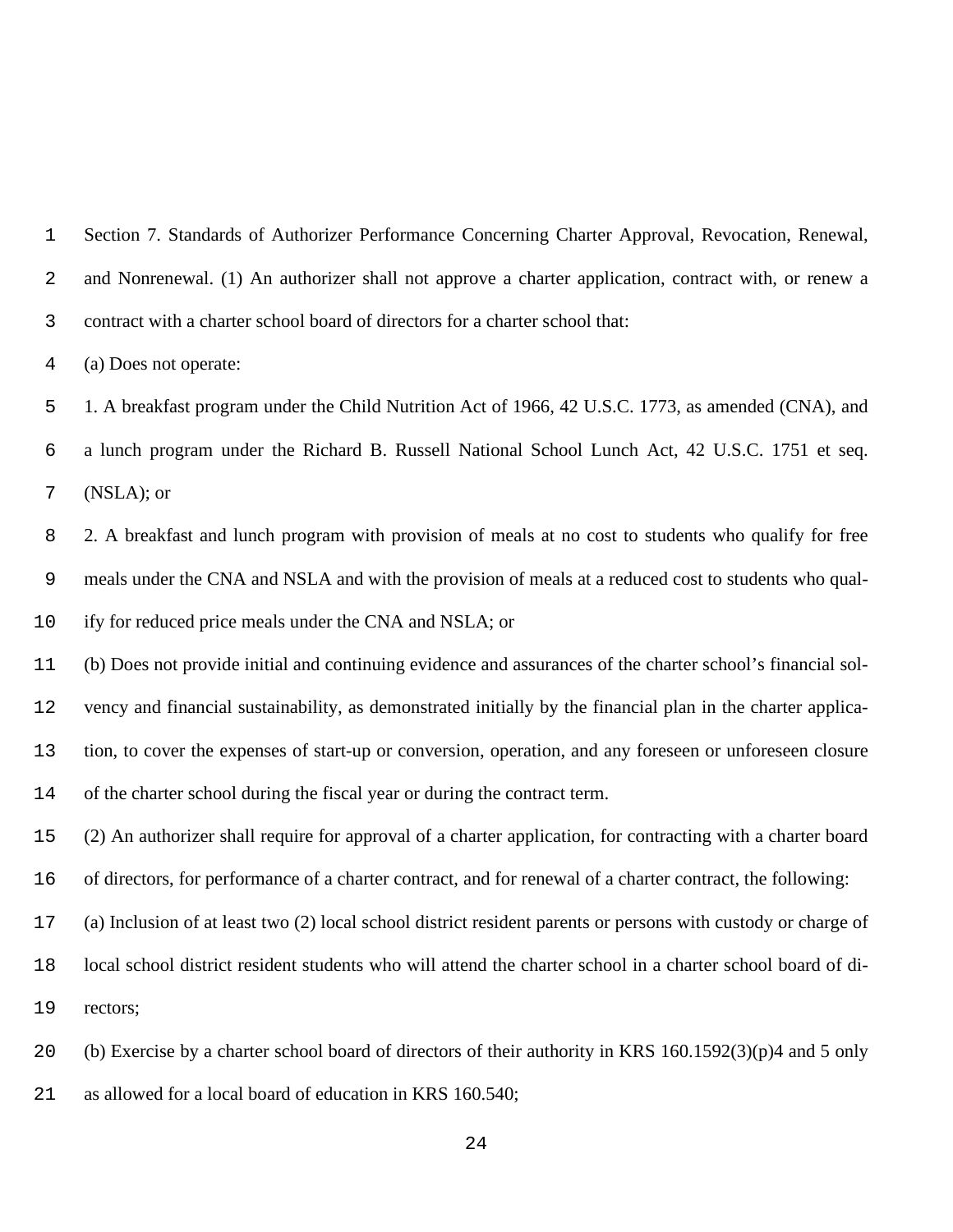(c) Participation of all members of a charter school board of directors in annual training, approved by the commissioner of education, on topics of charter school governance and operation including financial governance and transparency; conflict of interest; curriculum and instruction; educational services pro- vided for special needs, at risk, English learner, gifted, and other special population students; physical restraint and seclusion of students; and ethics. Fulfillment of this requirement shall occur through:

 1. Twelve (12) hours of annual training for a new charter school board member or a member with zero to eight (8) years of experience as a charter school board member and eight (8) hours for a charter school board member with more than eight (8) years of experience as a charter school board member; or 2. Competency-based annual training;

 (d) Attendance by the authorizer, or its designee for authorizing, or at least one (1) member of the au- thorizer's board of directors at any due process hearing conducted pursuant to KRS 158.150 to suspend or expel a charter school student. A charter school board of directors, with the consent of the parent, per- son with custody or charge, adult student, or emancipated youth student, and as otherwise allowed by confidentiality laws, may invite the resident local district superintendent to attend the due process hear- ing and to provide information to the charter school board of directors as to the educational services the resident local school district would provide the student:

17 1. If the student is expelled from the charter school; and

 2. If the charter school board of directors determines, on the record and supported by clear and convinc- ing evidence that the charter school cannot provide or assure that educational services are provided to the student in an appropriate alternative program or setting because the expelled student posed a threat to the safety of other students or school staff and could not be placed into a state-funded agency program;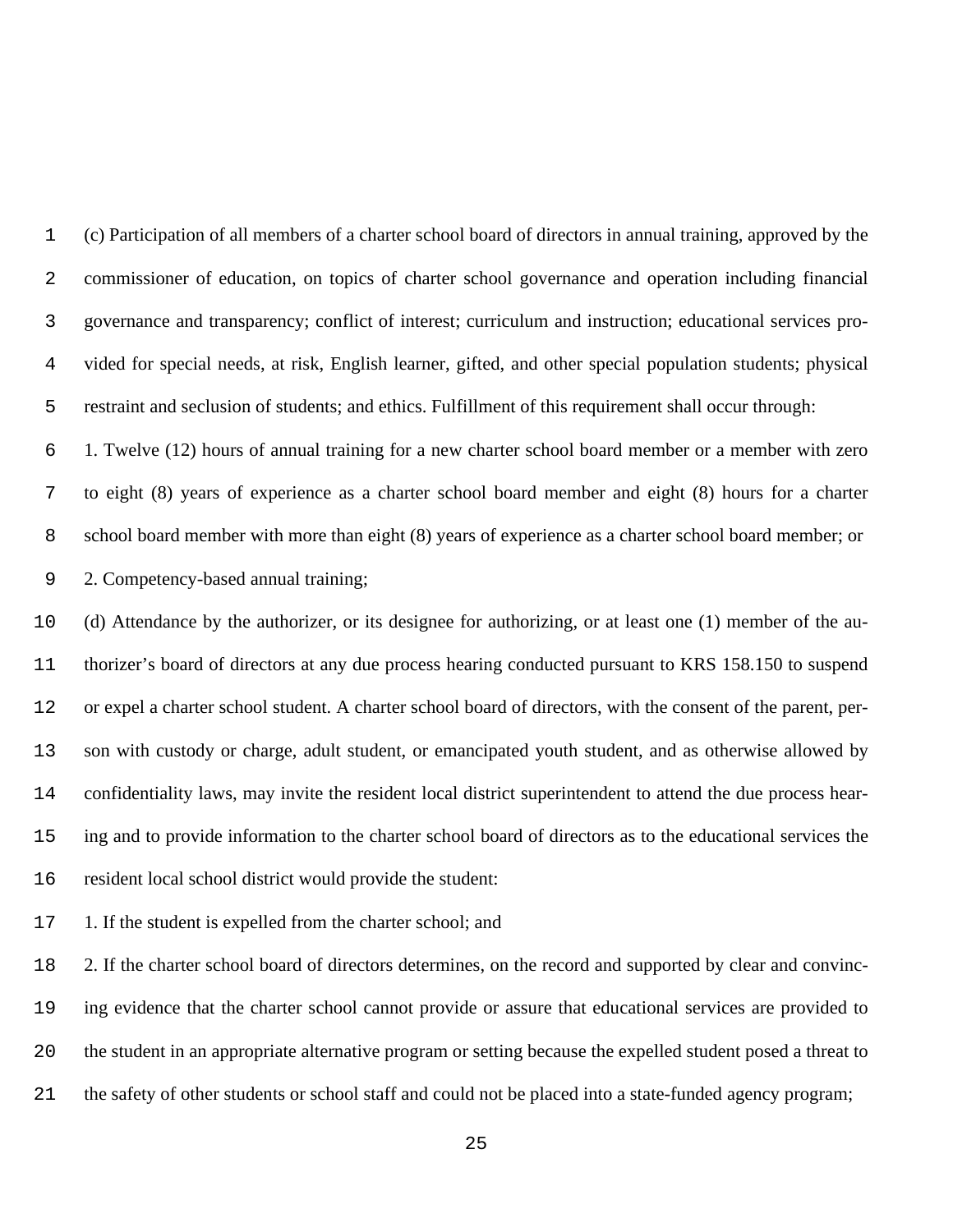(e) Provision, to the authorizer by the charter school board of directors and any education service pro- vider, of information and copies of all records of use of the Individual with Disabilities Education Act dispute resolution procedures, 707 KAR 1:340, regarding a student attending a charter school or the ser-vices provided by a charter school;

 (f) Provision, to the authorizer by the charter school board of directors and any education service pro- vider, of information and copies of all records of use of physical restraint or seclusion of charter school students;

 (g) Provision, to the authorizer by the charter school board of directors and any education service pro- vider, of information and copies of all records of allegations received or substantiation of violation of any health, safety, civil rights, and disability rights of students, staff, or parents or persons with custody or charge;

(h) Pursuant to KRS 160.1592(14), adherence by the charter school board of directors, and any educa-

tion service provider, to the requirements of KRS 160.330 and 702 KAR 3:220 for the waiver of fees for

students eligible for free or reduced price lunch;

(i) Provision, to the authorizer and to the public by the charter school board of directors and any educa-

tion service provider, updates on the charter school's performance of the charter contract, according to

the charter contract and performance framework;

(j) Restriction on expenditure of charter school resources and funds for school purposes only;

(k) Prohibition on the expenditure of charter school resources and funds in excess of the fair market val-

ue of the product, service, or consideration received;

(l) Prohibition on the disposal of charter school resources for less than the fair market value of the re-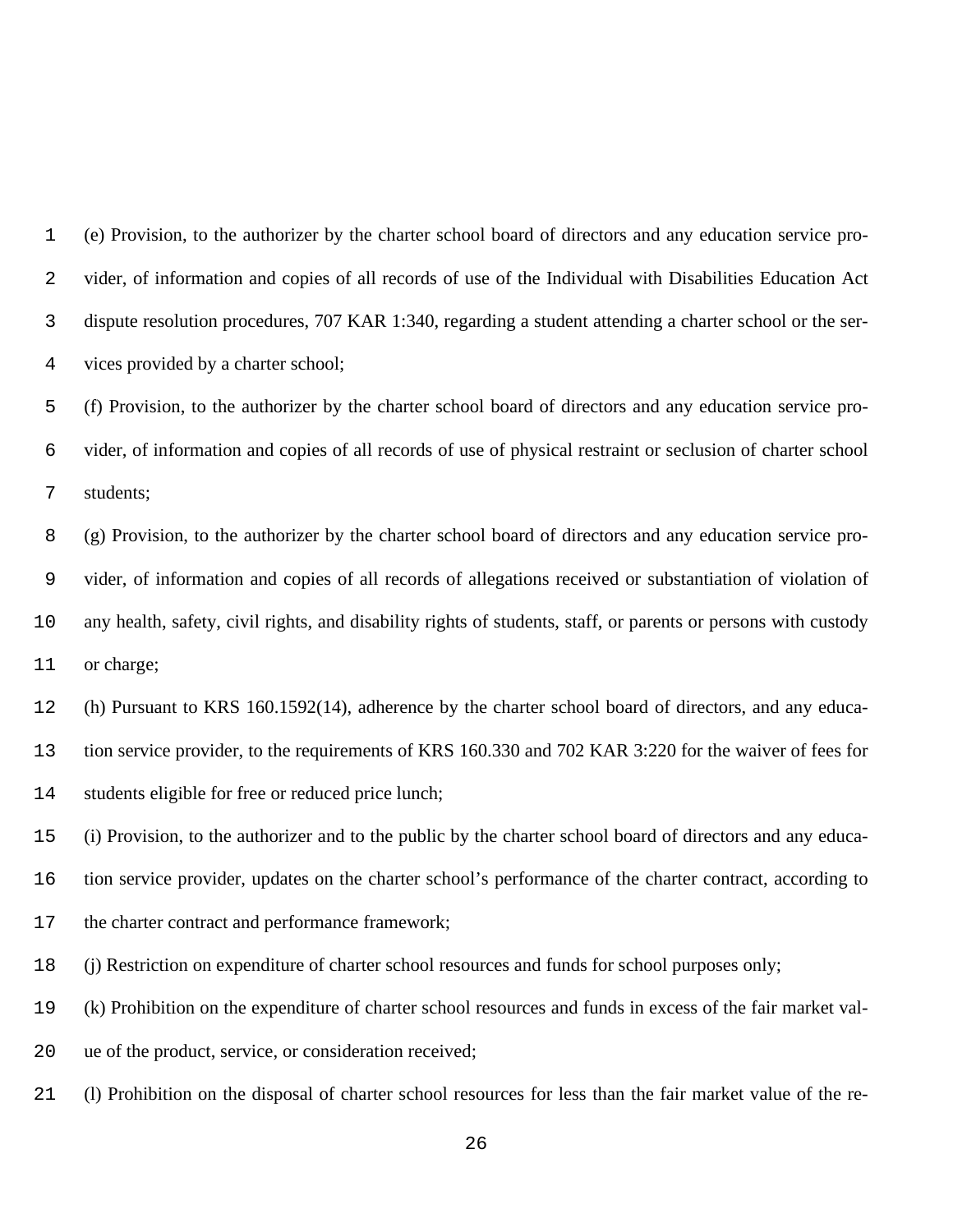| 1  | source disposed;                                                                                           |
|----|------------------------------------------------------------------------------------------------------------|
| 2  | (m) Restriction on the addition or moving of any location of the charter school without the written con-   |
| 3  | sent of the authorizer and amendment of the charter contract; and                                          |
| 4  | (n) Provision, to the authorizer by the charter school board of directors and any education service pro-   |
| 5  | vider, of student enrollment and attendance records and data at least monthly during the school year.      |
| 6  | (3) An authorizer shall revoke, effective at the end of the school year, a charter contract for any of the |
| 7  | reasons in KRS 160.1598(6).                                                                                |
| 8  | (4) An authorizer shall require continuous enrollment at a charter school of at least eighty (80) percent  |
| 9  | of the charter contract minimum student enrollment requirements and shall monitor and take action as       |
| 10 | follows if that minimum is not met:                                                                        |
| 11 | (a) The charter school shall provide reports to the authorizer on student enrollment and attendance at     |
| 12 | least twice a month; and                                                                                   |
| 13 | (b) Failure of the charter school to maintain this continuous, minimum student enrollment shall result in  |
| 14 | an immediate review by the authorizer of:                                                                  |
| 15 | 1. The charter school's operations;                                                                        |
| 16 | 2. The charter school's financial solvency;                                                                |
| 17 | 3. The charter school's financial sustainability through the end of the school year and the end of the     |
| 18 | charter contract term;                                                                                     |
| 19 | 4. The potential for closure;                                                                              |
| 20 | 5. Violation of the charter contract; and                                                                  |

6. The need for imposition of unilateral conditions, amendment, nonrenewal, or revocation of the charter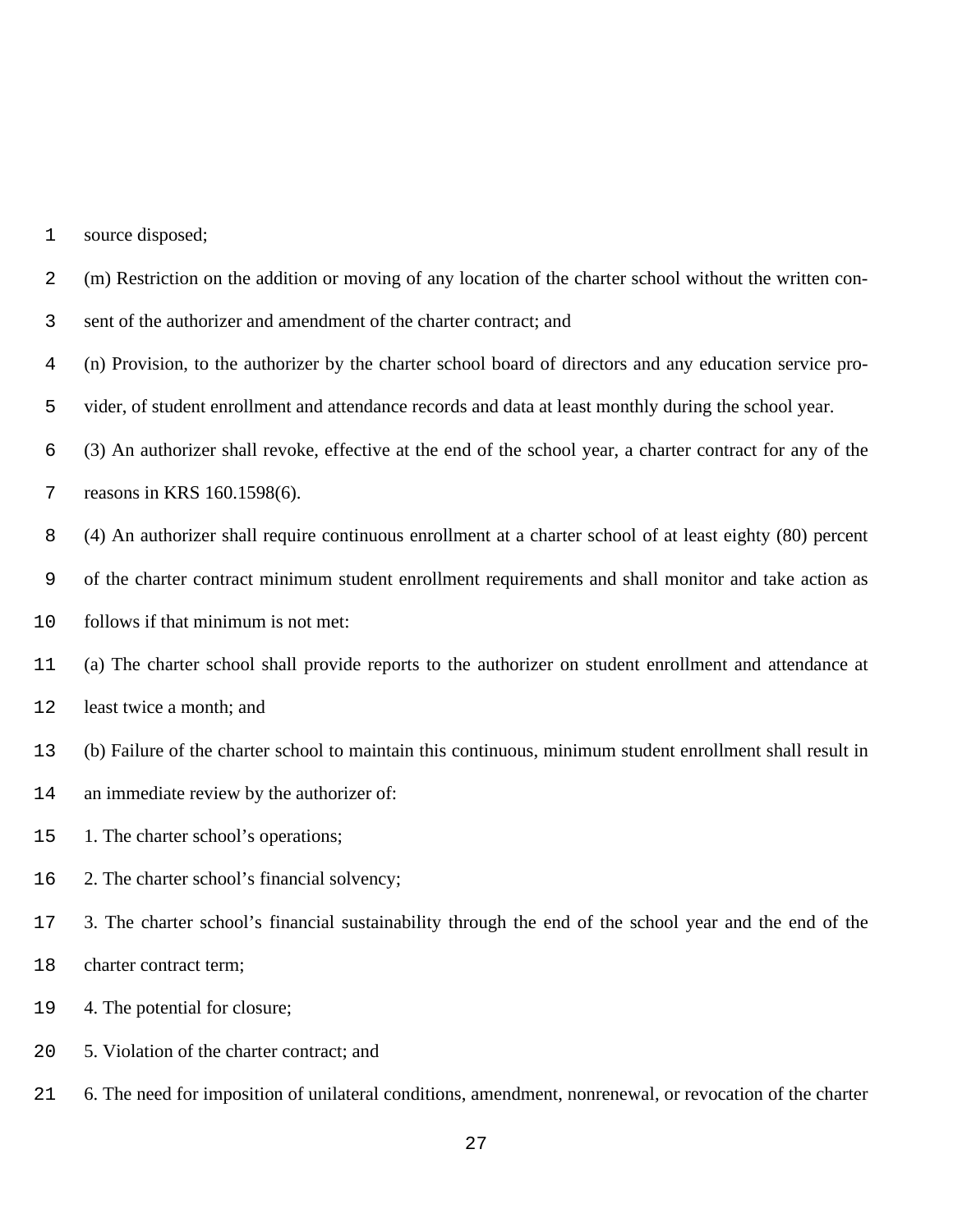(5) An authorizer shall not approve a charter application for a start-up public charter school or conver- sion charter school if the applicant or proposed member of the board of directors has been previously found to have knowingly violated the requirements for interscholastic athletic activity sanctioned by the Kentucky Board of Education or its designated agency, and the authorizer shall ensure compliance with this requirement as follows: (a) The authorizer shall consult with the Kentucky Board of Education's designated agency to ensure compliance with this requirement; (b) The Kentucky Board of Education's designated agency may provide copies of its relevant written re- ports described in 702 KAR 7:065 Section 3(17) to the authorizer; and (c) If the authorizer does determine a member of the applicant or the proposed board of directors has previously been found to have knowingly violated the requirements for interscholastic athletic activity sanctioned by the Kentucky Board of Education or its designated agency, the authorizer may only ap- prove a charter application, contract with, or renew a charter for a start-up public charter school or con- version charter school that does not sponsor interscholastic athletic activities, unless the charter school's sponsorship of interscholastic athletic activities is approved by the Kentucky Board of Education. (6) An authorizer shall remove a member of a board of directors that has been convicted of a crime de- scribed in KRS 61.040 and remove any or all of the members of the board of directors of the public charter school in connection with ensuring a smooth and orderly closure when the member or members threaten the health, safety, civil rights, or disability rights of the students or the community pursuant to KRS 160.1598(11).

contract, or immediate revocation of the charter contract pursuant to KRS 160.1598(7).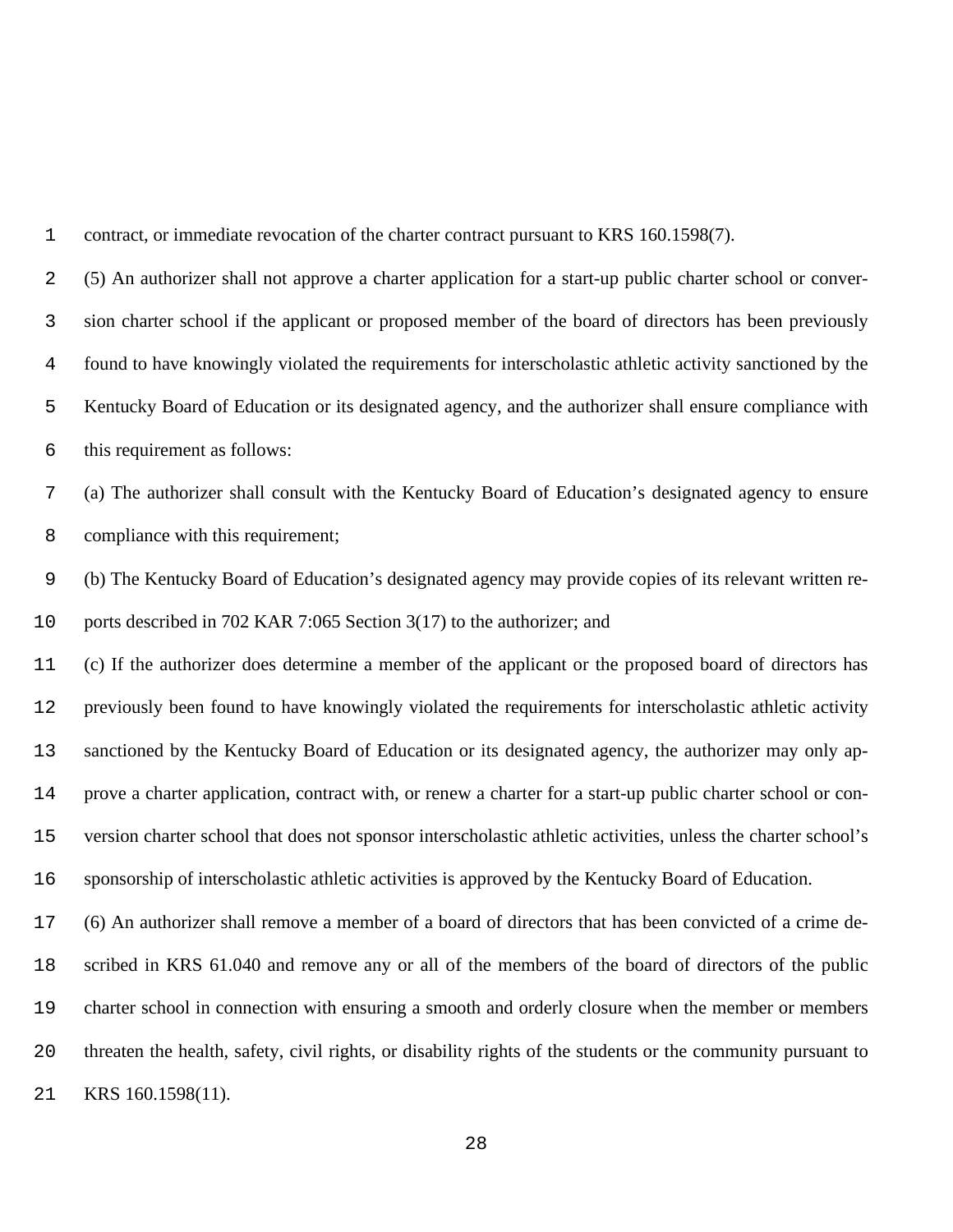(7) An authorizer shall revoke or nonrenew a charter school contract if the commissioner of education has determined a member of the board of directors, or an education service provider at the direction of a member of the board of directors, or an employee at the direction of a member of the board of directors, has knowingly violated 703 KAR 5:080, Administration Code for Kentucky's Assessment Program or KRS 160.1592(3)(g), for a student assessment included in: (a) The performance framework of the charter contract; or (b) The state accountability system. (8) For issues in a charter school's performance that do not require immediate action by the authorizer, as stated in KRS 160.1590 to 160.1599, and 701 KAR Chapter 8, or otherwise to protect the health, safety, civil rights, disability rights, and well-being of students and the community, an authorizer may utilize a progressive system of monitoring consequences including notices of deficiencies or conditions unilaterally imposed on the charter school prior to revocation or nonrenewal. An authorizer shall share publicly a notice of deficiency or a condition unilaterally imposed on the charter school as well as the underlying charter school performance issue and shall provide a copy to the commissioner of education and to the Kentucky Board of Education. (9) An authorizer shall comply with the following prior to approving a charter application for a charter school or renewing a charter school contract:

 (a) Holding in the resident local school district a public hearing to allow for public comment on the char-ter application; and

 (b) Allowing public comment to be submitted in writing prior to the hearing, or oral or written public comment at the hearing and allowing comment at the public hearing by a resident superintendent who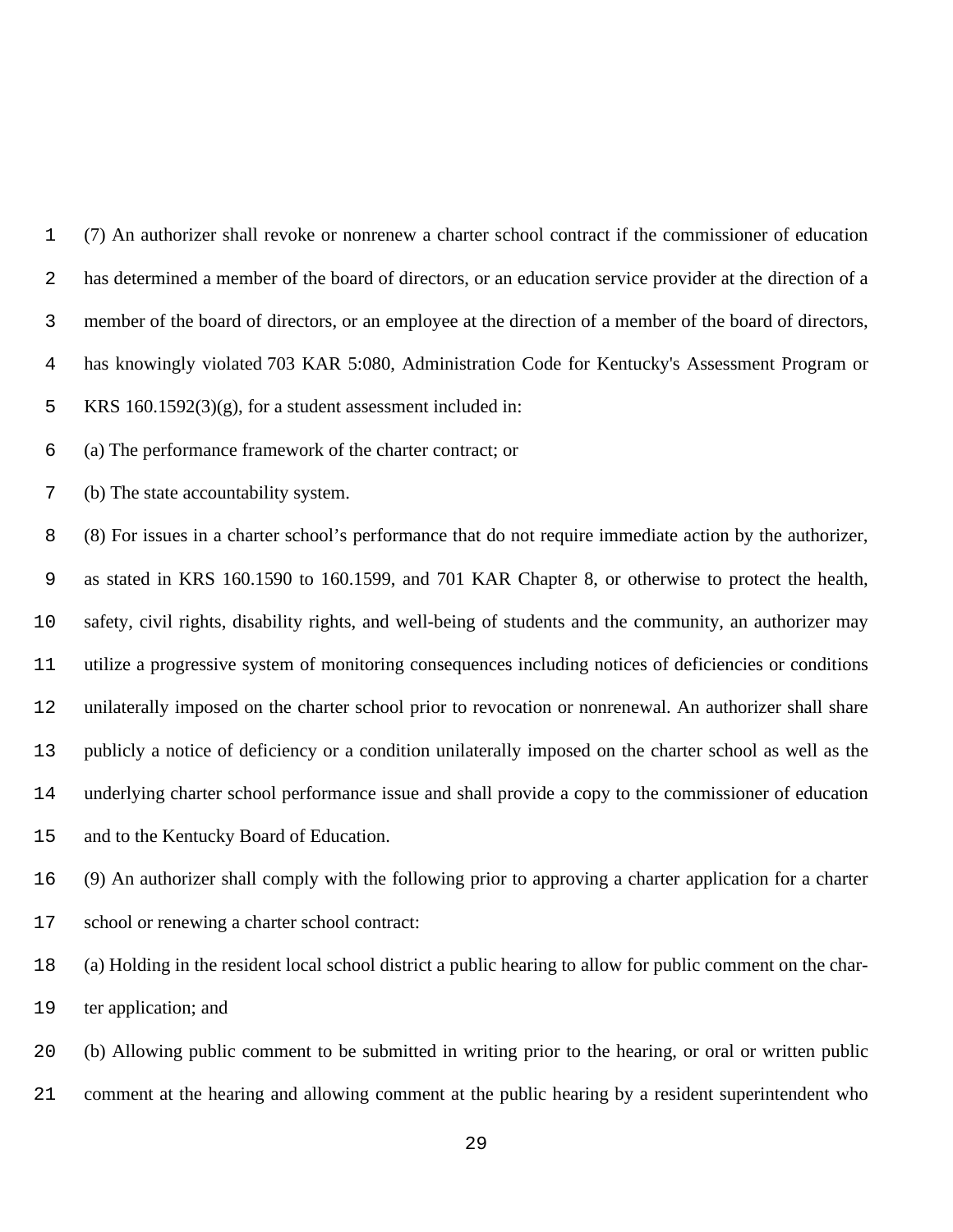- has filed an objection to the charter application.
- Section 8. Standards of Authorizer Performance Concerning Charter Closure. (1) An authorizer's charter
- school closure protocol shall include the following:
- (a) Provision, to the authorizer by the charter school, of contact information and resident local school
- district information for all parents, persons with custody or charge, adult students, and emancipated
- youth students;
- (b) Notification to all parents, persons with custody or charge, adult students, and emancipated youth
- students of:
- 1. The closure decision;
- 2. The closure process;
- 3. Information on student instruction and reassignment;
- 4. Information on courses, levels, and credits completed by the student;
- 5. Information on the process for obtaining a copy of the student's education records; and
- 6. Contact information for additional information;
- (c) Notification to the resident local school districts and the department of:
- 1. The closure decision;
- 2. The closure date;
- 3. The closure process;
- 4. Availability and timeline for appeals and their intersection with the closure protocol;
- 5. A copy of the notification provided to charter school parents, persons with custody or charge, adult
- students, and emancipated youth students;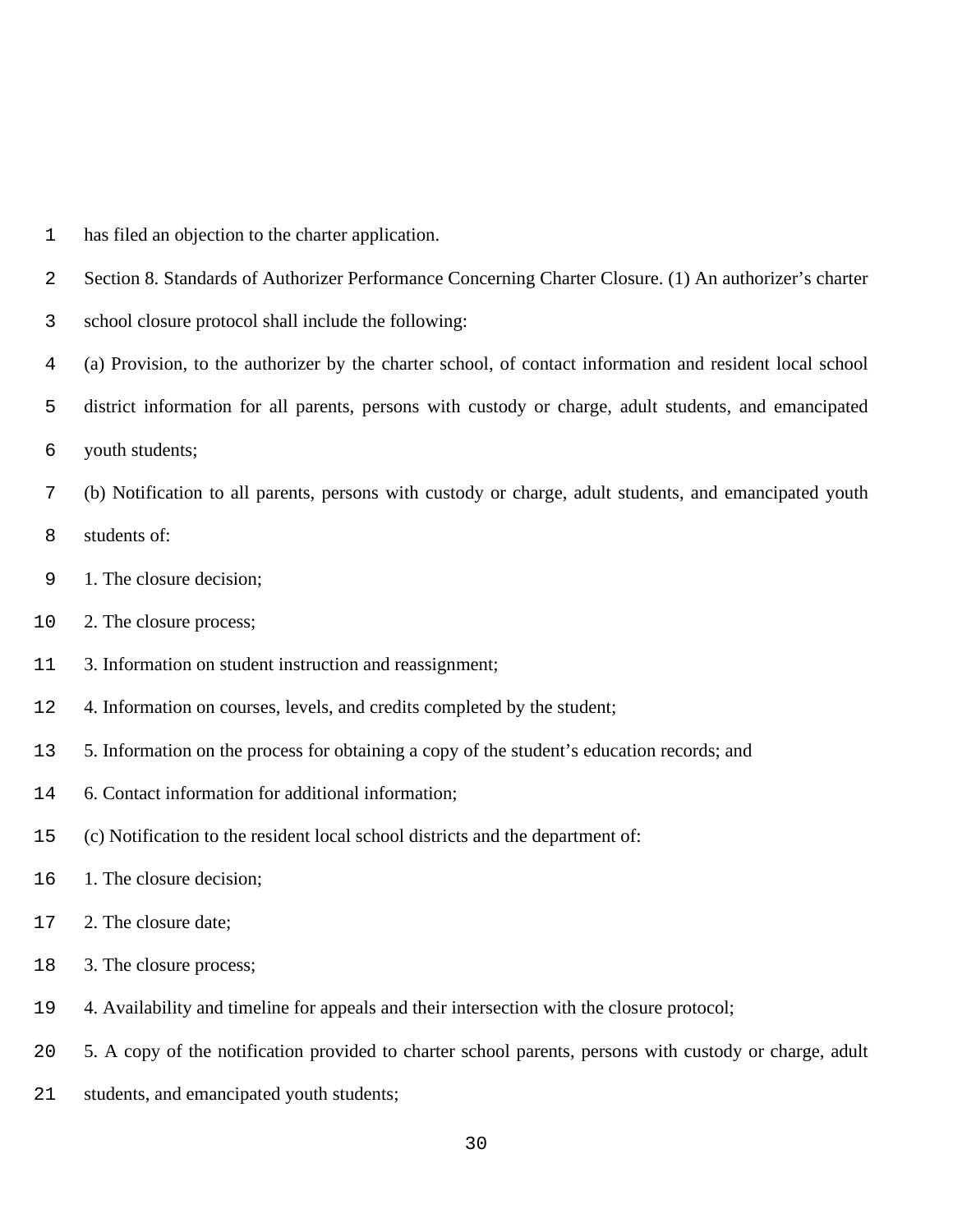- 6. Information on student instruction and reassignment; and
- 7. Contact information for additional information;
- (d) Budget review and revision to limit expenditures to only those in the approved budget required for
- fulfilling the obligations through closure;
- (e) Communication of the budget information to parents, persons with custody or charge, adult students,
- emancipated youth students, resident local school districts, the department, and the Kentucky Board of
- Education;
- (f) Meeting of the authorizer with the charter school board of directors and charter school employees to
- notify and coordinate:
- 1. The closure;
- 2. The closure process;
- 3. The closure timeline and dates;
- 4. Information on student instruction and reassignment;
- 5. Employment, payroll, and benefits information;
- 6. Transfer of federal and state funds and assets according to the federal and state requirements; and
- 7. Contact information for additional information;
- (g) Additional and final notification to parents and resident local school districts, including:
- 1. Information on the existence and role of any appeal of the closure;
- 2. Identifying the last student attendance day;
- 3. Detailing end of the year activities and transition activities for students; and
- 4. Providing information and assistance for reassignment of students;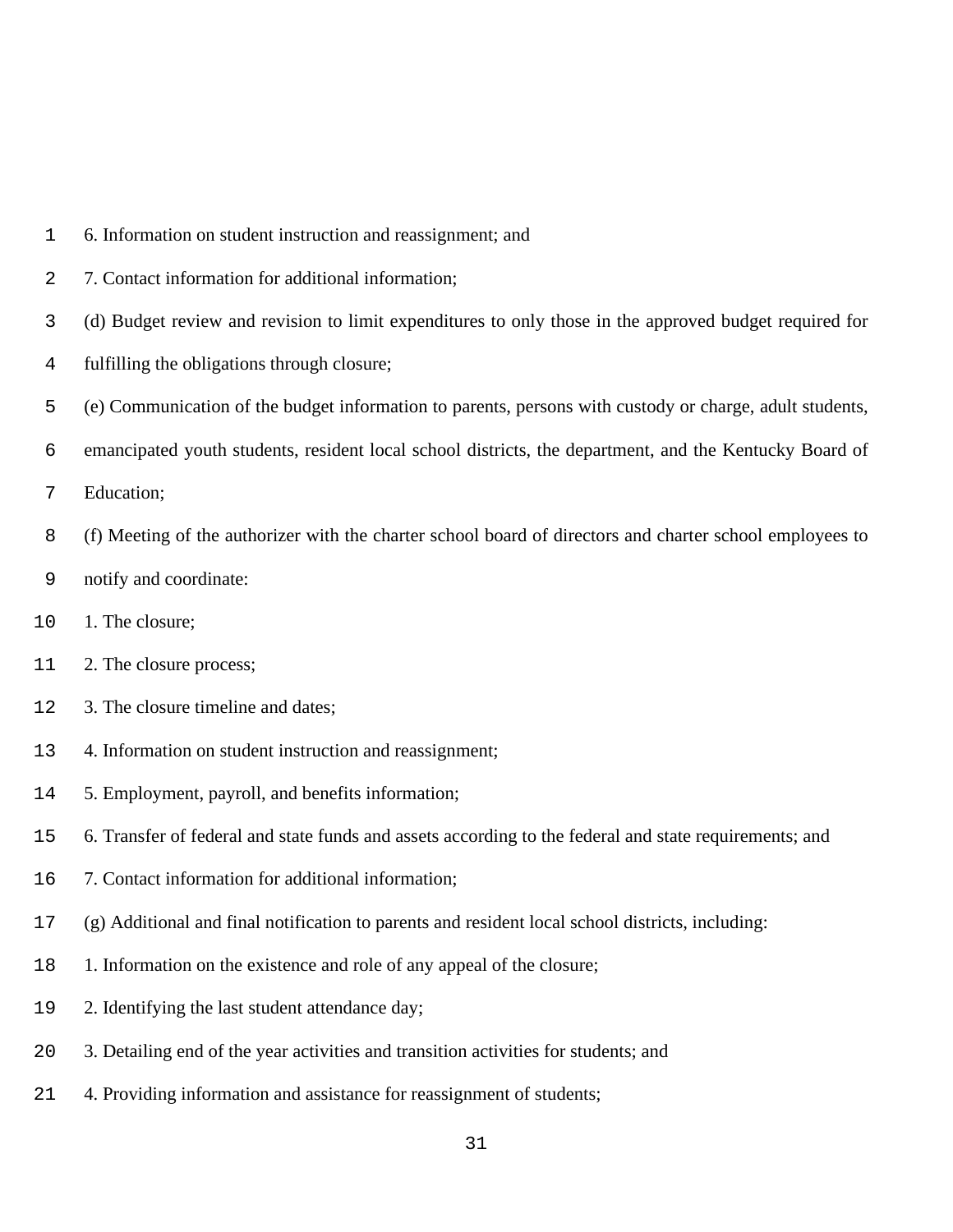|              | (h) Procedures and requirements for establishment of transition teams, development of closure plan, and |
|--------------|---------------------------------------------------------------------------------------------------------|
| $\mathbf{2}$ | assignment of roles for closure;                                                                        |

- (i) Procedures and requirement for scheduling closure meetings with the transition team, parents, per-
- sons with custody or charge, adult students, emancipated youth students, resident local school districts,
- the department, and employees;
- (j) Procedures and requirements for a final report from the charter school board of directors to the au-
- thorizer and the department detailing completion of the closure plan;
- (k) Maintenance of the charter school facilities;
- (l) Identification and notification of all creditors and debtors of the board of directors and the Teachers'
- Retirement System and the County Employees Retirement System;
- (m) Notification of federal, state, local, and private grantors;
- (n) Termination of any contract with an education service provider;
- (o) Accounting, inventory, and protection of assets;
- (p) Notification of employee benefit providers;
- (q) Notification of all contractors and termination of all contracts;
- (r) Transfer of student and personnel records;
- (s) Notification of the IRS;
- (t) Issuance of final grades to students;
- (u) Dissolution of the charter school;
- (v) Maintenance of records; and
- (w) Completion of an independent final audit within six (6) months of the closure of the charter school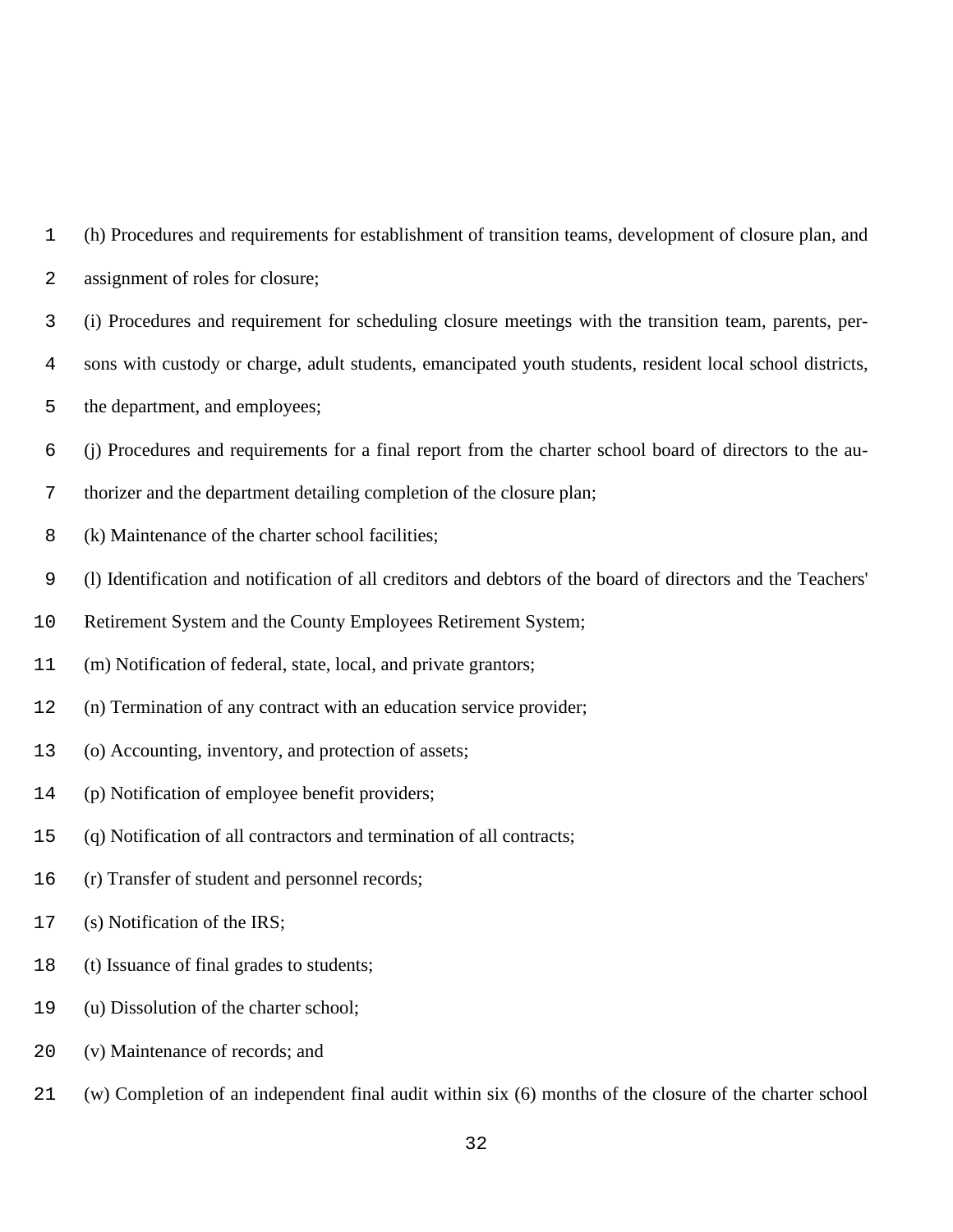| 1                | that may function as the annual audit, and that includes at least:                                              |
|------------------|-----------------------------------------------------------------------------------------------------------------|
| 2                | 1. An accounting of all financial assets, including cash and accounts receivable and an inventory of            |
| 3                | property, equipment, and other items of material value;                                                         |
| 4                | 2. An accounting of the liabilities, including accounts payable and any reduction in apportionments as a        |
| 5                | result of audit findings or other investigations, loans or grants, and unpaid staff compensation; and           |
| 6                | 3. An assessment of the disposition of any restricted funds received by or due to the charter school.           |
| $\boldsymbol{7}$ | (2) An authorizer's charter school closure protocol shall include the following regarding distribution of       |
| 8                | assets upon closure:                                                                                            |
| $\mathsf 9$      | (a) The assets of the charter school, if sufficient to satisfy all the outstanding debts of the charter school, |
| 10               | shall be distributed in the following order:                                                                    |
| 11               | 1. To satisfy outstanding payroll obligations for employees of the public charter school;                       |
| 12               | 2. To creditors of the charter school; and                                                                      |
| 13               | 3. To the resident local school districts, in direct proportion to the percentage of the charter school stu-    |
| 14               | dent body that will be returning to each resident local school district after closure;                          |
| 15               | (b) If the assets of the public charter school are insufficient to satisfy all debts of the charter school, the |
| 16               | prioritization of the distribution of assets may be determined by a court of law; and                           |
| 17               | (c) A charter school board of directors shall distribute its assets within six (6) months of closure of the     |
| 18               | charter school, unless granted an extension by the authorizer or ordered otherwise by a court of law.           |
| 19               | (3) The commissioner of education, upon request by the authorizer, may appoint an independent third             |
| 20               | party, paid from the charter school's funds, to manage the closure with assistance from the department.         |
| 21               | The commissioner of education may remove an appointed independent third party for cause and appoint             |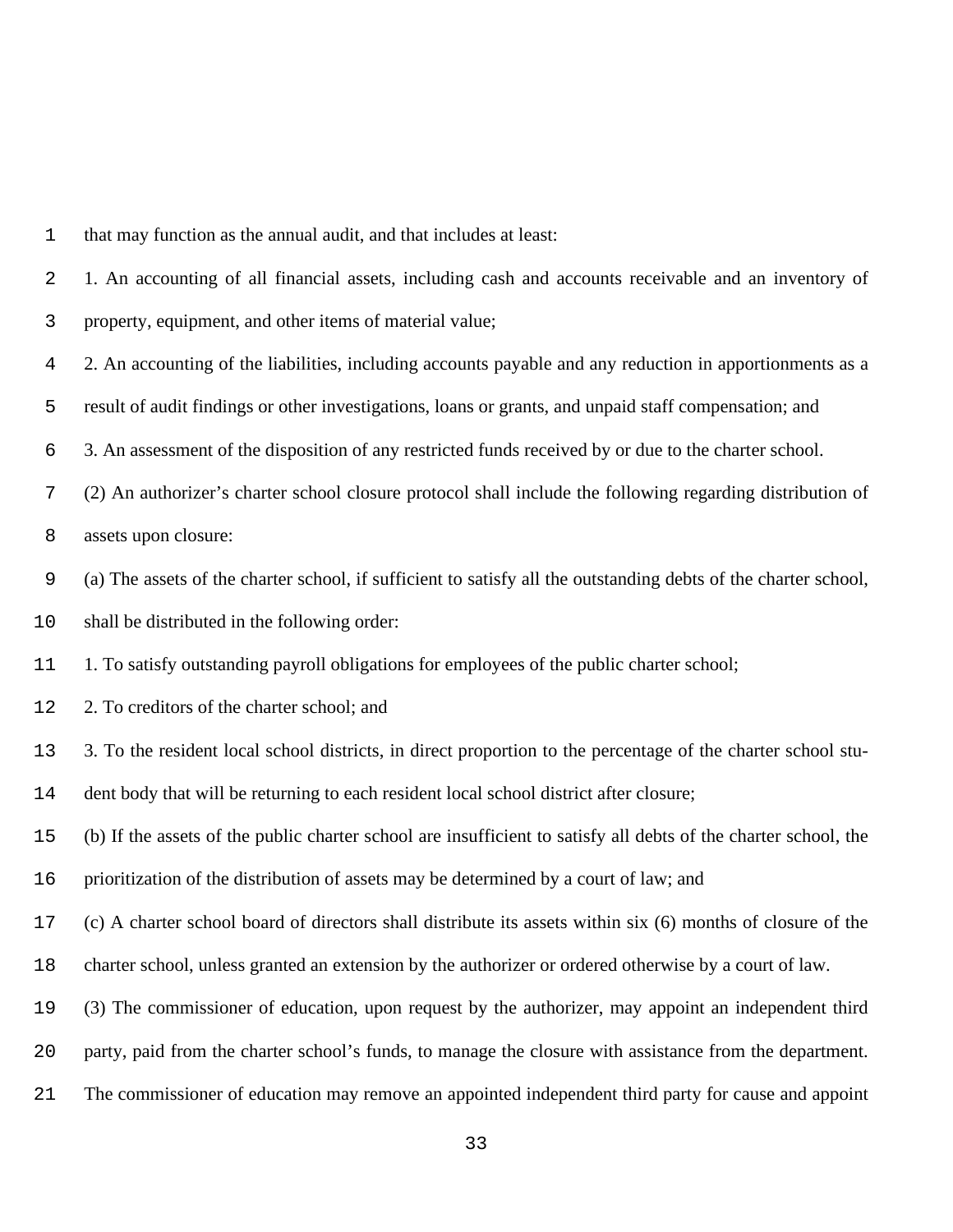a replacement.

 (4) The department shall develop a charter closure protocol guide that an authorizer may utilize in de-veloping the closure protocol.

 Section 9. Investigation of an Authorizer. (1) The Kentucky Board of Education shall conduct a special review of an authorizer as follows:

 (a) If there is persistently unsatisfactory performance of the portfolio of the public charter schools of the authorizer;

(b) If there is a pattern of well-founded complaints about the authorizer or its public charter schools; or

(c) If the Kentucky Board of Education finds other objective circumstances warranting investigation.

(2) The Kentucky Board of Education shall request investigation by the commissioner of education.

(3) In reviewing and evaluating the performance of an authorizer, the Kentucky Board of Education

shall apply nationally recognized standards for quality in charter authorizing, in addition to the standards

of performance included in KRS 160.1590 to 160.1599, 161.141, and 701 KAR Chapter 8.

(4) If at any time the Kentucky Board of Education determines that an authorizer is not in compliance

with an existing charter contract or the requirements for an authorizer, the Kentucky Board of Education

shall either:

 (a) Notify the authorizer in writing of any identified problem and the authorizer shall have a reasonable opportunity to respond and remedy the problem; or

(b) If deemed necessary, take action against the authorizer under Section 10.

Section 10. Consequences. (1) The Kentucky Board of Education may, in addition to its authority over

authorizers and their action on a charter application, renewal, nonrenewal, revocation, charter amend-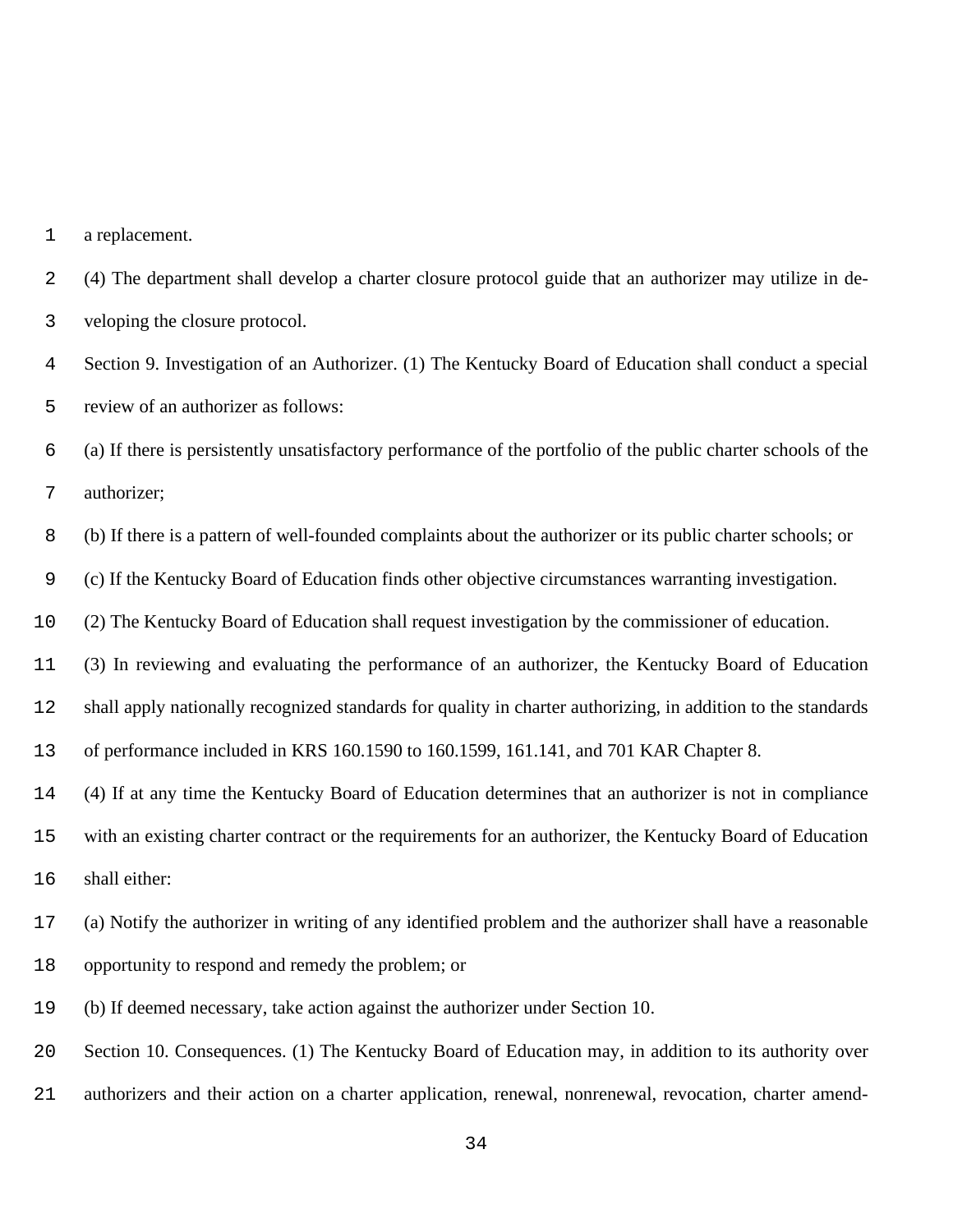ment, or unilateral imposition of conditions on a charter school pursuant to KRS 160.1595(1), place an

authorizer on probation and require the following during probation of an authorizer:

(a) Additional training for the authorizer;

(b) Meeting with the commissioner of education to provide status reports and solicit feedback on charter

school performance during a charter contract;

(c) Written and in-person status reports to the Kentucky Board of Education on the authorizer's monitor-

ing of charter schools and other authorizing activity;

 (d) Approval by the commissioner of education on the authorizer's monitoring activities, imposition of unilateral conditions, and revocation decisions;

(e) Approval of the Kentucky Board of Education for any renewal, nonrenewal, revocation, charter

amendment, or unilateral imposition of conditions on a charter contract; and

(f) Any other consequences the Kentucky Board of Education deems necessary to ensure compliance

with KRS 160.1590 to 160.1599, 161.141, and 701 KAR Chapter 8.

(2) The Kentucky Board of Education shall establish the length and extent of the probation of the au-

thorizer's authority and reporting requirements for the authorizer to report on the progress of the charter

- schools authorized by the authorizer.
- (3) The Kentucky Board of Education shall state in its order probating the authority of the authorizer:
- (a) The extent of the probation of the authorizer's authority;
- (b) The length of the probation of the authorizer's authority;
- (c) The grounds under KRS 160.1590 to 160.1599, 161.141, and 701 KAR Chapter 8 for the probation
- of the authorizer's authority; and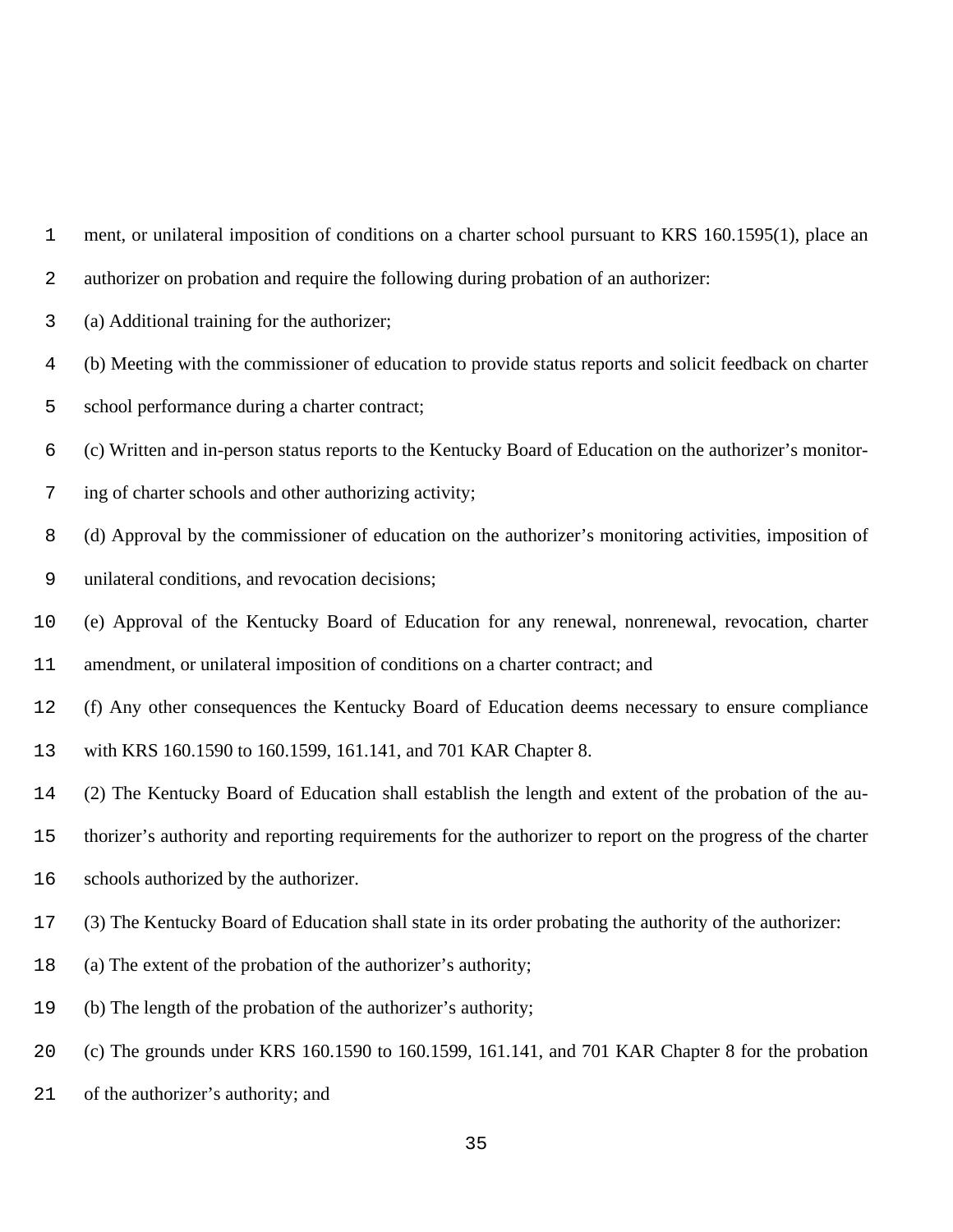(d) The anticipated changes that would have to occur for the Kentucky Board of Education to consider ending the probation of the authorizer's authority under KRS 160.1590 to 160.1599, 161.141, and 701 KAR Chapter 8. (4) The Kentucky Board of Education may entertain a request by the authorizer for termination of the probation if the authorizer submits, at least forty-five (45) days prior to the Kentucky Board of Educa- tion's regular meeting, the following: (a) The authorizer's request for ending the probation; and (b) The authorizer's evidence of: 1. Its efforts to correct the grounds for the probation of its authorizing authority; 2. The changes required in the Kentucky Board of Education's order; and 3. Its plan to ensure future compliance with the requirements of KRS 160.1590 to 160.1599, 161.141, and 701 KAR Chapter 8. 13 Section 11. [Statewide Evaluation of Public Charter School Authorizers. (1) Beginning with the conclu- sion of the 2018-2019 fiscal year, the department shall provide an annual report on the state's public charter school authorizers and their charter schools to the Governor, the Interim Joint Committee on Ed-16 ucation, the secretary of the Education and Workforce Development Cabinet, and the public that in- cludes information from the annual reports submitted by every authorizer as well as any additional rele-18 vant data compiled by the department. (2) The annual report shall include: (a) For all public charter schools in the state, by individual charter school, and by authorizer, and dis-21 aggregated by level, school level, or educational level; race; free and reduced price lunch eligibility sta-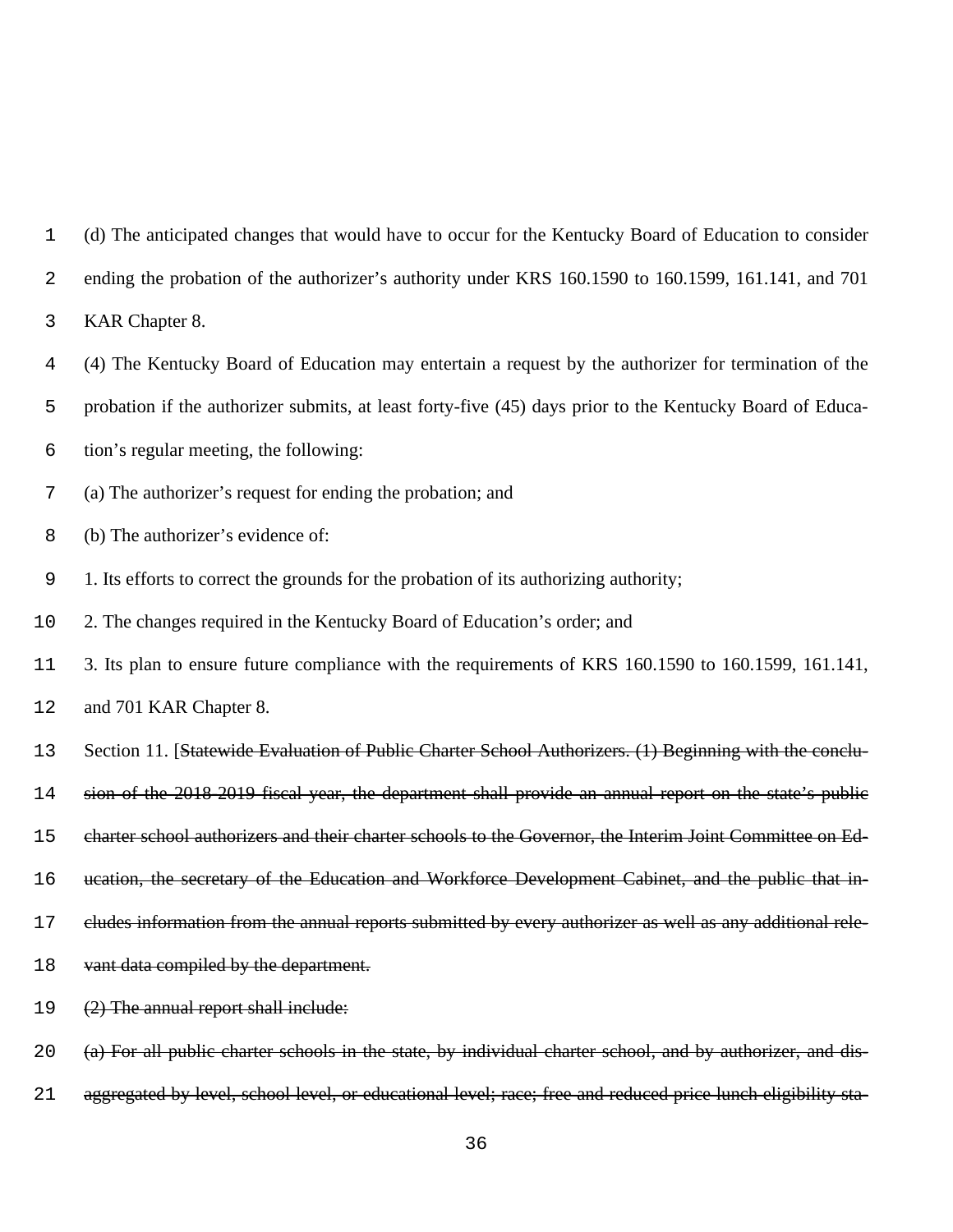| 1  | tus; and status as a student with special needs:                                                               |
|----|----------------------------------------------------------------------------------------------------------------|
| 2  | 1. The academic performance;                                                                                   |
| 3  | 2. The number of students enrolled, withdrawn, suspended, and expelled;                                        |
| 4  | 3. Financial audit results;                                                                                    |
| 5  | 4. Financial solvency and sustainability for the fiscal year and the contract term;                            |
| 6  | 5. Closure information; and                                                                                    |
| 7  | 6. For charter schools with education service providers, information on the contracts and relationships        |
| 8  | between charter schools and education service providers and any financial risk, lack of accountability,        |
| 9  | and program performance risk resulting from the contracts and relationships between charter schools            |
| 10 | and education service providers;                                                                               |
| 11 | (b) A comparison of the performance and growth of public charter school students with the performance          |
| 12 | and growth of comparable groups of students in noncharter public schools;                                      |
| 13 | (e) A detailed update on the authorizing process;                                                              |
| 14 | (d) Recommendations for adjustments to public charter school governance and oversight; and                     |
| 15 | (e) The department's assessment of the successes, challenges, and areas for improvement in meeting the         |
| 16 | purposes of KRS 160.1591, including the department's recommendations as to any suggested changes in            |
| 17 | state law or policy necessary to strengthen the state's public charter schools.                                |
| 18 | Section 12. Incorporation by Reference. (1) The following material is incorporated by reference:               |
| 19 | (a) "Kentucky Charter School Application and Addendum", February 2018 <sup>[</sup> , is incorporated by refer- |
| 20 | ence.]; and                                                                                                    |
| 21 | (b) "Notice of Intent", February 2018.                                                                         |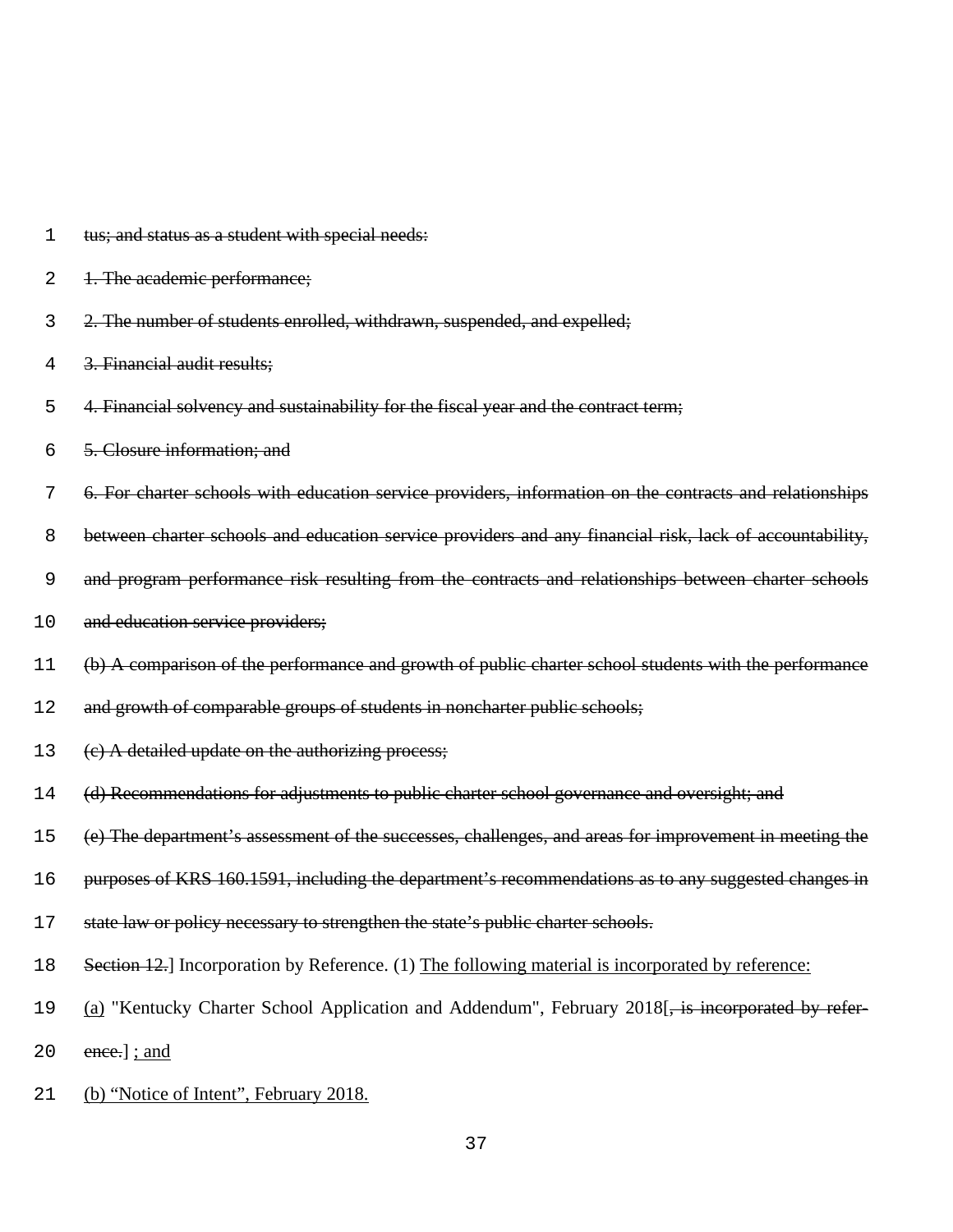- 1 (2) ["Notice of Intent", February 2018, is incorporated by reference.] This material may be inspected,
- 2 copied, or obtained, subject to applicable copyright law, at the Kentucky Department of Education, Of-
- 3 fice of Legal[<del>, Legislative and Communication</del>] Services, [5th floor, 300 Building,] 300 Sower Boule-
- 4 vard,  $5<sup>th</sup>$  Floor, Frankfort, Kentucky, Monday through Friday, 8 a.m. to 4:30 p.m.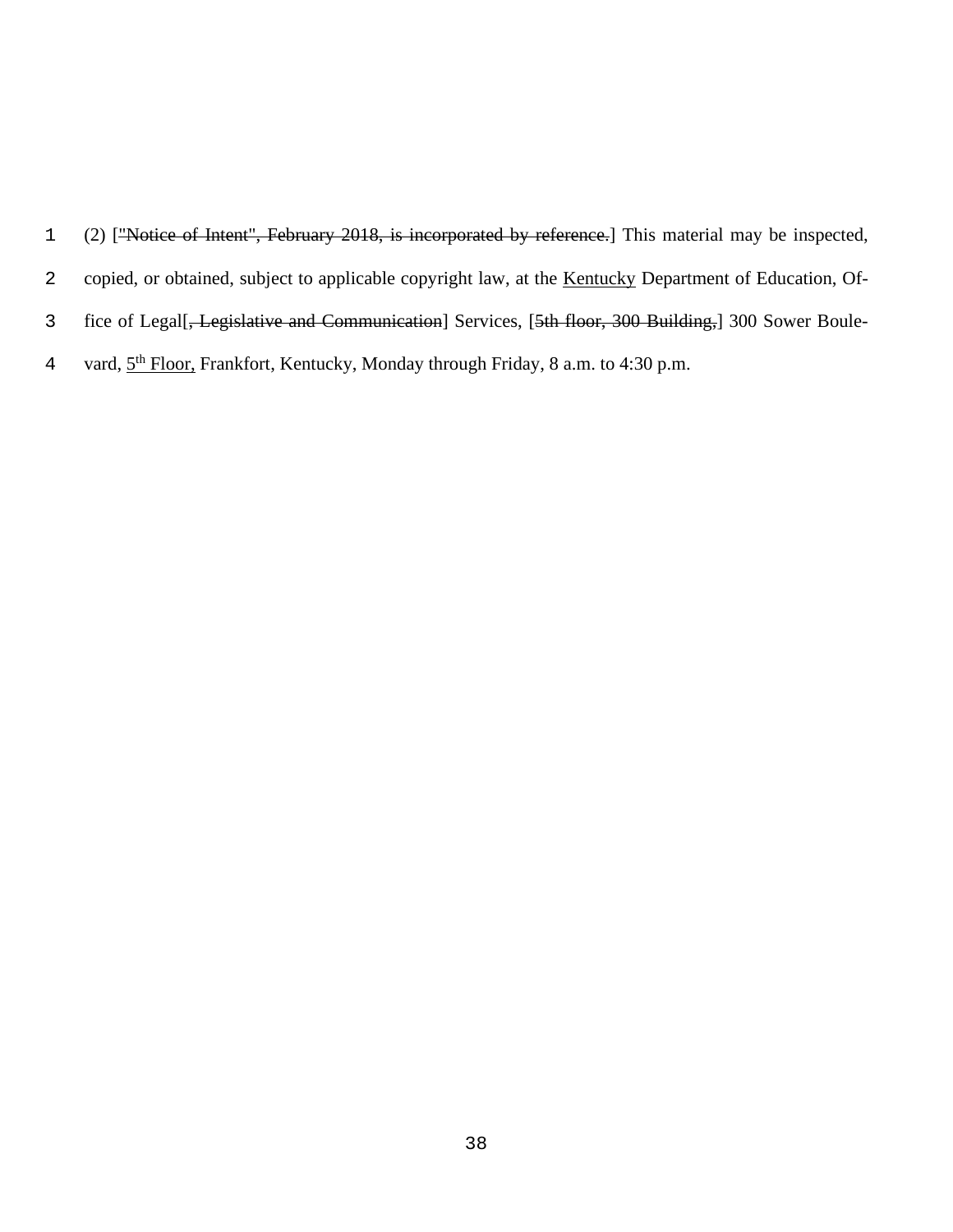This is to certify that the chief state school officer has reviewed and recommended this administrative regulation prior to its adoption by the Kentucky Board of Education, as required by KRS 156.070(5).

\_\_\_\_\_\_\_\_\_\_\_\_\_\_\_\_\_\_\_\_\_ \_\_\_\_\_\_\_\_\_\_\_\_\_\_\_\_\_\_\_\_\_\_\_\_\_\_\_\_\_\_\_\_\_\_

\_\_\_\_\_\_\_\_\_\_\_\_\_\_\_\_\_\_\_\_\_ \_\_\_\_\_\_\_\_\_\_\_\_\_\_\_\_\_\_\_\_\_\_\_\_\_\_\_\_\_\_\_\_\_\_

(Date) Kevin C. Brown Interim Commissioner of Education

(Date) Lu Young, Chair Kentucky Board of Education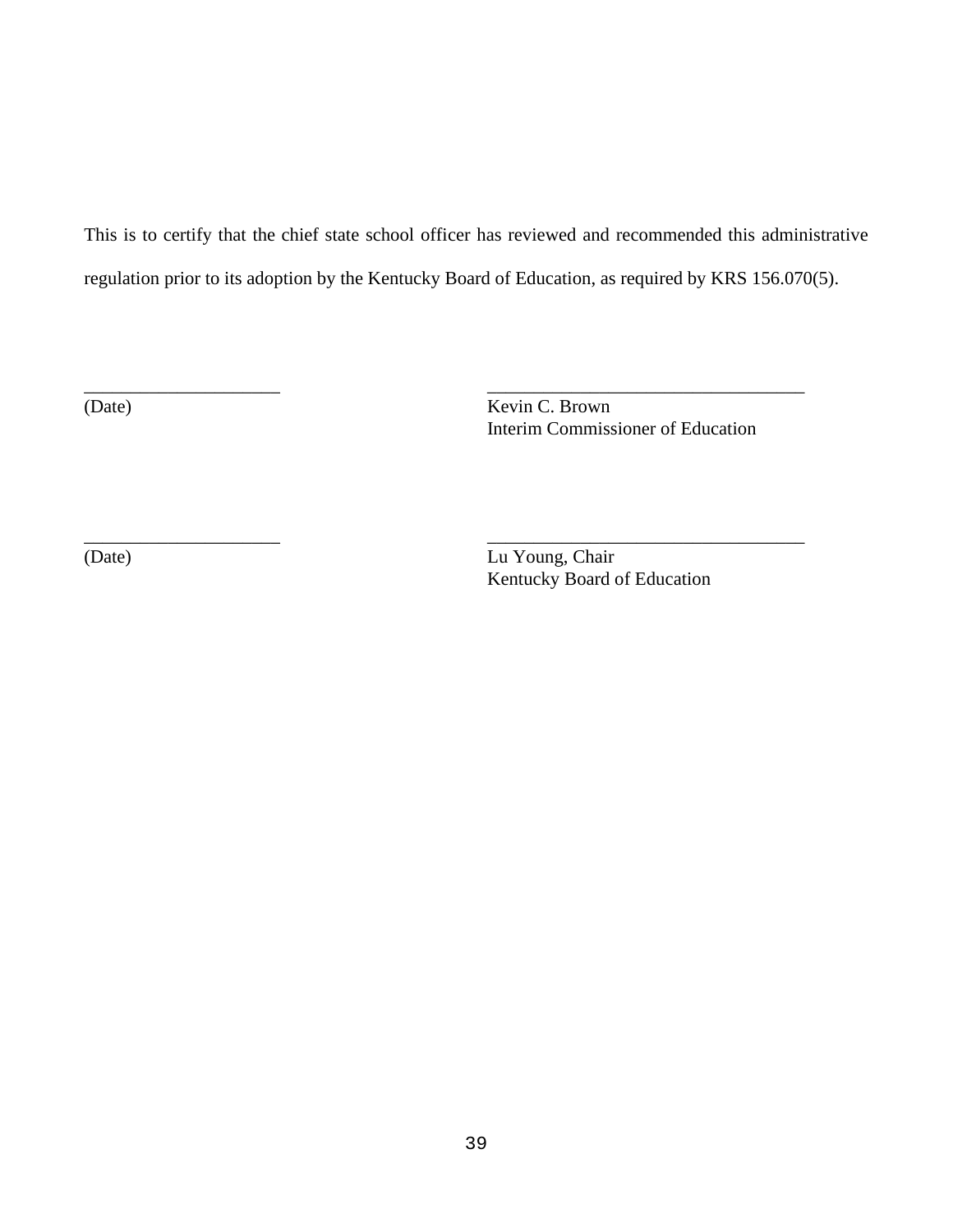PUBLIC HEARING AND PUBLIC COMMENT PERIOD: A public hearing on this proposed administrative regulation shall be held on August \_\_\_, 2020, at \_\_\_ a.m./p.m. in the State Board Room, 5th Floor, 300 Sower Blvd, Frankfort, Kentucky. Individuals interested in being heard at this meeting shall notify this agency in writing five working days prior to the hearing, of their intent to attend. If no notification of intent to attend the hearing is received by that date, the hearing may be canceled. This hearing is open to the public. Any person who wishes to be heard will be given an opportunity to comment on the proposed administrative regulation. A transcript of the public hearing will not be made unless a written request for a transcript is made. If you do not wish to be heard at the public hearing, you may submit written comments on the proposed administrative regulation. Written comments shall be accepted through August 31, 2020.

CONTACT PERSON: Todd G. Allen, Interim General Counsel, Kentucky Department of Education, 300 Sower Boulevard, 5th Floor, Frankfort, Kentucky, 40601, phone 502-564-4474, fax 502-564-9321; email [regcomments@education.ky.gov.](mailto:regcomments@education.ky.gov)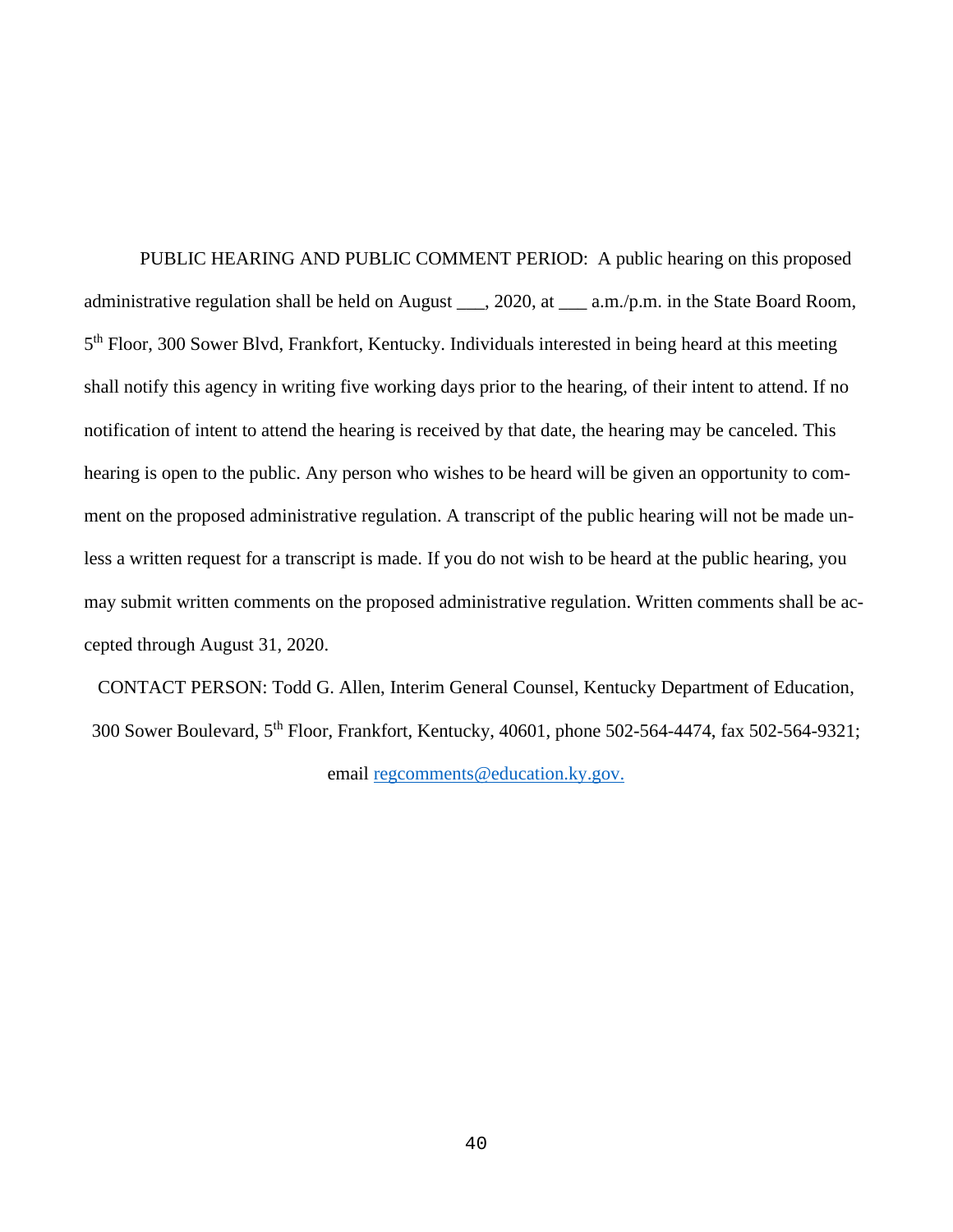## REGULATORY IMPACT ANALYSIS AND TIERING STATEMENT

Regulation Number: 701 KAR 8:020 Contact Person: Todd G. Allen, Todd.Allen@education.ky.gov Phone Number: 502-564-4474

(1) Provide a brief summary of:

(a) What this administrative regulation does: This administrative regulation fulfills KRS 160.1596(3), which requires the Kentucky Board of Education (KBE) to promulgate administrative regulations "to establish the process to be used to evaluate the performance of a charter school authorizer, based upon the requirements of KRS 160.1590 to 160.1599 and 161.141, and the actions to be taken in response to failures in performance." Proposed amendments to 701 KAR 8:020 are primarily located in Section 3(4) and amend the training requirements for charter school authorizers, which currently are the 172 local boards of education in Kentucky, to alleviate hardships on school districts and local board of education members.

(b) The necessity of this administrative regulation: This administrative regulation is necessary to fulfill KRS 160.1596(3), which requires the Kentucky Board of Education (KBE) to promulgate administrative regulations "to establish the process to be used to evaluate the performance of a charter school authorizer, based upon the requirements of KRS 160.1590 to 160.1599 and 161.141, and the actions to be taken in response to failures in performance."

(c) How this administrative regulation conforms to the content of the authorizing statutes: This administrative regulation conforms to KRS 160.1596(3), which not only authorizes but actually mandates the KBE promulgate administrative regulations "to establish the process to be used to evaluate the performance of a charter school authorizer, based upon the requirements of KRS 160.1590 to 160.1599 and 161.141, and the actions to be taken in response to failures in performance."

(d) How this administrative regulation currently assists or will assist in the effective administration of the statutes: This administrative regulation assists in the effective administration of KRS 160.1596(3), which requires the KBE to promulgate administrative regulations "to establish the process to be used to evaluate the performance of a charter school authorizer, based upon the requirements of KRS 160.1590 to 160.1599 and 161.141, and the actions to be taken in response to failures in performance." Proposed amendments to 701 KAR 8:020 are primarily located in Section 3(4) and amend the training requirements for charter school authorizers, which currently are the 172 local boards of education in Kentucky. These amendments, once implemented, will assist in the effective administration of KRS 160.1596(3) by alleviating hardships on school districts and local board of education members.

(2) If this is an amendment to an existing administrative regulation, provide a brief summary of: (a) How the amendment will change this existing administrative regulation: Proposed amendments to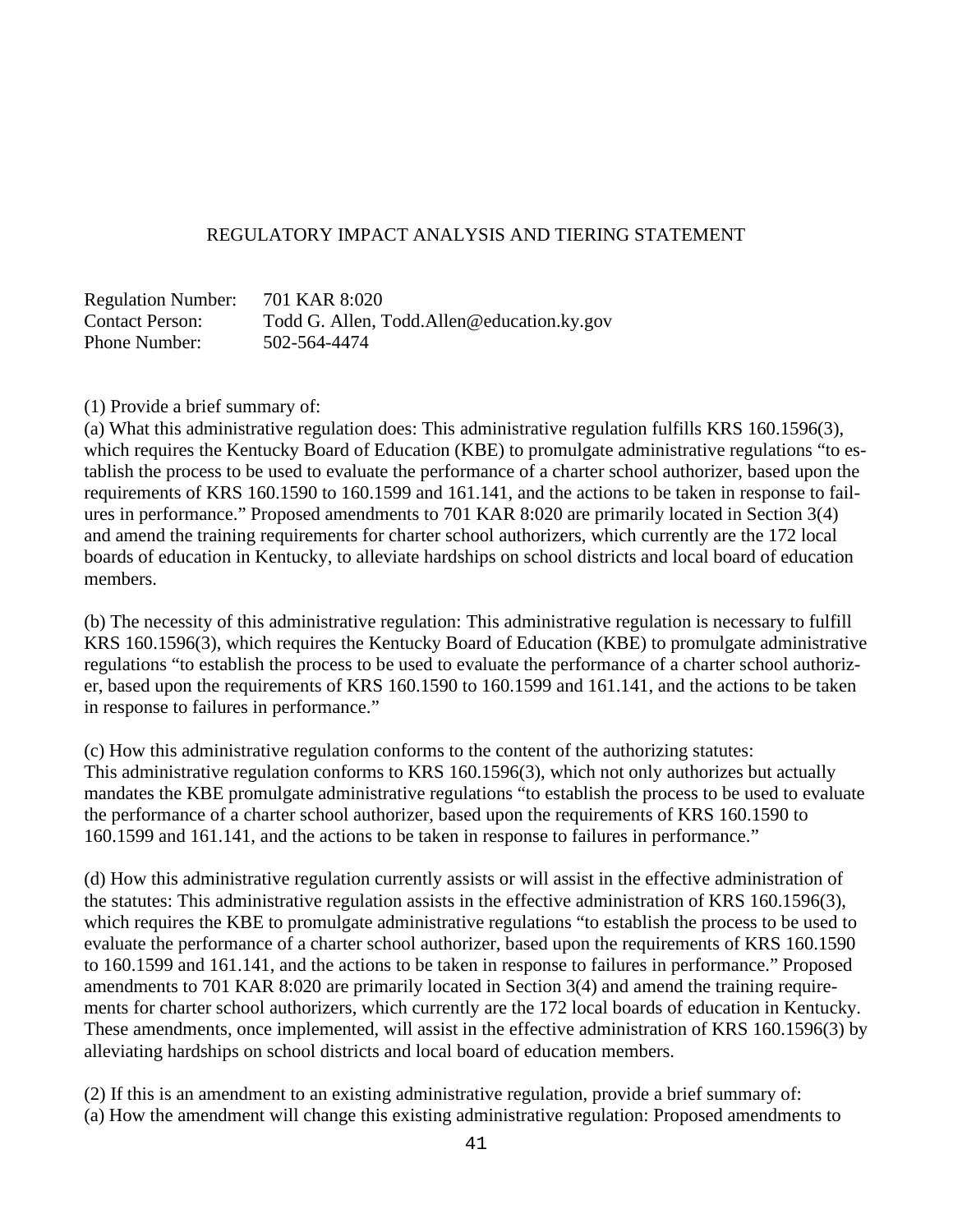701 KAR 8:020 are primarily located in Section 3(4) and amend the training requirements for charter school authorizers, which currently are the 172 local boards of education in Kentucky, to alleviate hardships on school districts and local board of education members.

(b) The necessity of the amendment to this administrative regulation: Proposed amendments to 701 KAR 8:020 are primarily located in Section 3(4) and amend the training requirements for charter school authorizers, which currently are the 172 local boards of education in Kentucky. These amendments are necessary to alleviate hardships on school districts and local board of education members.

(c) How the amendment conforms to the content of the authorizing statutes: Amendments to this administrative regulation conform to KRS 160.1596(3), which requires the KBE to promulgate administrative regulations "to establish the process to be used to evaluate the performance of a charter school authorizer, based upon the requirements of KRS 160.1590 to 160.1599 and 161.141, and the actions to be taken in response to failures in performance." Specifically, proposed amendments to 701 KAR 8:020 are primarily located in Section 3(4) and amend the training requirements for charter school authorizers, which currently are the 172 local boards of education in Kentucky, to alleviate hardships on school districts and local board of education members.

(d) How the amendment will assist in the effective administration of the statutes: Proposed amendments to 701 KAR 8:020 are primarily located in Section 3(4) and amend the training requirements for charter school authorizers, which currently are the 172 local boards of education in Kentucky. These amendments, once implemented, will assist in the effective administration of KRS 160.1596(3) by alleviating hardships on school districts and local board of education members.

(3) List the type and number of individuals, businesses, organizations, or state and local governments affected by this administrative regulation: Local school districts and boards of education, public charter schools and charter school applicants, the KBE, and the Kentucky Department of Education (KDE) will be impacted by this regulation.

(4) Provide an analysis of how the entities identified in question (3) will be impacted by either the implementation of this administrative regulation, if new, or by the change, if it is an amendment, including: (a) List the actions that each of the regulated entities identified in question (3) will have to take to comply with this administrative regulation or amendment: Of the entities listed in (3), local school districts and boards of education will be most impacted by this amendment. Specifically, proposed amendments to 701 KAR 8:020 are primarily located in Section 3(4) and amend the training requirements for charter school authorizers, which currently are the 172 local boards of education in Kentucky, to alleviate hardships on school districts and local board of education members.

(b) In complying with this administrative regulation or amendment, how much will it cost each of the entities identified in question (3): There are no additional anticipated costs for complying with the amendment to this administrative regulation. Of the entities listed in (3), local school districts and boards of education will be most impacted by this amendment, and it is anticipated that proposed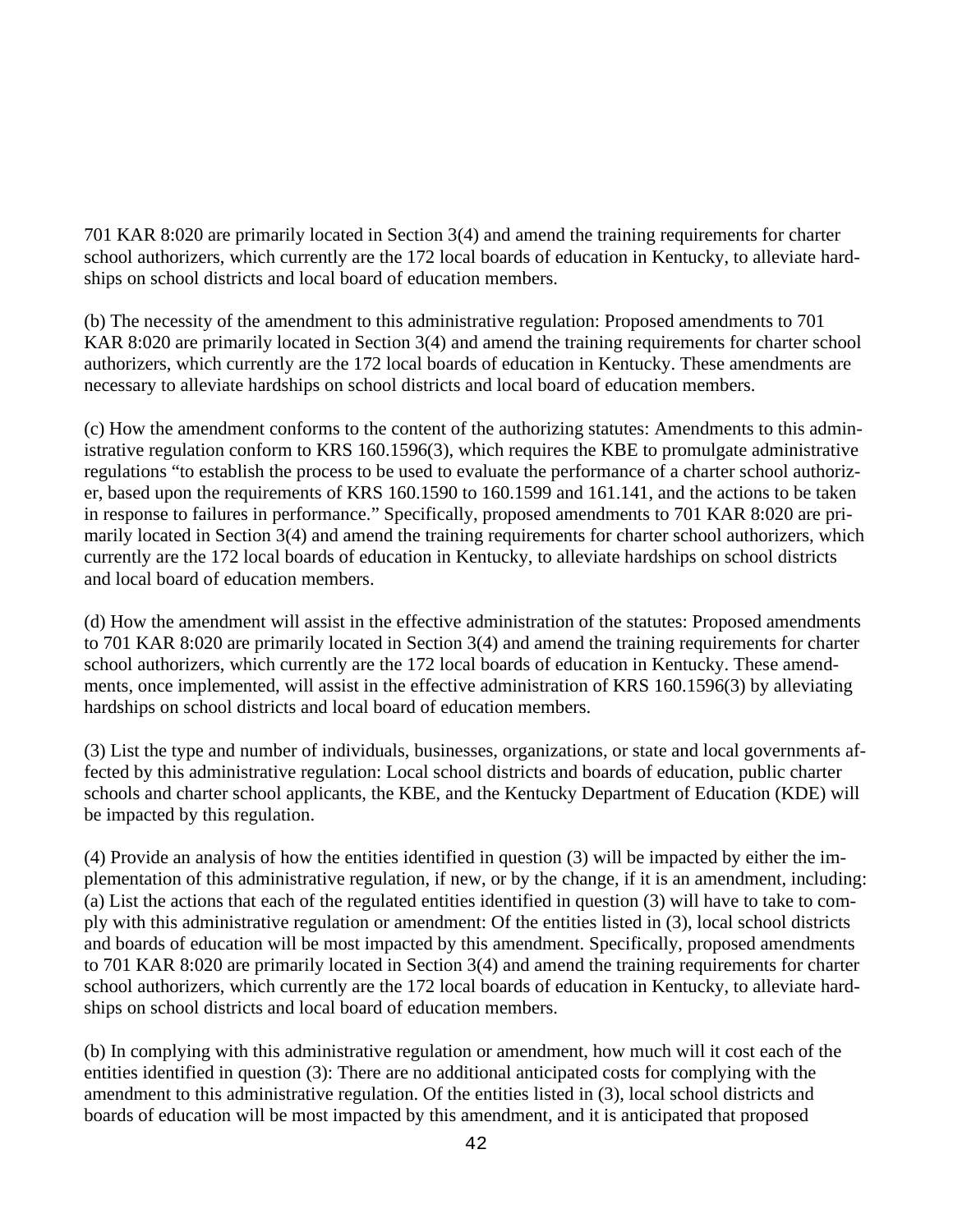amendments to 701 KAR 8:020, which are primarily located in Section 3(4), will reduce or eliminate costs related to training requirements for charter school authorizers, which currently are the 172 local boards of education in Kentucky.

(c) As a result of compliance, what benefits will accrue to the entities identified in question (3): Proposed amendments to 701 KAR 8:020 are primarily located in Section 3(4) and amend the training requirements for charter school authorizers, which currently are the 172 local boards of education in Kentucky, to alleviate hardships on school districts and local board of education members.

(5) Provide an estimate of how much it will cost the administrative body to implement this administrative regulation:

(a) Initially: There are no additional anticipated costs for the implementation and enforcement of the amendment of this administrative regulation. It is anticipated that proposed amendments to 701 KAR 8:020, which are primarily located in Section 3(4), will reduce or eliminate costs related to training requirements for charter school authorizers, which currently are the 172 local boards of education in Kentucky.

(b) On a continuing basis: There are no additional anticipated costs for the implementation and enforcement of the amendment of this administrative regulation. It is anticipated that proposed amendments to 701 KAR 8:020, which are primarily located in Section 3(4), will reduce or eliminate costs related to training requirements for charter school authorizers, which currently are the 172 local boards of education in Kentucky.

(6) What is the source of the funding to be used for the implementation and enforcement of this administrative regulation: There are no additional anticipated costs for the implementation and enforcement of the amendment of this administrative regulation; however, in the event funding is needed to implement and enforce this administrative regulation, KDE general funds, school district funds, and/or funds provided to public charter schools may be utilized.

(7) Provide an assessment of whether an increase in fees or funding will be necessary to implement this administrative regulation, if new, or by the change, if it is an amendment: An increase in fees or funding is not anticipated to be necessary to implement the amendment to this administrative regulation.

(8) State whether or not this administrative regulation established any fees or directly or indirectly increased any fees: This regulation does not establish any fees or directly or indirectly increase fees.

(9) TIERING: Is tiering applied? Tiering is not applied because the amendment to this administrative regulation applies equally to all local education agencies.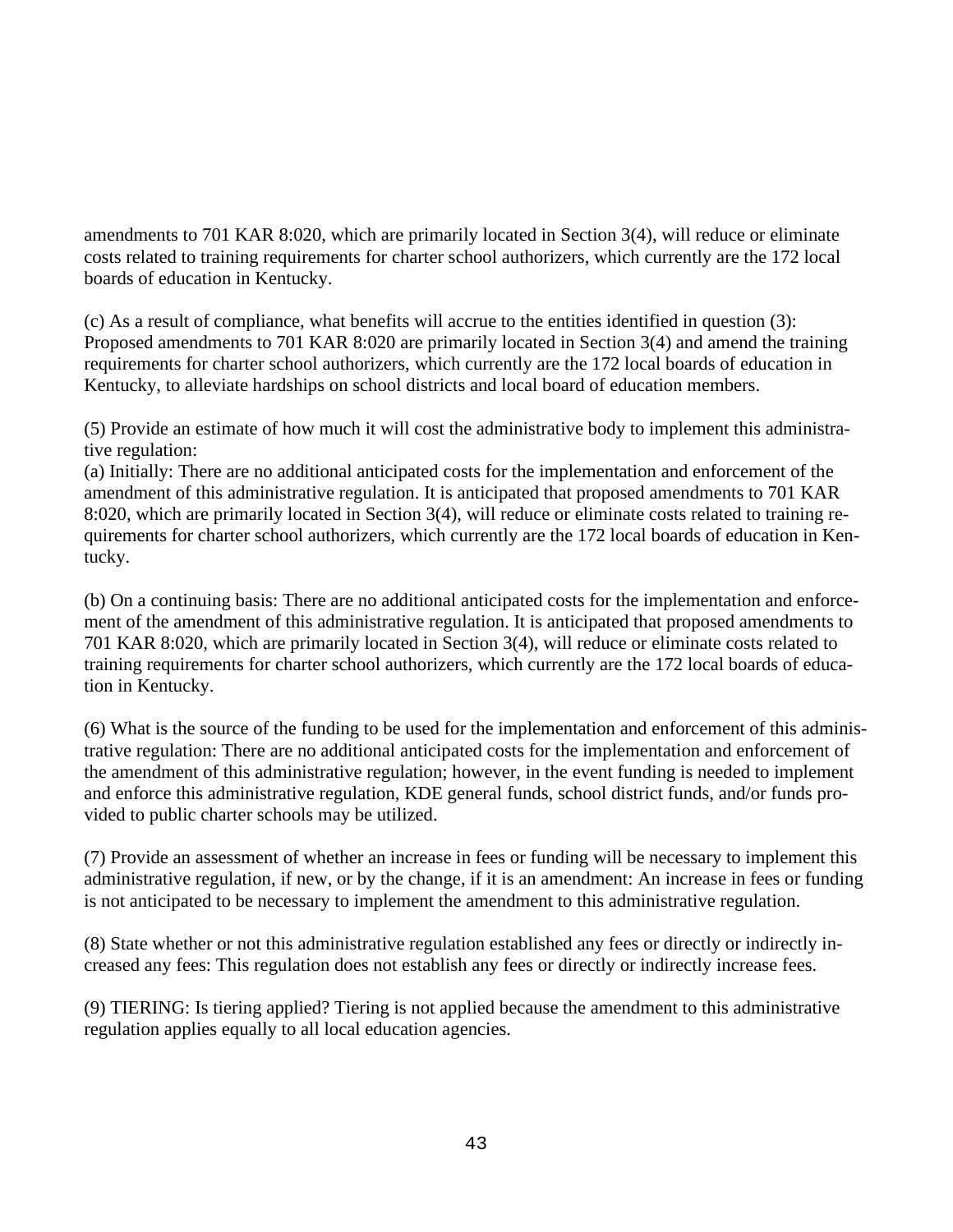## FISCAL NOTE ON STATE OR LOCAL GOVERNMENT

| <b>Regulation Number:</b> | 701 KAR 8:020                               |
|---------------------------|---------------------------------------------|
| <b>Contact Person:</b>    | Todd G. Allen, Todd. Allen@education.ky.gov |
| Phone Number:             | 502-564-4474                                |

1. What units, parts or divisions of state or local government (including cities, counties, fire departments, or school districts) will be impacted by this administrative regulation? Local school districts and boards of education, public charter schools and charter school applicants, the Kentucky Board of Education (KBE), and the Kentucky Department of Education (KDE) will be impacted by this regulation.

2. Identify each state or federal statute or federal regulation that requires or authorizes the action taken by the administrative regulation. KRS 160.1596(3) requires the KBE to promulgate administrative regulations "to establish the process to be used to evaluate the performance of a charter school authorizer, based upon the requirements of KRS 160.1590 to 160.1599 and 161.141, and the actions to be taken in response to failures in performance."

3. Estimate the effect of this administrative regulation on the expenditures and revenues of a state or local government agency (including cities, counties, fire departments, or school districts) for the first full year the administrative regulation is to be in effect. There are no additional anticipated expenditures or revenues for any state or local government agency related to the amendment of this administrative regulation. It is anticipated that proposed amendments to 701 KAR 8:020, which are primarily located in Section 3(4), will reduce or eliminate costs related to training requirements for charter school authorizers, which currently are the 172 local boards of education in Kentucky.

(a) How much revenue will this administrative regulation generate for the state or local government (including cities, counties, fire departments, or school districts) for the first year? N/A

(b) How much revenue will this administrative regulation generate for the state or local government (including cities, counties, fire departments, or school districts) for subsequent years? N/A

(c) How much will it cost to administer this program for the first year? There are no additional anticipated costs to administer the amendment of this administrative regulation for the first year. It is anticipated that proposed amendments to 701 KAR 8:020, which are primarily located in Section 3(4), will reduce or eliminate costs related to training requirements for charter school authorizers, which currently are the 172 local boards of education in Kentucky.

(d) How much will it cost to administer this program for subsequent years? There are no additional anticipated costs to administer the amendment of this administrative regulation in subsequent years. It is anticipated that proposed amendments to 701 KAR 8:020, which are primarily located in Section 3(4), will reduce or eliminate costs related to training requirements for charter school authorizers, which currently are the 172 local boards of education in Kentucky.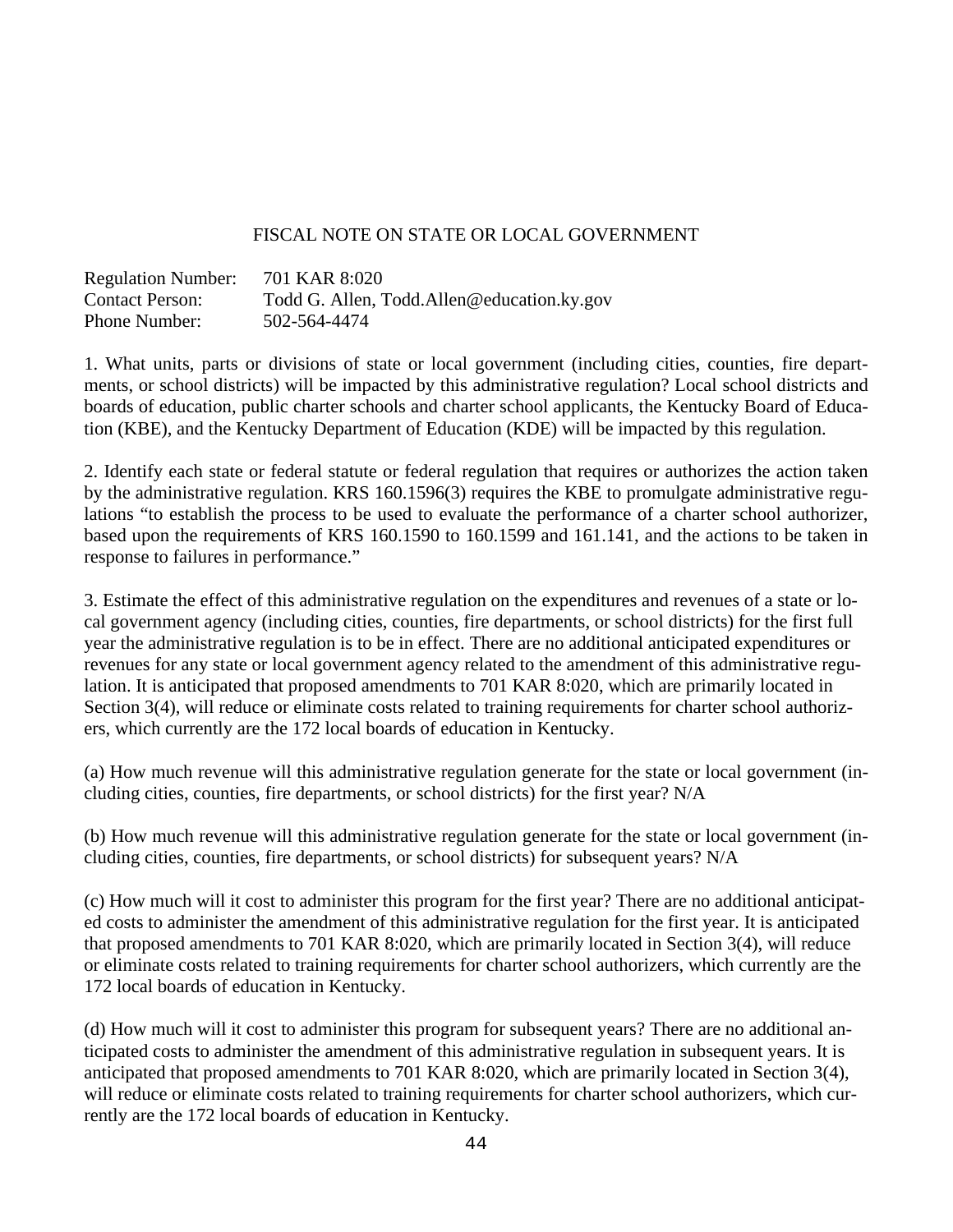Note: If specific dollar estimates cannot be determined, provide a brief narrative to explain the fiscal impact of the administrative regulation.

Revenues  $(+/-):$  N/A

Expenditures (+/-): NA

Other Explanation: N/A